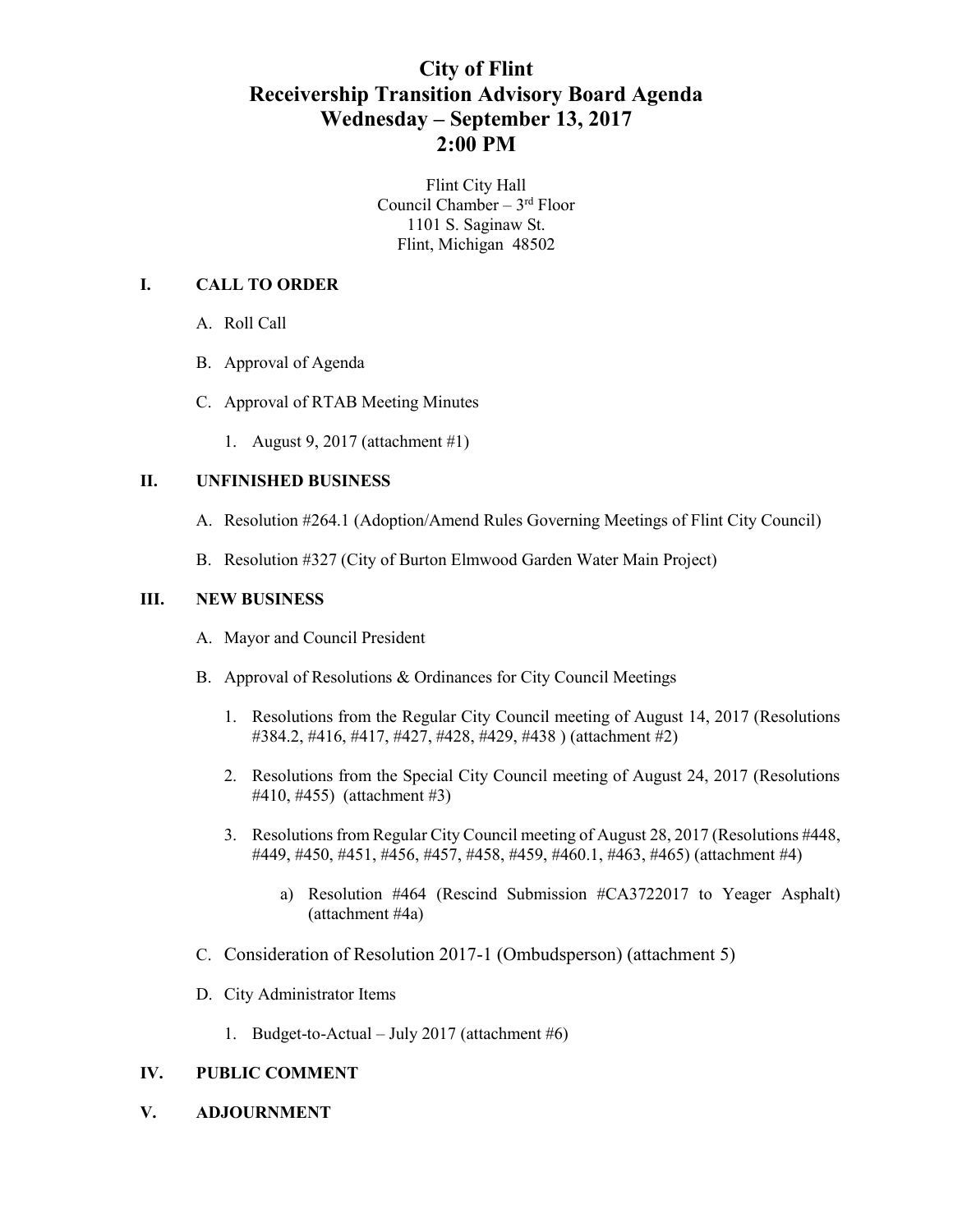1 CITY OF FLINT 2 RECEIVERSHIP TRANSITION ADVISORY BOARD MEETING 3 WEDNESDAY, AUGUST 9, 2017 4 2:00 P.M. 5 6 Meeting before the 7 RTAB Board at Flint City Hall, Flint, Michigan, on 8 Wednesday, August 9, 2017. 9 10 BOARD MEMBERS PRESENT: 11 Frederick Headen - The Chairperson Joel Ferguson (by phone) 12 Paul Newman 13 FROM THE CITY: 14 City Clerk, Inez Brown Chief of Staff, Steven Branch 15 City Administrator, Sylvester Jones Council President, Kerry Nelson 16 Deputy Finance Director, Dawn Steele 17 18 OTHERS PRESENT: 19 R. Eric Cline R.L. Mitchell 20 REPORTED BY: Mona Storm, CSR# 4460 21 22 23 24 25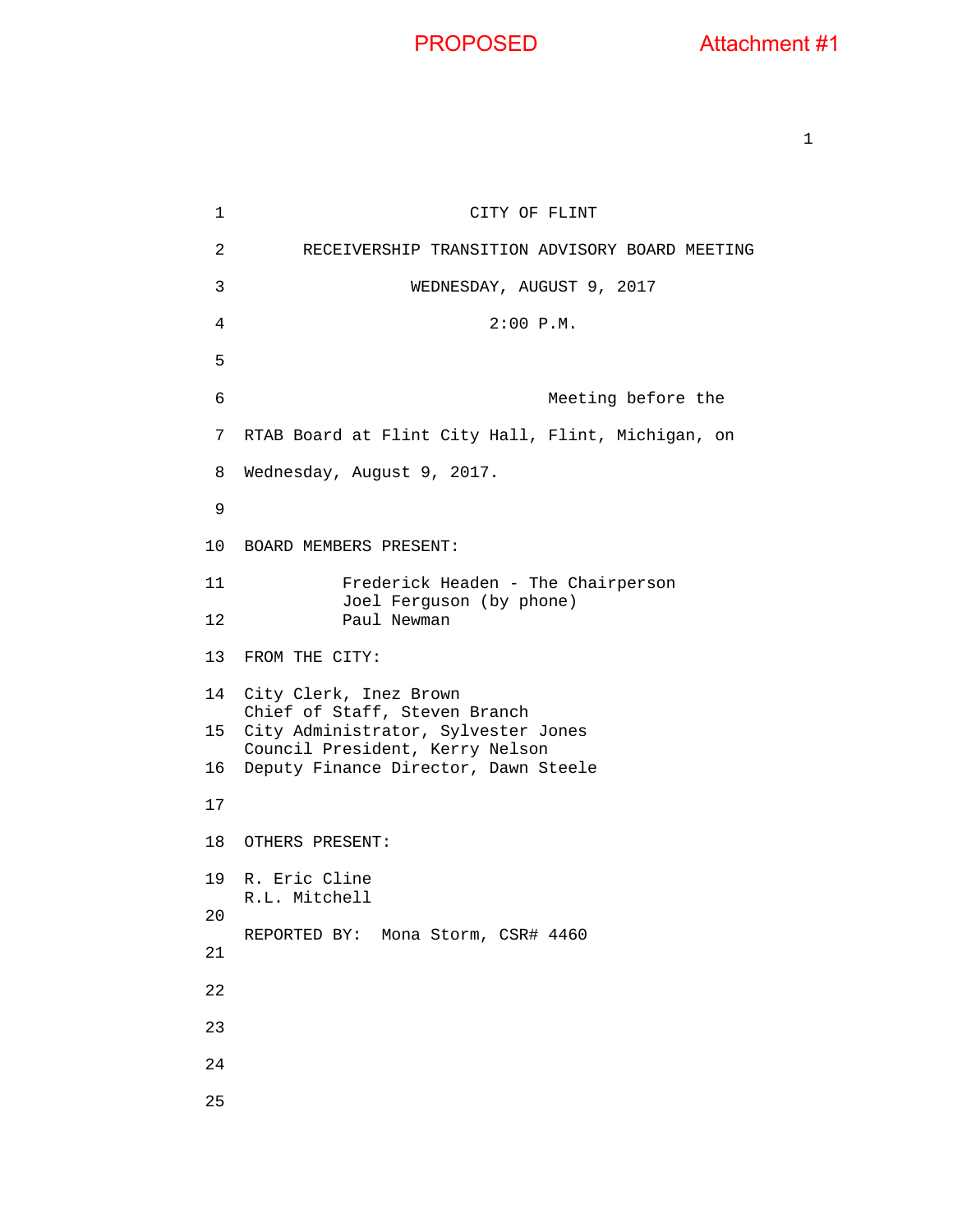### 1 MOTION INDEX

| 2        | MOTION                                                                                           | PAGE           |
|----------|--------------------------------------------------------------------------------------------------|----------------|
| 3        | Roll Call<br>Approval of Agenda                                                                  | 3<br>3         |
| 4        | Approval of 7-12-17 minutes                                                                      | $\overline{4}$ |
| 5        | UNFINISHED BUSINESS                                                                              |                |
| 6        | Resolution #264.1, no action                                                                     | 5              |
| 7        | Resolution #327, no action                                                                       | 5              |
| 8        | NEW BUSINESS:                                                                                    |                |
| 9        | RTAB Evaluation                                                                                  | 5              |
| 10       | Mayor and Council President                                                                      | 7              |
| 11       | Approval of Resolutions & Ordinances for City Council<br>Meetings                                |                |
| 12<br>13 | Regular, July 10, 2017, Resolutions 289.1, 378.1,<br>358, 380, 384, approved                     | 9              |
| 14       | Resolution 359, approved                                                                         | 16             |
| 15       | Special, 7-17-17, no action                                                                      | 10             |
| 16       | Regular, 7-24-17, Resolutions #396 - 398, 399.1,<br>400, 404 - 409, 411, 412, 414, 415, approved | 13             |
| 17       | Resolution #413, approved                                                                        | 14             |
| 18       | CITY ADMINISTRATOR ITEMS                                                                         |                |
| 19       | Budget to Actual - June 2017                                                                     | 14             |
| 20       | PUBLIC COMMENT                                                                                   | 16             |
| 21       | ADJOURNMENT                                                                                      | 18             |
| 22       |                                                                                                  |                |
| 23       |                                                                                                  |                |
| 24       |                                                                                                  |                |
| 25       |                                                                                                  |                |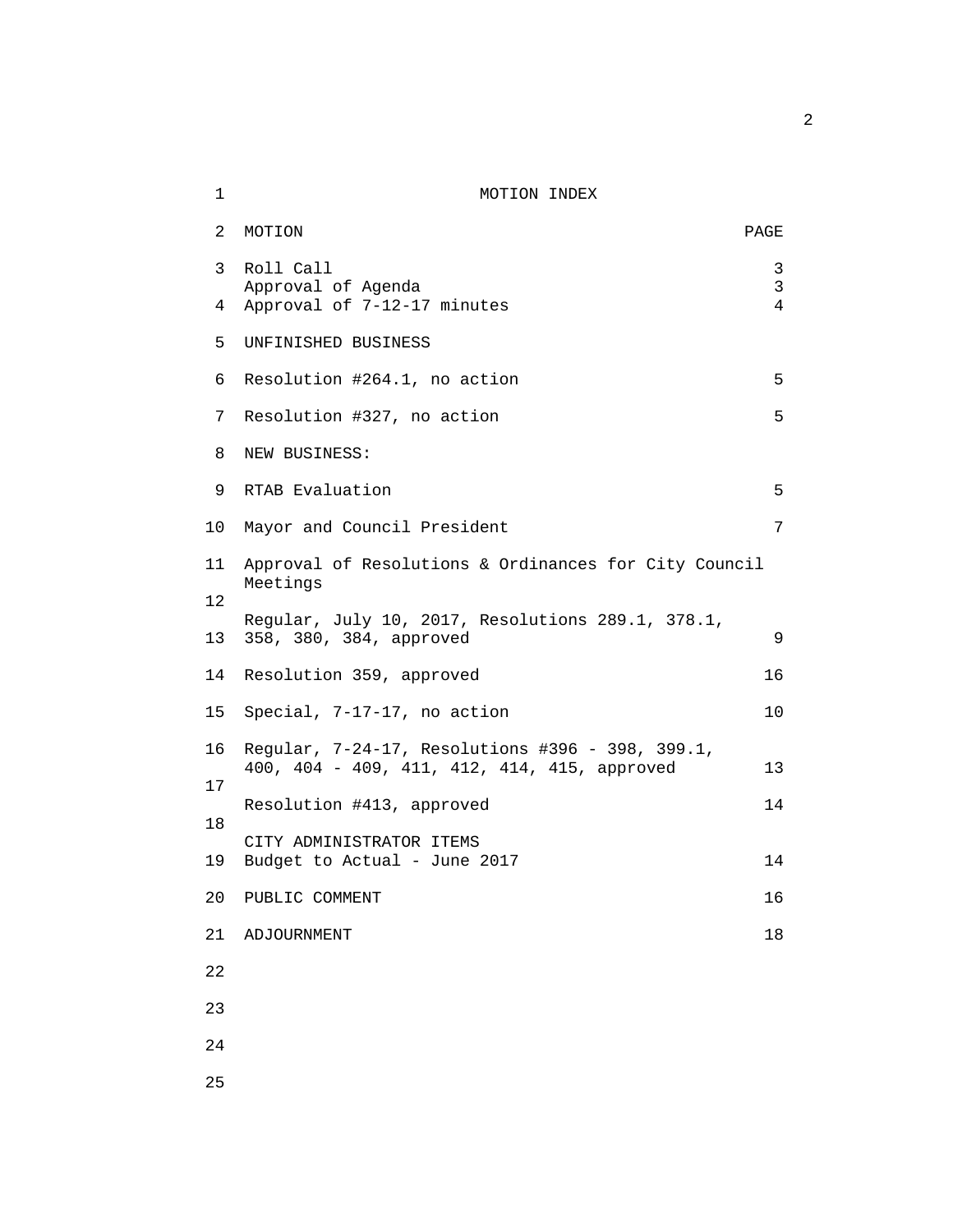- 1 Flint, Michigan
- 2 Wednesday, August 9, 2017
- 3 2:03 p.m.
- 4 THE CHAIRPERSON: The meeting will come to 5 order, please.
- 6 Let the record reflect we do have a quorum, 7 including Mr. Ferguson, who is participating by phone 8 this afternoon.
- 9 We expect Mr. Tarver later. If he does not 10 appear, then I'll ask, without objection, he have an 11 excused absence from this afternoon's meeting, just in 12 case.
- 13 Next item of business is the approval of the 14 agenda. Are there any additions to the agenda?
- 15 If not, is there a motion that the agenda be 16 approved?
- 17 MR. NEWMAN: Move approval.
- 18 MR. FERGUSON: So move.
- 19 MR. NEWMAN: All right. Support.
- 20 THE CHAIRPERSON: Without objection, the
- 21 agenda is approved.
- 22 Next item of business would be the RTAB 23 meeting minutes from July 12th. They are Attachment 1. 24 Are there corrections or additions to those minutes? 25 I have one correction on Page 26, Lines 11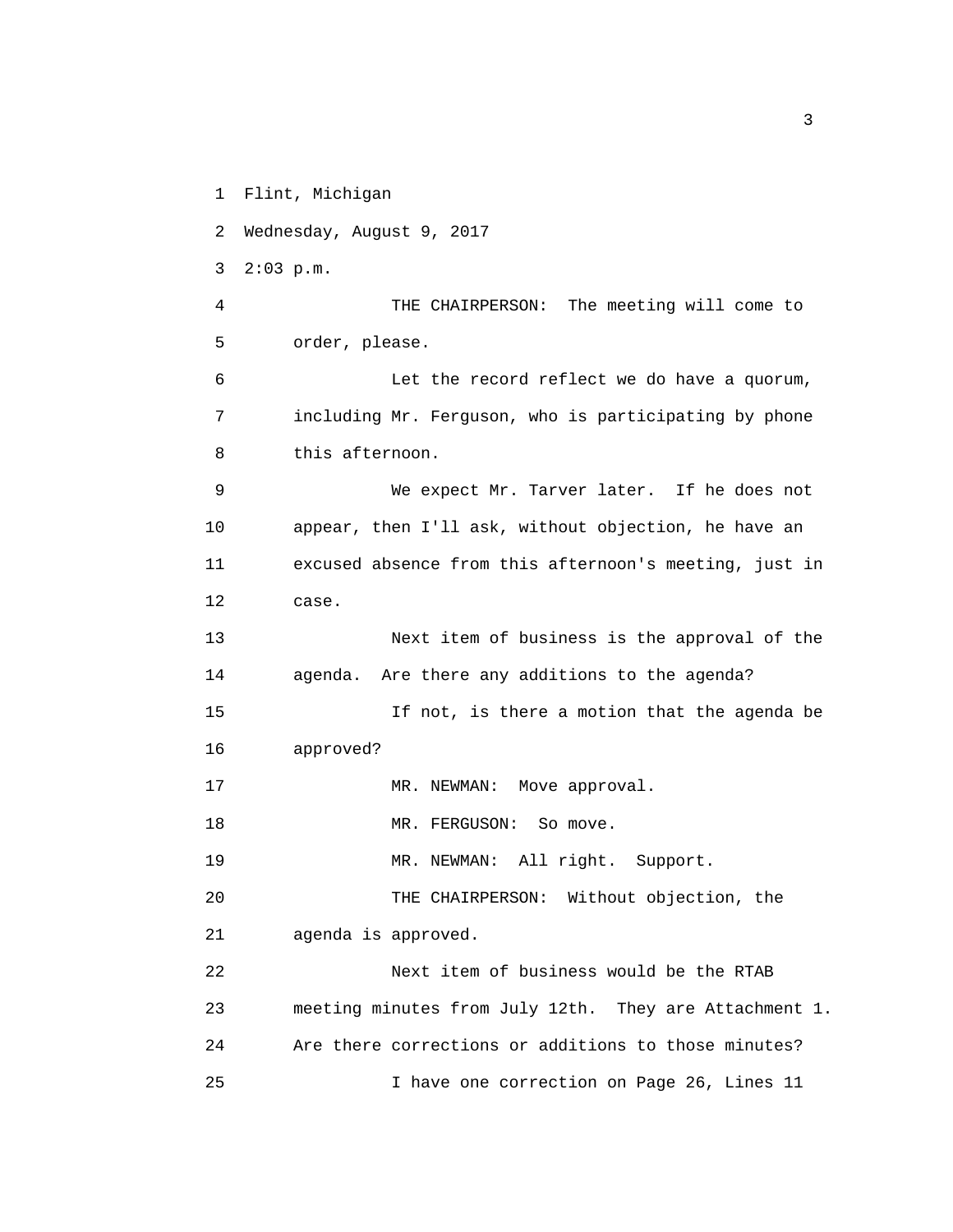1 and 12. Ms. Donahue's first name, I believe, is listed 2 as "Davida", it should be "Davina". 3 Are there other corrections or additions? 4 If not, is there a motion that the minutes of 5 July 12, 2017, with the already mentioned correction, 6 be approved? 7 8 9 10 11 "aye". 12 13 14 15 MR. NEWMAN: So moved. THE CHAIRPERSON: Is there support? MR. FERGUSON: Support. THE CHAIRPERSON: Those in favor, please say BOARD MEMBERS: Aye. THE CHAIRPERSON: Opposed? Minutes are adopted. Next we have Unfinished Business, Resolutions 16 264.1 and 327 -- I'm struggling here without my 17 glasses -- which were from the Regular, June 12th, City 18 Council meeting. It's my recollection that those were 19 held in abeyance at our last meeting because each one 20 lacked one of more of the necessary signatures. 21 Mr. Cline, is my understanding correct that 22 those missing signatures have now been supplied? 23 MR. CLINE: I have not seen any information 24 to that regard. So, if they have been provided, I did 25 not receive a copy, so I'm unable to comment on that.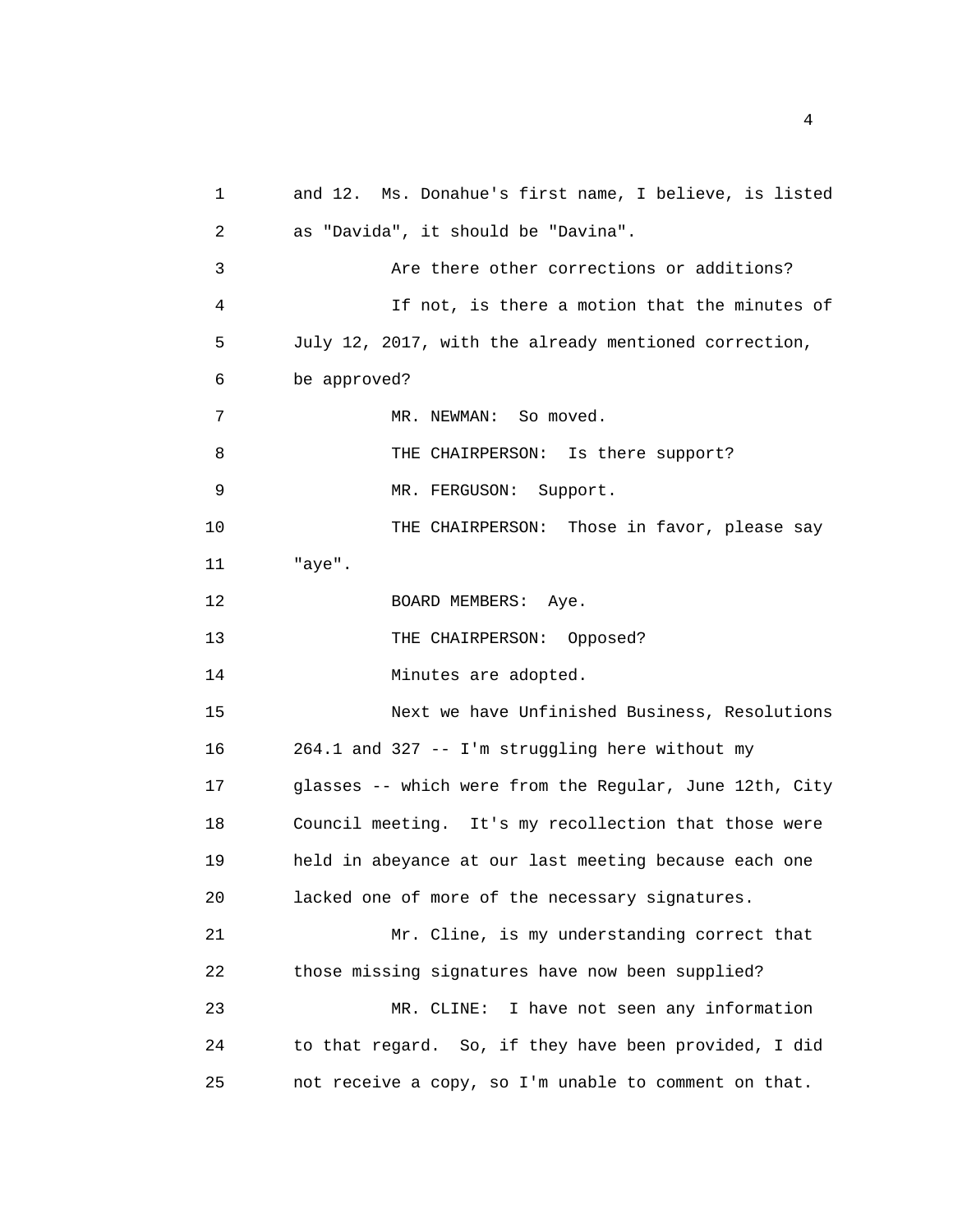| 1  | THE CHAIRPERSON: So, as far as we know,                 |
|----|---------------------------------------------------------|
| 2  | then, those resolutions are still lacking one or more   |
| 3  | signatures?                                             |
| 4  | MR. CLINE: That is my understanding at this             |
| 5  | time, yes.                                              |
| 6  | THE CHAIRPERSON: And I do see the City                  |
| 7  | Clerk.                                                  |
| 8  | Madam Clerk, do you have any information                |
| 9  | regarding these two resolutions?                        |
| 10 | The two resolutions to which<br>MS. BROWN:              |
| 11 | you're referring are still in the Legal Department.     |
| 12 | THE CHAIRPERSON:<br>I see.                              |
| 13 | MS. BROWN: Yes.                                         |
| 14 | THE CHAIRPERSON: We will, then, leave them              |
| 15 | under Unfinished Business, for the time being, and      |
| 16 | proceed on to New Business.                             |
| 17 | First item of business is an RTAB evaluation.           |
| 18 | Mr. Cline, do you wish to summarize the                 |
| 19 | evaluation for us, please?                              |
| 20 | MR. CLINE: Yes. And I will give you -- I'm              |
| 21 | I'm getting the mic adjusted here. I'll give<br>SOYYY.  |
| 22 | you just a brief summary of this.                       |
| 23 | You have before you a report developed by               |
| 24 | Treasury on behalf of the RTAB, before the RTAB Board.  |
| 25 | That is an evaluation that is required under Public Act |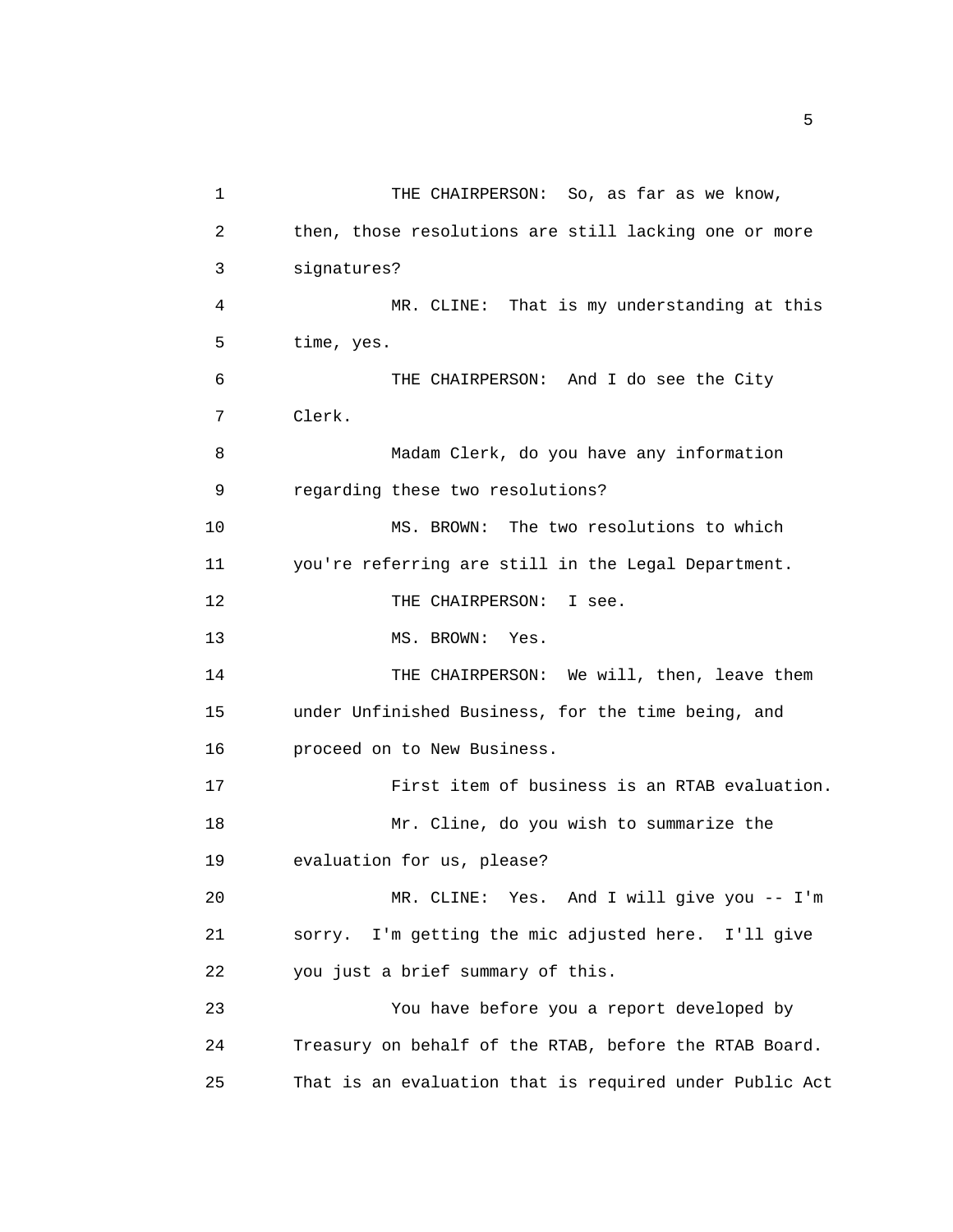1 436 of the status of the City. This has been under 2 development for -- for a period of time. And it does 3 cover a period going back to last summer up to the 4 present time. It is an annual evaluation. 5 While there's a number of different things 6 that we try and look at, we decided to focus on, for 7 this particular evaluation, the conditions and the 8 status of the conditions that led to the original 9 financial emergency for the City. 10 We did discuss this with City officials -- or 11 some city officials and a number of the RTAB members. 12 We did determine, through those discussions, that there 13 seems to be a general consensus that the conditions 14 that led to the overall financial emergency are not 15 likely to be repeated and that, despite a number of 16 ongoing challenges that the City's still addressing, 17 there is a level of stability that has been present 18 that hasn't been available, shall I say, in recent 19 years.

20 Also, we did look at a number of other issues 21 and did receive a lot of input. I don't want to get 22 into going point-by-point because we did cover a lot of 23 information on this. But let's say that we did get a 24 lot of input regarding staffing issues at the City, 25 general operations, finances, State aid, the financial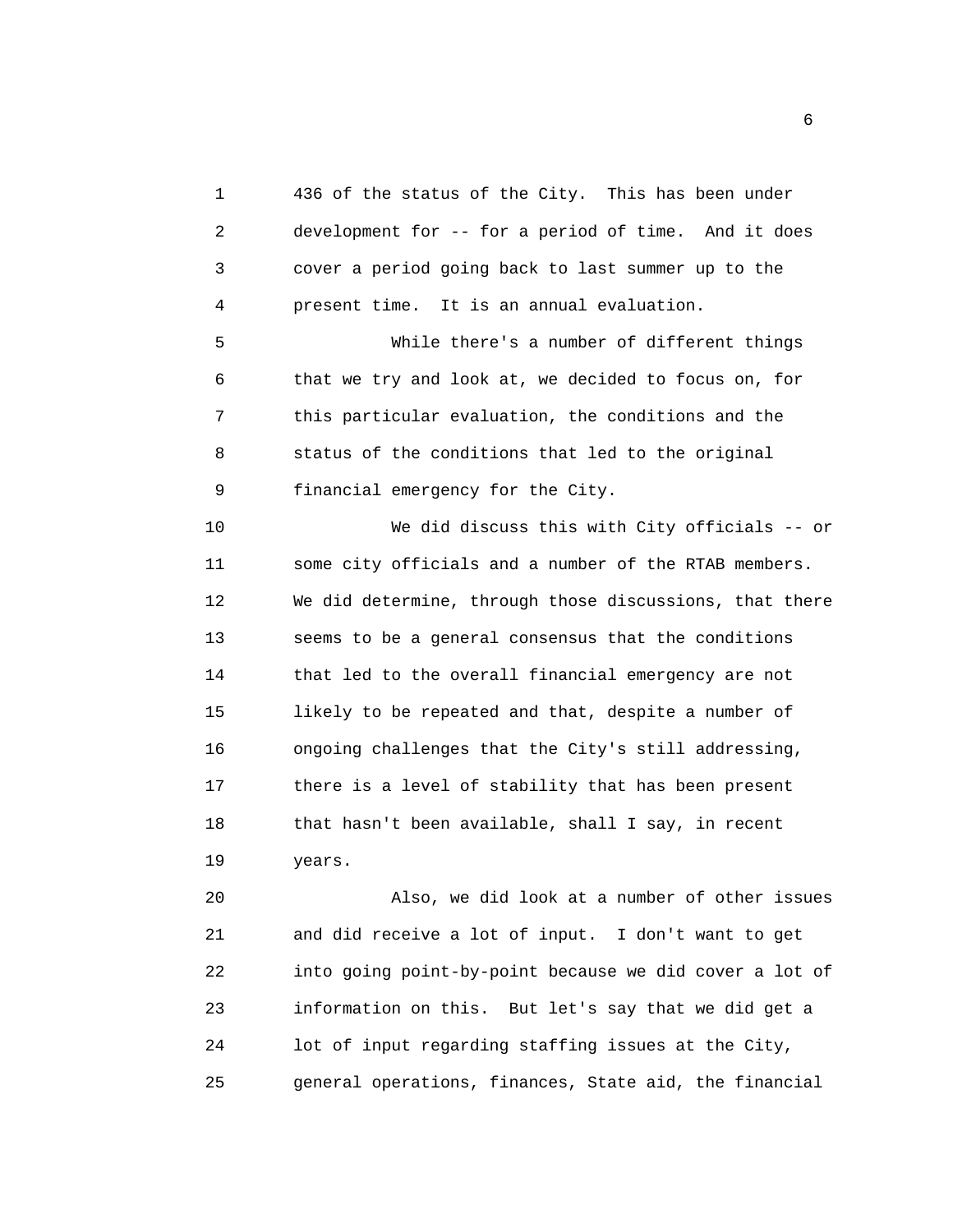1 direction of the City and the future role of the RTAB. 2 I am happy to address any questions that you 3 may have. I think the report is pretty thorough and 4 sort of speaks for itself. But I think that, overall, 5 it's a pretty decent evaluation for the City. A lot of 6 progress has been made. There have been a number of 7 things tackled. There are still a number of things 8 that need to be addressed but -- 9 So any questions? 10 THE CHAIRPERSON: Mr. Newman, any questions? 11 MR. NEWMAN: No, not at this point. Thank 12 you. 13 THE CHAIRPERSON: Mr. Ferguson? 14 MR. FERGUSON: Yes? 15 THE CHAIRPERSON: Any questions? 16 MR. FERGUSON: No. 17 THE CHAIRPERSON: Then, without objection, 18 the report will be considered received. 19 Next item of business would be the Mayor and 20 Council President. 21 Council President Nelson? 22 MR. NELSON: I'm good. 23 THE CHAIRPERSON: Any comments? 24 MR. NELSON: No comments. 25 THE CHAIRPERSON: Mr. Branch or Mr. Jones,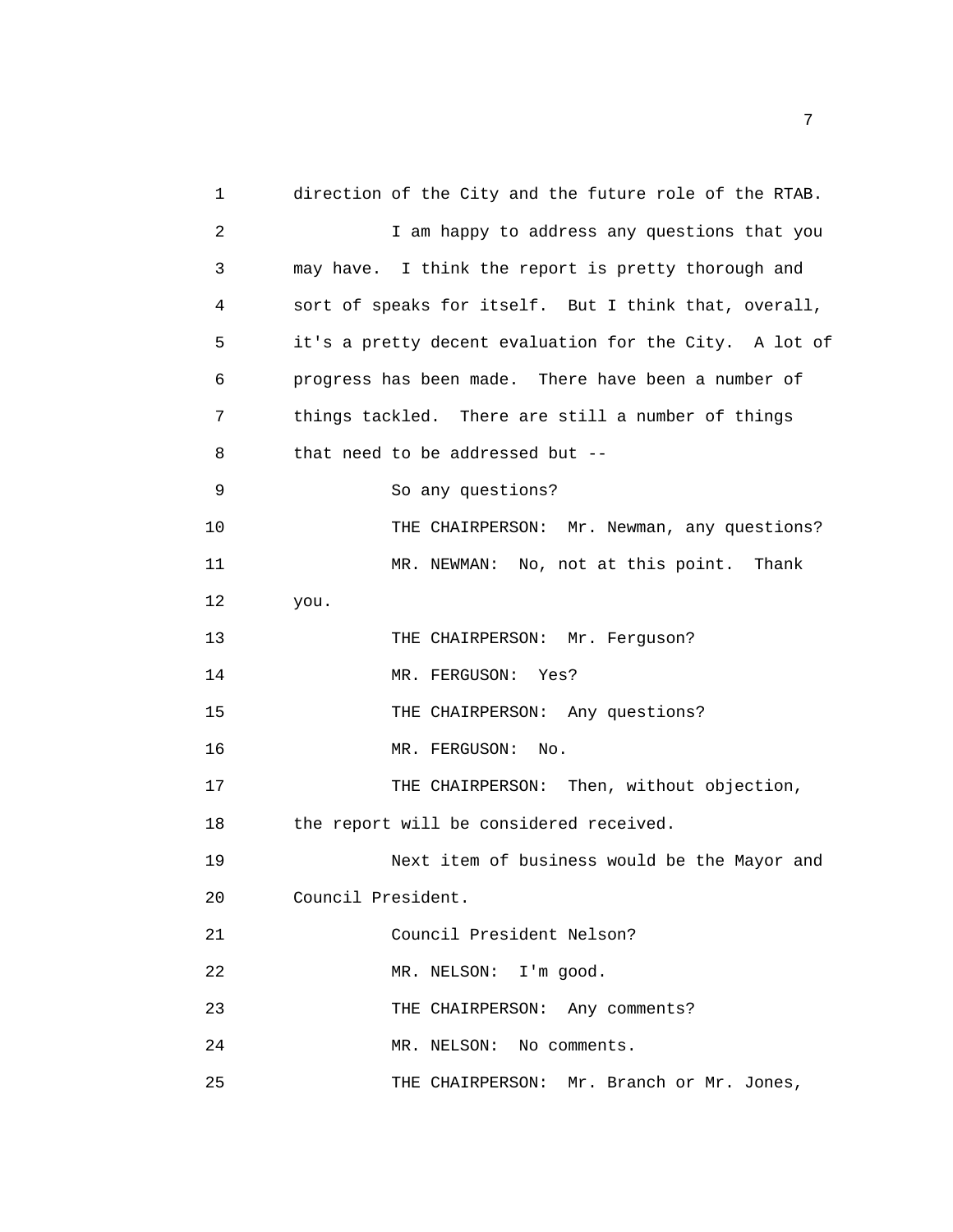1 any comments on behalf of the Mayor?

2 MR. JONES: Nothing, nothing. Thank you. 3 THE CHAIRPERSON: Next item of business would 4 be the approval of resolutions and ordinances for City 5 Council meetings. We'll begin with the Regular City 6 Council meeting of July 10th, 2017. 7 Mr. Cline? 8 MR. CLINE: Yes. I'll try and get all of 9 these in order here. 10 We have Resolution 289.1, which was 11 consideration of an obsolete property rehabilitation 12 exemption for a period of eight years. 13 We have Resolution 378.1, which is to extend 14 the time period for citizens to make tax payments 15 without penalty. That time period is being extended 16 from July 31st to August 15th. 17 We have Resolution 358, which is a contract 18 with Nan McKay & Associates for rental inspection 19 services, in the amount of \$240,000. 20 Resolution 380, which is a settlement 21 agreement, on Thompson V Flint, in the amount of 22 \$7,500. 23 And Resolution 384, which sets a public 24 hearing date for July the 24th for the City's 25 comprehensive five-year plan.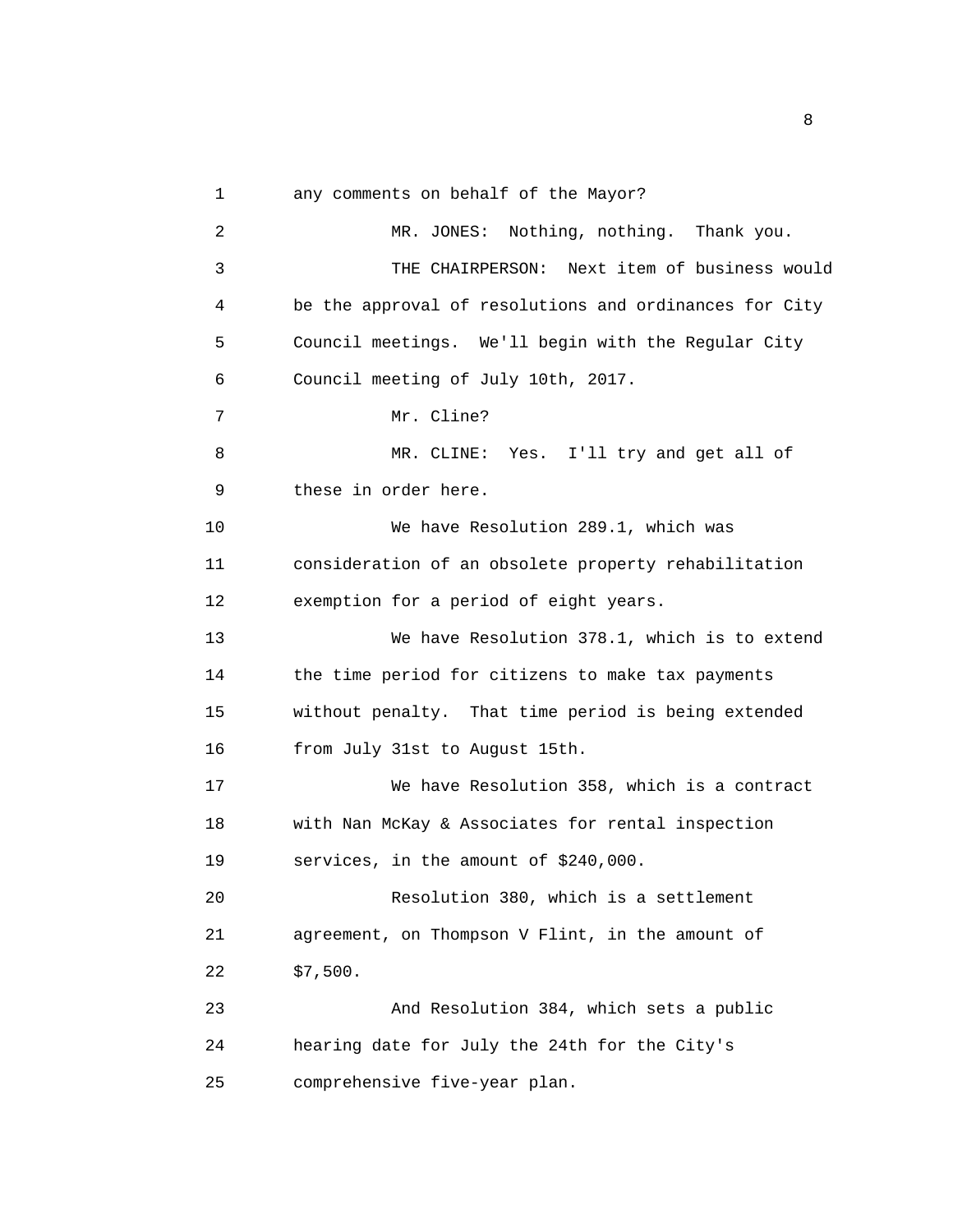| 1  | THE CHAIRPERSON: Any questions for Mr. Cline            |
|----|---------------------------------------------------------|
| 2  | regarding those resolutions?                            |
| 3  | If not, is there a motion that the                      |
| 4  | resolutions from the July 10th City Council meeting be  |
| 5  | approved?                                               |
| 6  | MR. FERGUSON: So move.                                  |
| 7  | MR. NEWMAN: Support.                                    |
| 8  | THE CHAIRPERSON: Motion's made and                      |
| 9  | supported. Any discussion?                              |
| 10 | Those in favor, please say "aye".                       |
| 11 | BOARD MEMBERS: Aye.                                     |
| 12 | THE CHAIRPERSON: Opposed?                               |
| 13 | Motion is adopted.                                      |
| 14 | Mr. Cline, Resolution 359.                              |
| 15 | MR. CLINE: Yes. This is a contract                      |
| 16 | agreement with the firm GCR Tires for the annual supply |
| 17 | of tires for the vehicle fleet. It's a contract in the  |
| 18 | amount of \$120,000. I believe that that is lacking one |
| 19 | of the necessary signatures. I did not look that up,    |
| 20 | again, before the meeting. I do apologize. But, if      |
| 21 | memory serves me correctly, it is lacking the signature |
| 22 | of the Chief Legal Officer, though I might be incorrect |
| 23 | on that.                                                |
| 24 | Council President.<br>MR. JONES:                        |
| 25 | MR. CLINE: I'm sorry?                                   |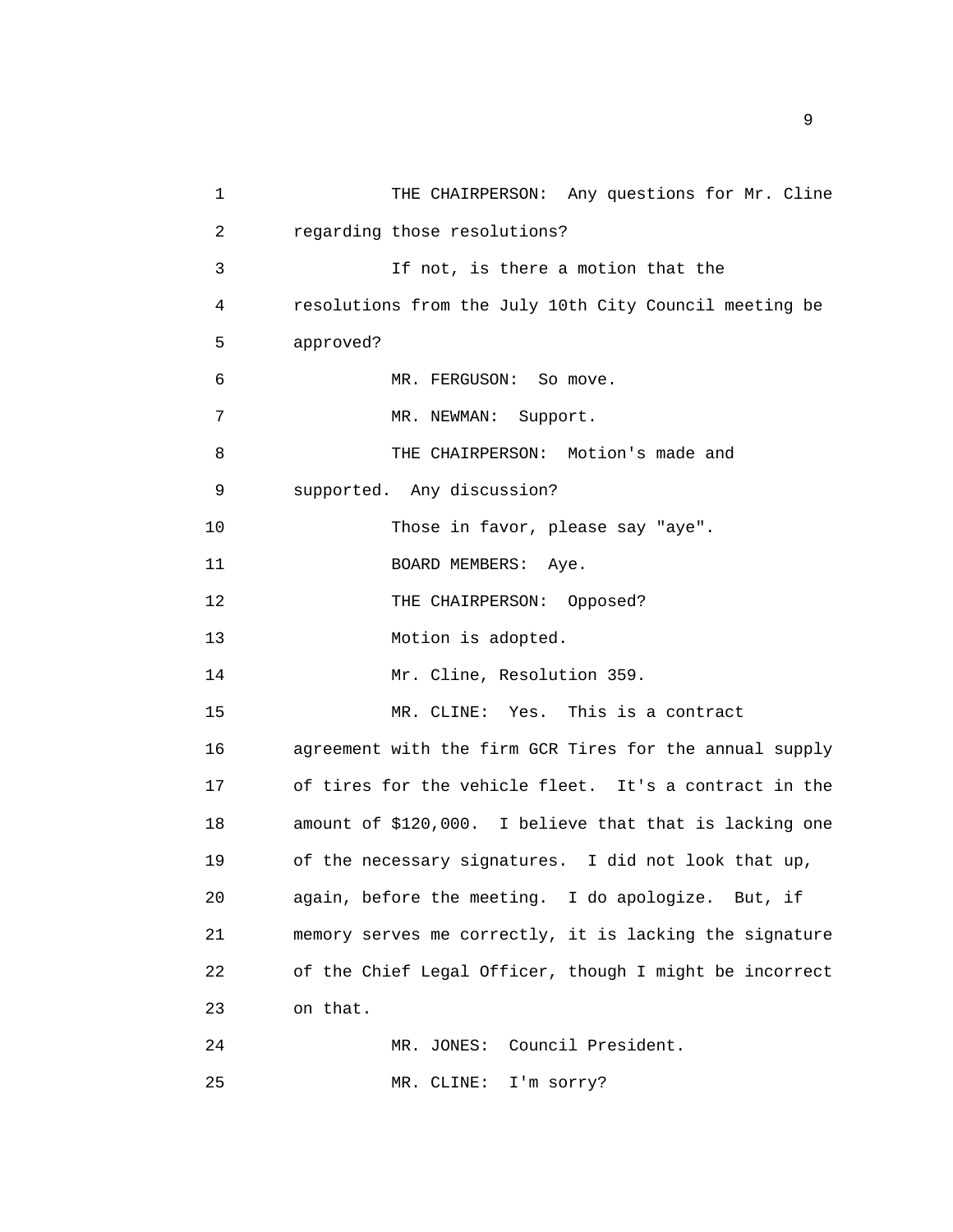1 MR. JONES: Council President. 2 MR. CLINE: Council President. I do 3 apologize. So I'm not certain as to why that is 4 missing but that is the status of that issue. 5 THE CHAIRPERSON: And do we know whether that 6 signature has now been supplied or not? 7 MR. NELSON: It will be signed. 8 THE CHAIRPERSON: We'll temporarily hold that 9 in abeyance, then, and proceed to resolutions from the 10 Special City Council meeting of July 17th. 11 11 I believe there was no activity there for us 12 to consider; is that correct? 13 MR. CLINE: That is my understanding, yes. 14 THE CHAIRPERSON: So then we will proceed to 15 the resolutions from the Regular City Council meeting 16 of July 24th, 2017. 17 MR. CLINE: All right. Again, I'm going to 18 bypass a couple of resolutions that were just more 19 procedural things for those meetings because it's 20 really not necessary for us to address those. 21 Beginning with Resolution 396, you have a 22 contract with DHT Transport for the removal and 23 transport of sewage sludge in the amount of \$85,000. 24 You have Resolution 397, a contract with 25 McKay Electric for electrical supplies. This is a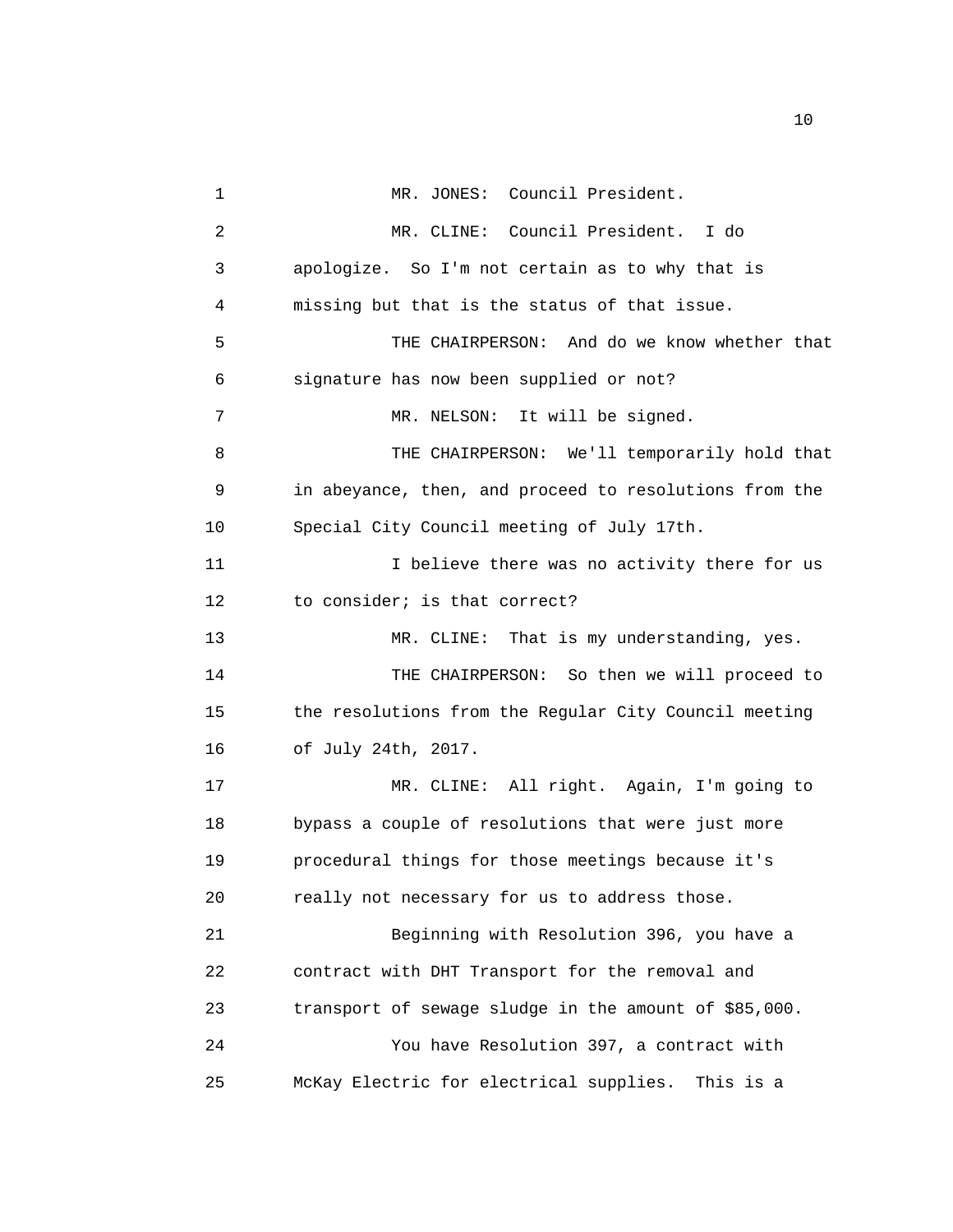1 three-year contract in the amount of \$108,000 per year. 2 Resolution 398, which is a change order with 3 M&M Pavement Marking, in the amount of \$7,888, to do 4 some additional marking on one City street. 5 Resolution 399.1, which is an agreement with 6 the Genesee County Land Bank Authority to manage grant 7 funds related to the Chevy Commons. 8 Resolution 400, which is a budget amendment 9 in the amount of \$60,000, related to revenue and 10 expenditures for medical marijuana provision centers. 11 Resolution 404 is a change order with 12 Zito Construction, regarding right-of-way restoration 13 for the waterline replacement projects. That's a 14 change order in the amount of \$5.3 million. 15 You have Resolution 405 is a change order 16 with Berger Chevy for truck equipment, in the amount of 17 \$6,795. 18 Resolution 406 is a contract with Ritz Safety 19 for safety supplies. This is a three-year agreement in 20 the amount of \$44,000 per year. 21 Resolution 407 is a three-year agreement with 22 Mid-State Bolts for miscellaneous nuts, bolts and 23 fasteners, in the amount of \$52,000 per year. 24 Resolution 408 is a contract with Staples for 25 office supplies, in the amount of \$109,000.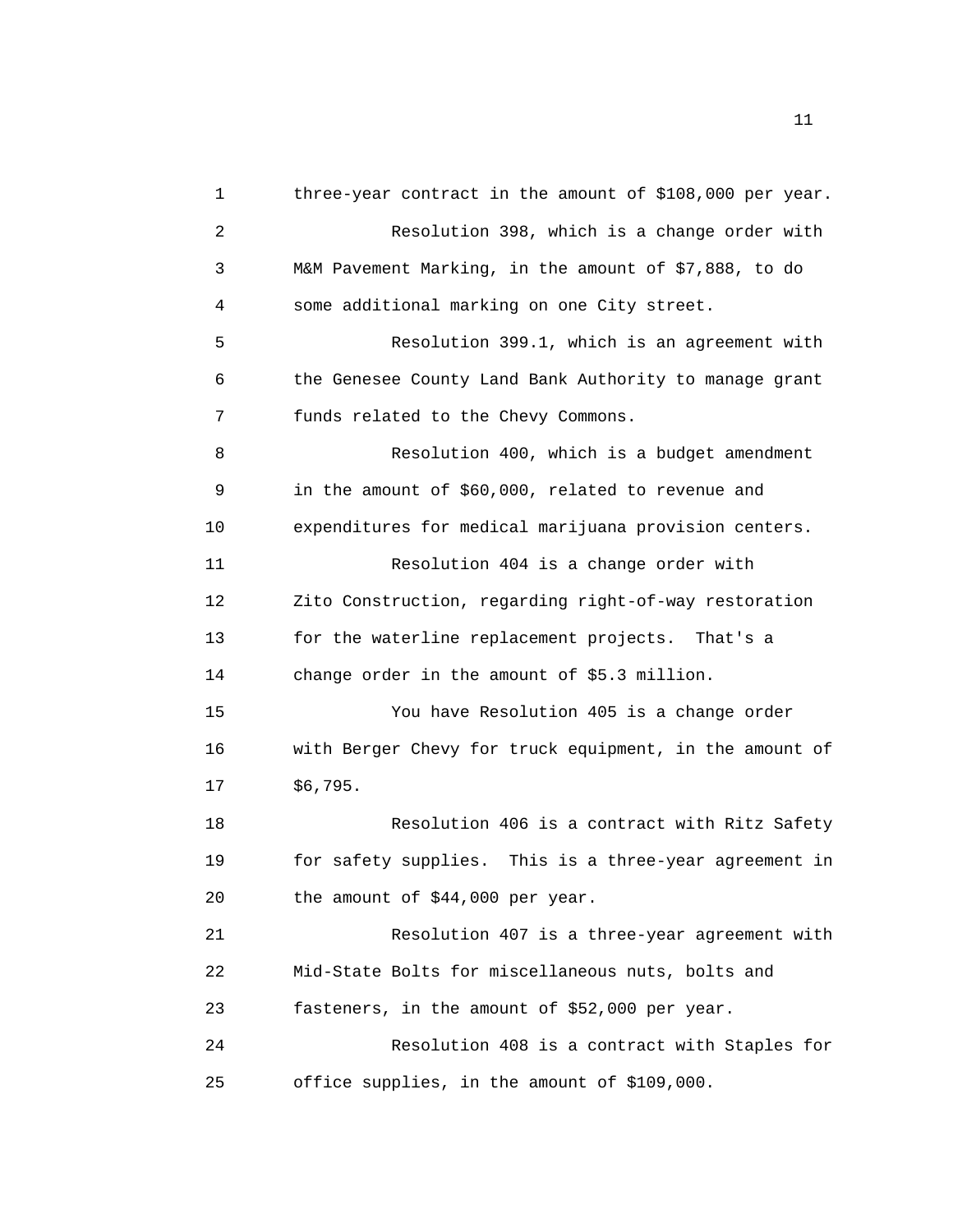| 1  | Resolution 409 is a grant agreement with the            |
|----|---------------------------------------------------------|
| 2  | Michigan Secretary of State for new voting system       |
| 3  | equipment.                                              |
| 4  | Resolution 411 is a budget amendment in the             |
| 5  | amount of \$60,000 with the Mott Foundation. And those  |
| 6  | funds will be allocated to the waterline replacement    |
| 7  | project.                                                |
| 8  | Resolution 412 is a budget amendment in the             |
| 9  | amount of \$156,000, also with the Mott Foundation, for |
| 10 | blight elimination activities.                          |
| 11 | You have Resolution 414, which is an order to           |
| 12 | reallocate some space within City Hall here to the      |
| 13 | Flint Police Department.                                |
| 14 | And Resolution 415, which is to make an                 |
| 15 | appointment to the Land Bank Authority Citizens         |
| 16 | Advisory Council.                                       |
| 17 | THE CHAIRPERSON: Questions for Mr. Cline                |
| 18 | regarding these resolutions?                            |
| 19 | Is there a motion that the resolutions from             |
| 20 | the Regular City Council meeting of July 24th be        |
| 21 | approved?                                               |
| 22 | MR. NEWMAN: So move.                                    |
| 23 | THE CHAIRPERSON: Is there a support?                    |
| 24 | MR. FERGUSON: Support.                                  |
| 25 | THE CHAIRPERSON: Any discussion?                        |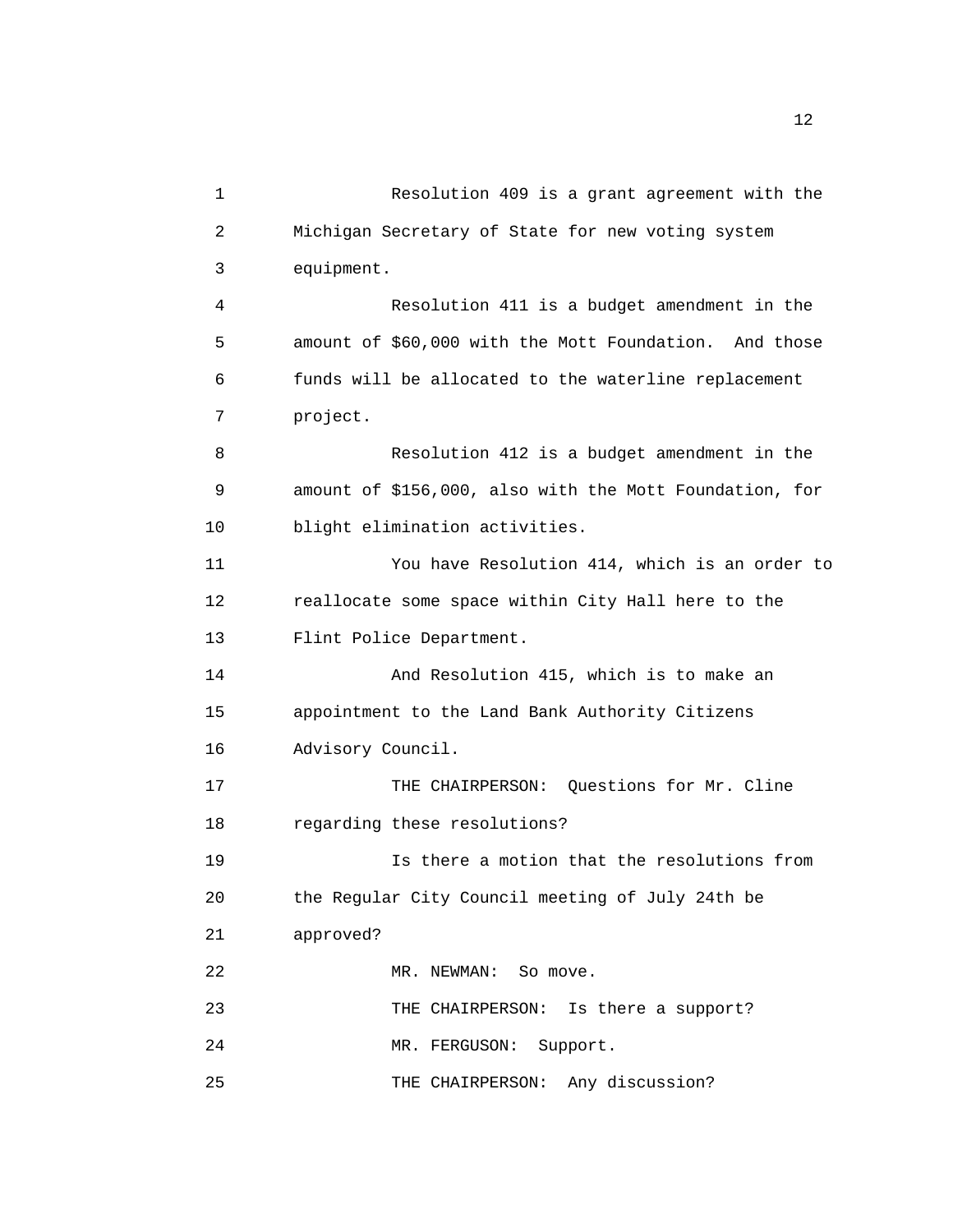1 Those in favor of the motion, please say 2 "aye". 3 BOARD MEMBERS: Aye. 4 THE CHAIRPERSON: Opposed? 5 Motion is adopted. 6 That leaves Resolution 413. 7 MR. CLINE: 413 is a budget amendment in the 8 amount of \$8 million to receive funds from the Michigan 9 Department of Health and Human Services. Those are 10 grant funds to be allocated for activities related to 11 waterline replacement projects within the City. 12 THE CHAIRPERSON: And I believe we separated 13 this out, both because it's a budget amendment and 14 because of the dollar amount. 15 Ms. Steele, can you update us regarding, 16 further, what the status of this grant is. Have all 17 steps been taken to accept the grant -- 18 MS. STEELE: Yes. 19 THE CHAIRPERSON: -- once the resolution's 20 approved? 21 MS. STEELE: Yes. And they're actually 22 starting to use some of the funding, so it's -- 23 everything should be in place on that one. 24 THE CHAIRPERSON: Okay. Thank you. 25 MS. STEELE: Uh-huh.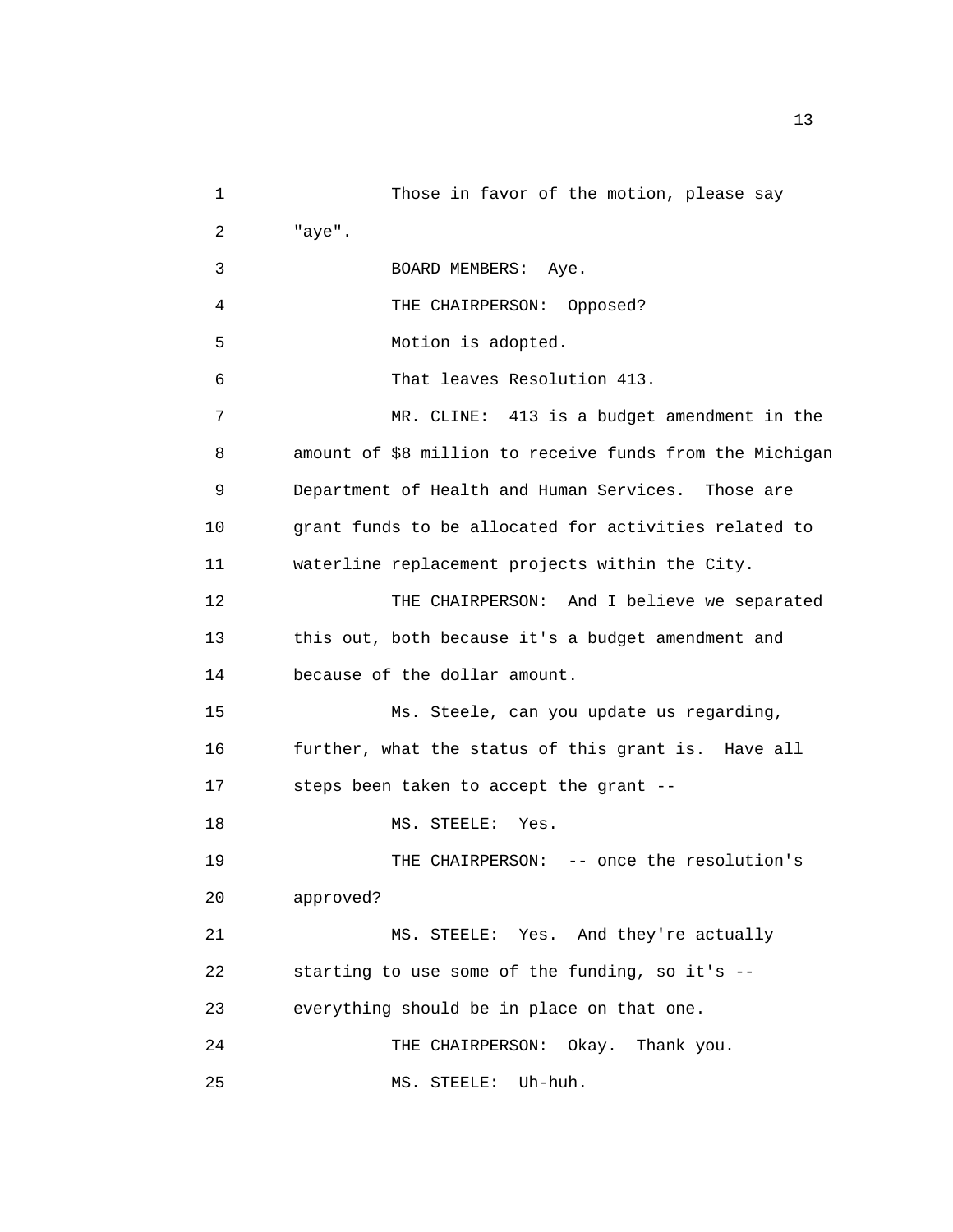1 THE CHAIRPERSON: Any questions regarding 2 Resolution 413? 3 If not, is there a motion that Resolution 413 4 be approved? 5 MR. NEWMAN: Move approval. 6 THE CHAIRPERSON: Support? 7 MR. FERGUSON: Support. 8 THE CHAIRPERSON: Any discussion? 9 Those in favor of the motion, please say 10 "aye". 11 BOARD MEMBERS: Aye. 12 THE CHAIRPERSON: Opposed? 13 Motion is adopted. 14 That brings us to Item D under New Business, 15 City Administrator Items. Mr. Jones? 16 MR. JONES: Yeah, this is the 17 Budget-to-Actual and Dawn Steele will cover that 18 report. 19 THE CHAIRPERSON: Thank you. 20 MS. STEELE: Good afternoon, again. We 21 provided to you the Budget-to-Actual dated June 30th. 22 That is the end of our fiscal year. However, we are in 23 the process of closing out the books so those won't be 24 the final numbers. 25 As I looked through each of the funds, the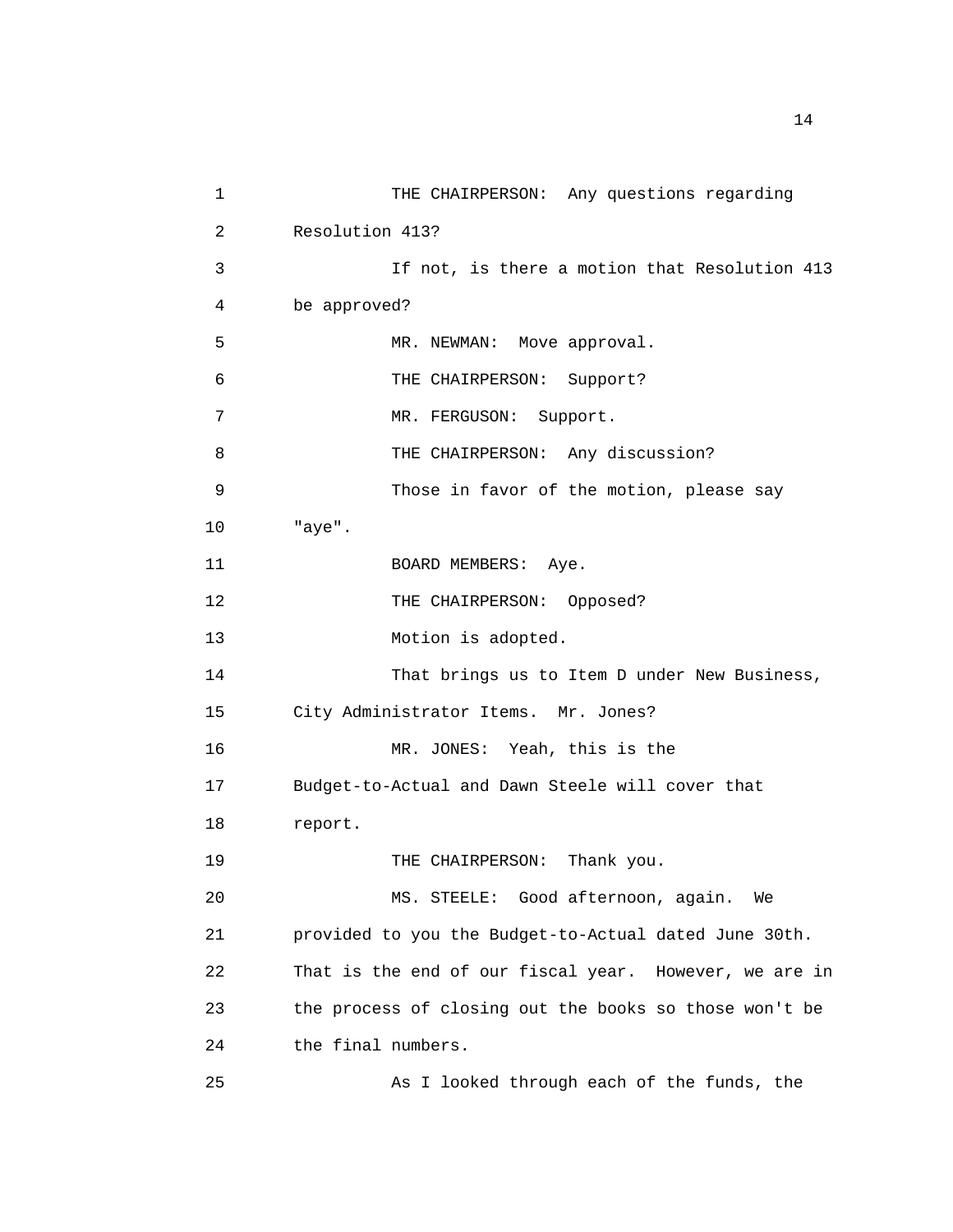1 City is looking good, as far as remaining within their 2 allocated budgets. Revenues are coming in as 3 projected. Expenditures are within the line items or 4 below. 5 All funds, cash balances were positive, 6 except for our grant funds because the funding comes in 7 a little bit later, as they are reimbursable grants. 8 So I don't expect any issues with that going forward. 9 If you guys have any questions or concerns, 10 I'd be more than happy to answer any of them. 11 THE CHAIRPERSON: Mr. Newman, any questions? 12 MR. NEWMAN: No, I have no questions on this 13 one. 14 THE CHAIRPERSON: Mr. Ferguson, any questions 15 regarding the Budget-to-Actual report? 16 MR. FERGUSON: No. 17 THE CHAIRPERSON: We'll consider the report 18 received. 19 MS. STEELE: Great. Thank you. 20 THE CHAIRPERSON: Thank you. 21 MR. JONES: Thanks, Dawn. 22 THE CHAIRPERSON: Next item of business is 23 Public Comment. 24 Mr. Cline? 25 MR. CLINE: Mr. Chairman, before we get to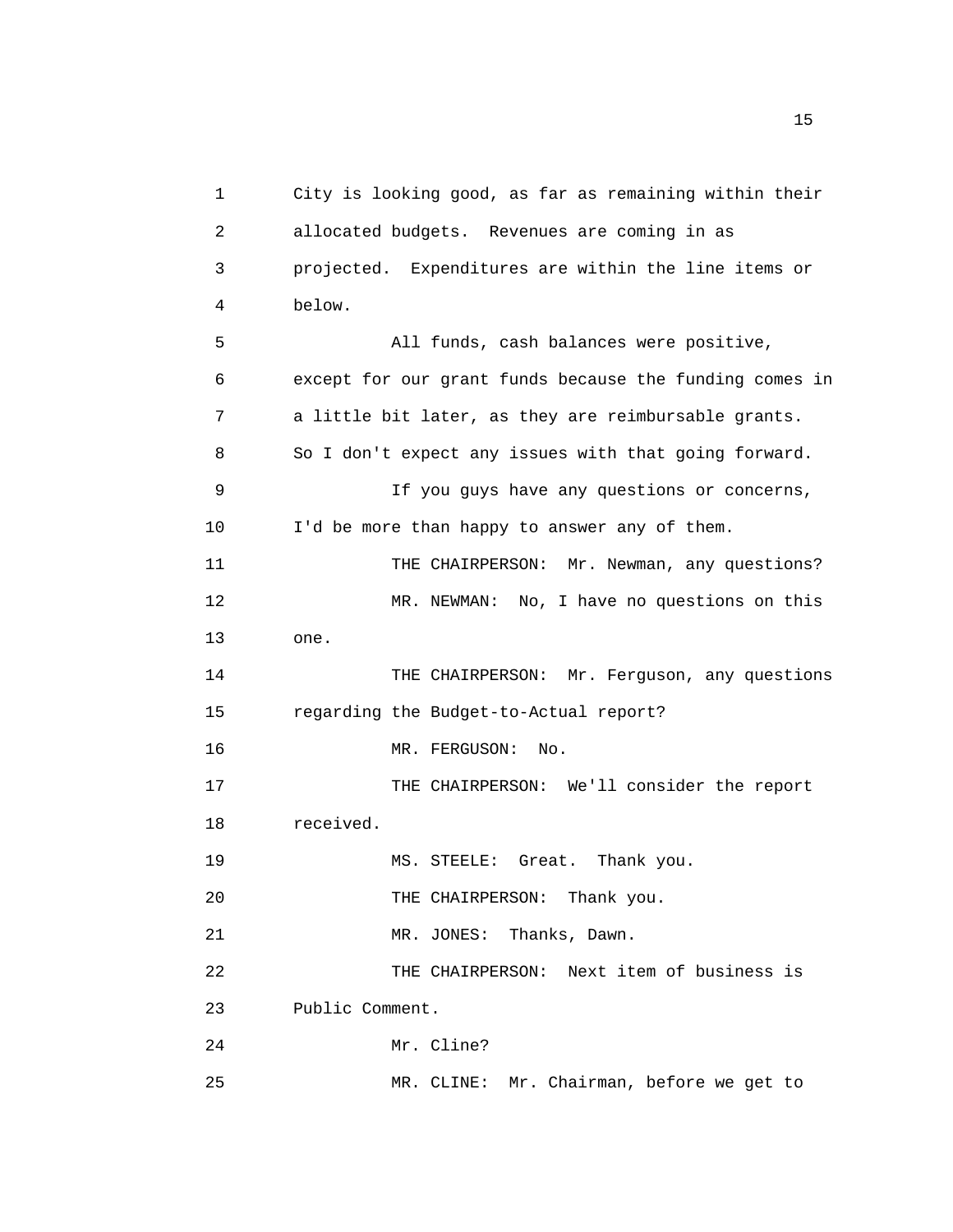| 1  | Public Comment, I did receive Resolution 359 from the |
|----|-------------------------------------------------------|
| 2  | Clerk's office with all signatures present.           |
| 3  | Apparently, it was just a slight oversight in getting |
| 4  | the signature on that one. But that has been signed   |
| 5  | and I do have the original. I'll get a copy for our   |
| 6  | records here after the meeting.                       |
| 7  | But I have looked at this. I have no                  |
| 8  | concerns about that contract and we now have all the  |
| 9  | signatures necessary. So --                           |
| 10 | THE CHAIRPERSON: Given that, then, is there           |
| 11 | a motion that Resolution 359 from the Regular City    |
| 12 | Council meeting of July 10th, 2017 be approved?       |
| 13 | MR. NEWMAN: Move approval.                            |
| 14 | THE CHAIRPERSON: Is there support?                    |
| 15 | Support.                                              |
| 16 | Any discussion?                                       |
| 17 | Hearing none, those in favor of the motion,           |
| 18 | please say "aye".                                     |
| 19 | MR. NEWMAN: Aye.                                      |
| 20 | THE CHAIRPERSON: Opposed?                             |
| 21 | Motion is adopted.                                    |
| 22 | MR. CLINE: All right.                                 |
| 23 | THE CHAIRPERSON: That brings us to Public             |
| 24 | Comment.                                              |
| 25 | MR. CLINE: It's just one individual who               |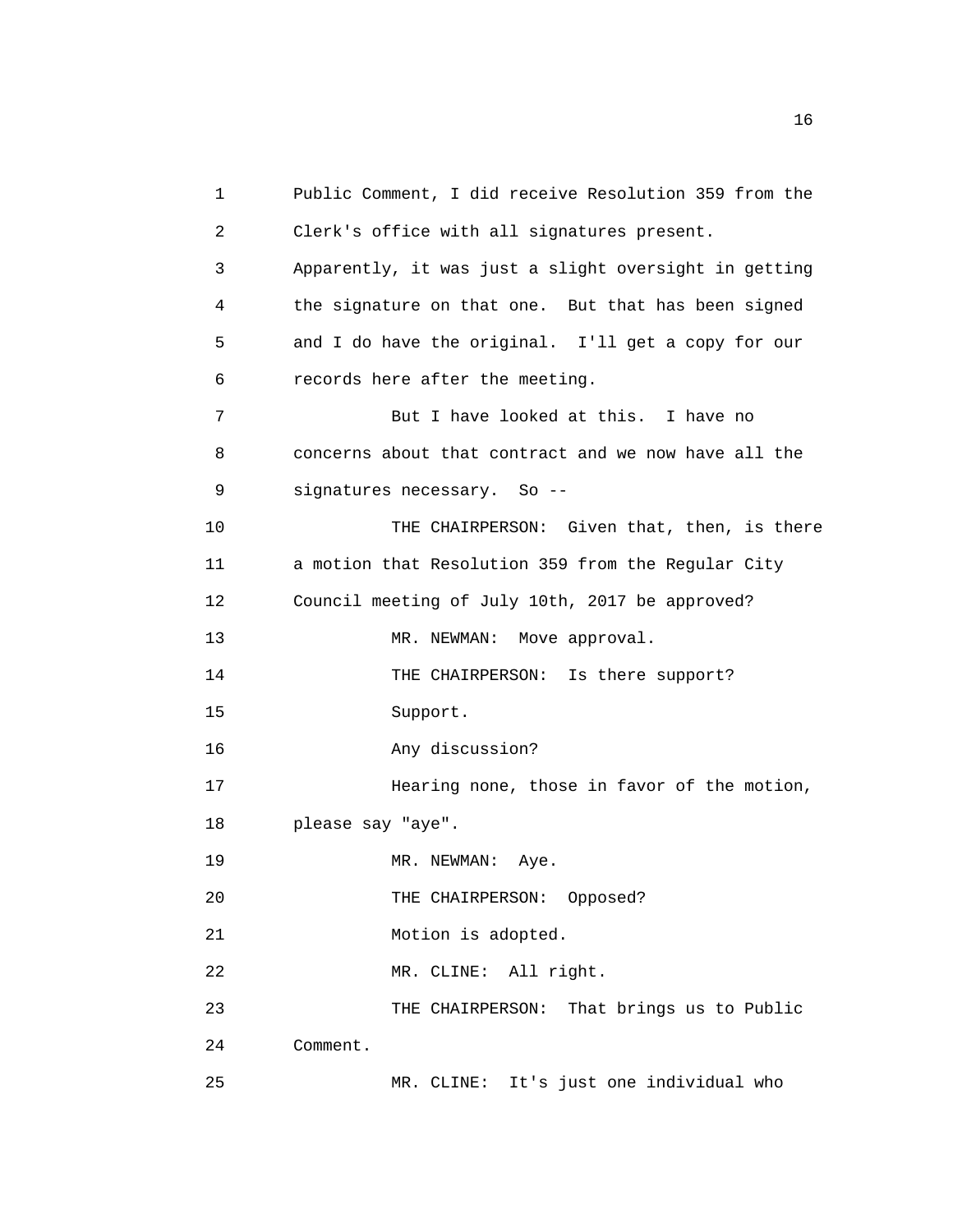1 signed up for public comment, R.L. Mitchell.

2 MR. MITCHELL: Good evening, Frederick. My 3 comments about the Amwood Water Transfer up in Burton. 4 The jobs will get done when the Mayor get around to it. 5 When the -- when the Burton Mayor come and negotiate. 6 And we -- we officiate you, actually, to come in, okay, 7 the Flint peoples (sic). 8 THE CHAIRPERSON: Thank you, Mr. Mitchell. 9 MR. MITCHELL: You're welcome. 10 MR. CLINE: That's all. 11 THE CHAIRPERSON: One last item. There was a 12 question asked during Public Comment at our last RTAB 13 meeting regarding the disposition of City Council 14 resolutions by this Board. And there may have been 15 some confusion regarding either the nature of the 16 question or the answer, which I think has been cleared 17 up in the week or so after the last meeting. 18 But, to put on the public record this 19 afternoon, for the avoidance of any confusion or doubt, 20 any City Council resolutions must be approved by this 21 Board before they can take effect. 22 So, if this board disapproves a resolution, 23 the resolution has no effect. If this Board takes no 24 action, either because it tables a resolution or holds 25 a resolution in abeyance, for example, because we need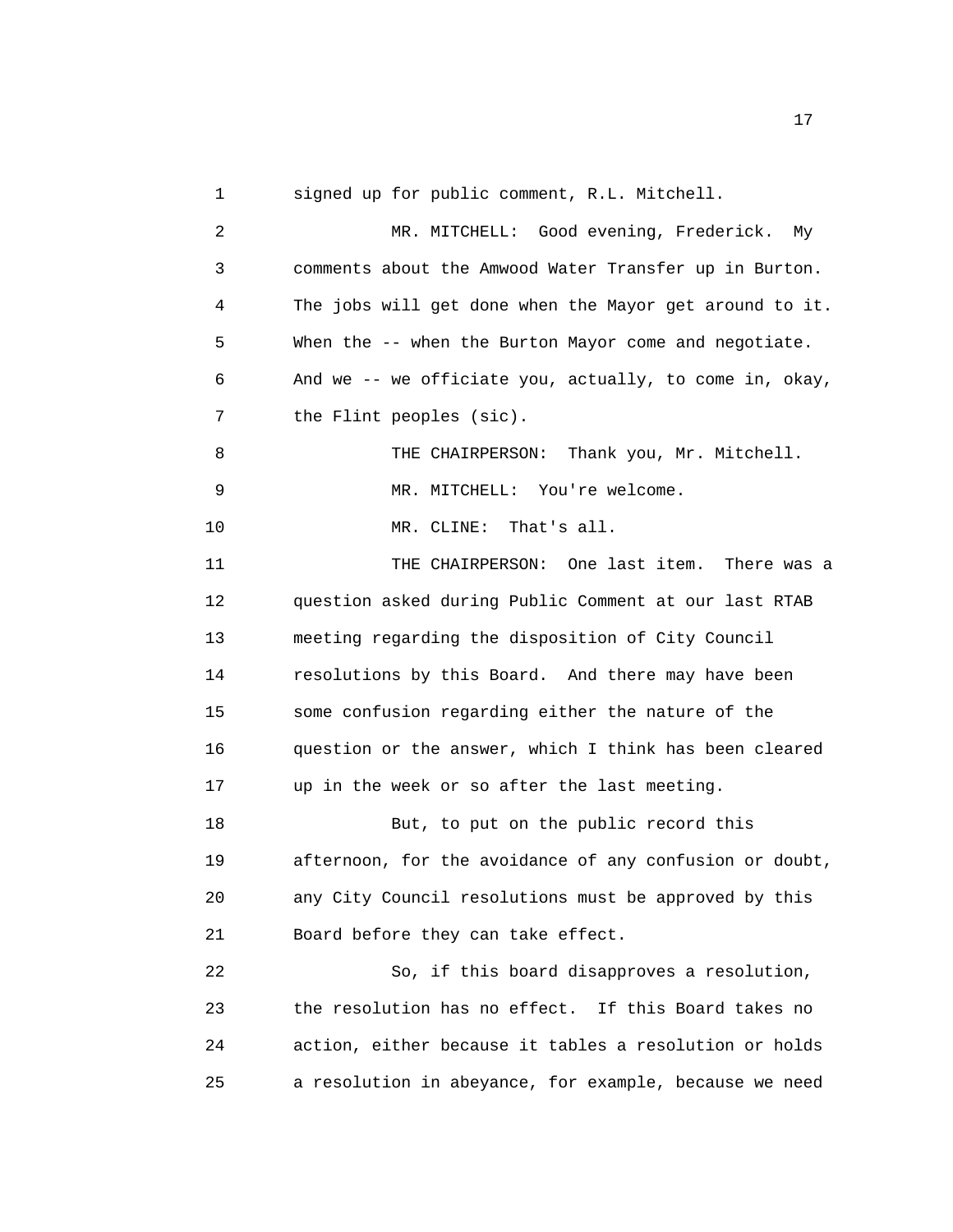1 additional information, then the resolution takes no 2 effect. Or, in those instances where a resolution 3 comes to us without one or more of the req signatures 4 and we send the resolution back to the City, it takes 5 no effect. 6 So I wanted to make that statement, just to 7 avoid any confusion on anybody's part, based upon 8 discussion we had at the end of last month's Board 9 meeting. 10 Given the fact that there is no further 11 business before this Board, is there a motion that the 12 Board adjourn? 13 MR. NEWMAN: So moved. 14 THE CHAIRPERSON: Is there support? 15 I will support the motion. 16 Without objection, we stand adjourned. 17 (Meeting was concluded at 2:25 p.m.) 18 \* \* \* \* 19 20 21 22 23 24 25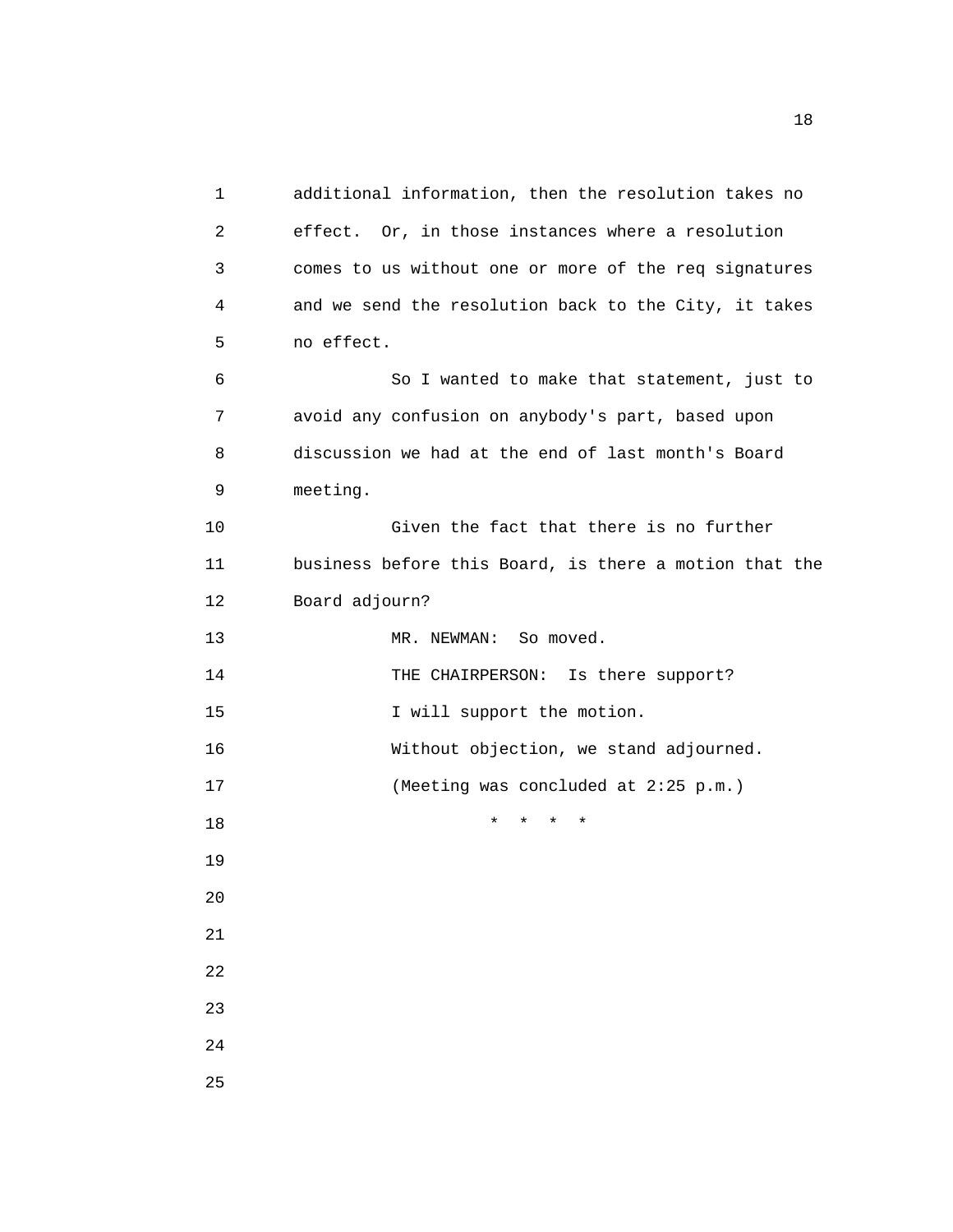| CERTIFICATE                                           |
|-------------------------------------------------------|
|                                                       |
| I, Mona Storm, do hereby certify that I have          |
| recorded stenographically the proceedings had and     |
| testimony taken in the meeting at the time and place  |
| hereinbefore set forth. I do further certify that the |
| foregoing transcript, consisting of (19) pages, is a  |
| true and correct transcript of my said stenographic   |
| notes.                                                |
|                                                       |
| Date                                                  |
| Mona Storm<br>CSR-4460                                |
|                                                       |
|                                                       |
|                                                       |
|                                                       |
|                                                       |
|                                                       |
|                                                       |
|                                                       |
|                                                       |
|                                                       |
|                                                       |
|                                                       |
|                                                       |
|                                                       |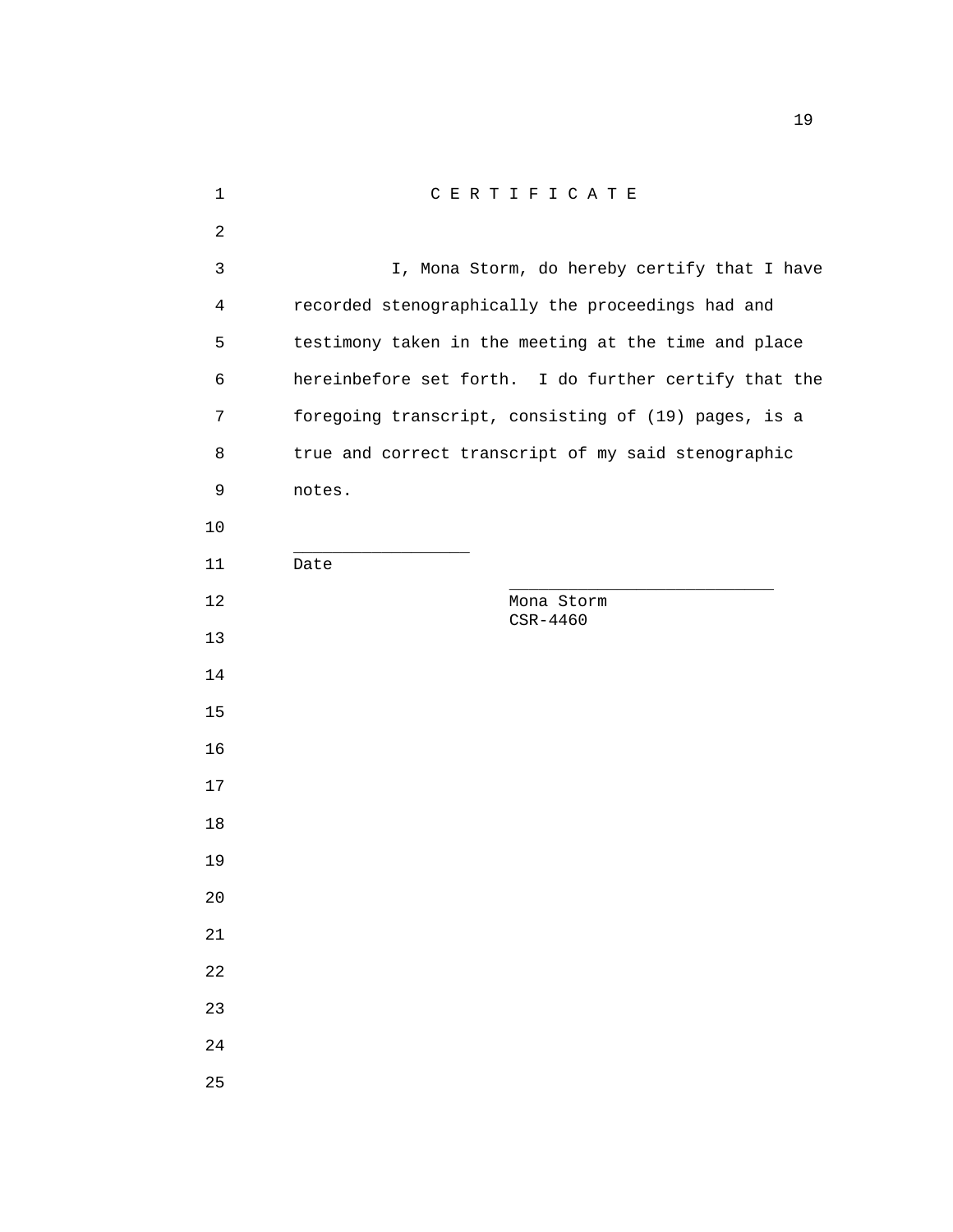# City of Flint, Michigan

Third Floor, City Hall 1101 S. Saginaw Street Flint, Michigan 48502 www.cityofflint.com



# Meeting Minutes 2 - Final

Monday, August 14, 2017

6:17 PM

# RTAB SUMMARY

# Council Chambers

# **CITY COUNCIL**

Kerry L. Nelson, President, Ward 3 Vicki VanBuren, Vice President, Ward 8

Eric Mays, Ward I Kate Fields, Ward 4 Herbert J. Winfrey, Ward 6

Jacqueline Poplar, Ward 2 Wantwaz D. Davis, Ward 5 Monica Galloway, Ward 7 Scott Kincaid, Ward 9

lnez M. Brown, City Clerk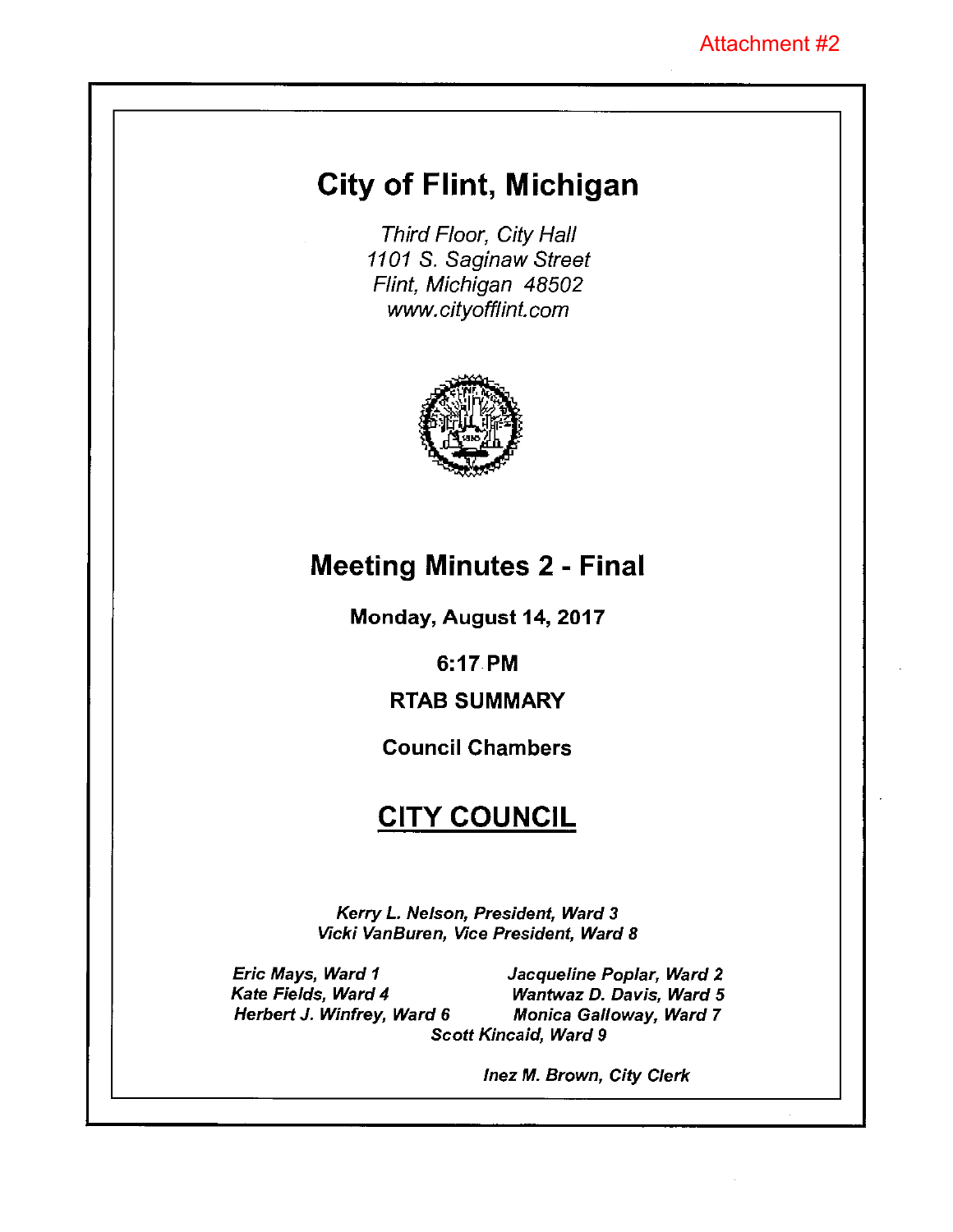## ROLL CALL

Present: Councilperson: Councilperson Mays, Councilperson Poplar, Nelson, Council person Davis, Council person Winfrey, Council person Galloway, VanBuren and Councilperson Kincaid

Absent: Councilperson: Councilperson Fields

## REQUEST FOR CHANGES AND!OR ADDITIONS TO AGENDA

None

## SPECIAL ORDERS

170434 Special Order/Presentation by the Chief Recovery Officer

A Special Order as requested by the Administration to allow for <sup>a</sup> presentation by the City's Chief Recovery Officer, Jameca Patrick-Singleton.

Presented

## PUBLIC HEARINGS

170416.4 Public Hearing/Ordinance No. 170416

A Public Hearing for Ordinance No. 170416, an ordinance to amend Chapter 46 (Utilities), Article III (Rates and Charges), Division 1 (Water), of the Code of the City of Flint by amending Section 46-50 (Lien When Charges Delinquent; Right of Entry; Cost of Connections).

### HEARING HELD

170417.4 Public Hearing/Ordinance No. 170417

A Public Hearing for Ordinance No. 170417, an ordinance to amend Chapter 46 (Utilities), Article Ill (Rates and Charges), Division I (Water), of the Code of the City of Flint by adding Section 46-52.5 (Back-Billings).

### HEARING HELD

## APPOINTMENTS

None

## LICENSES

None

## RESOLUTIONS

170427 Multi-Year/ContractJA.S.K. Services, lnc./Title Searches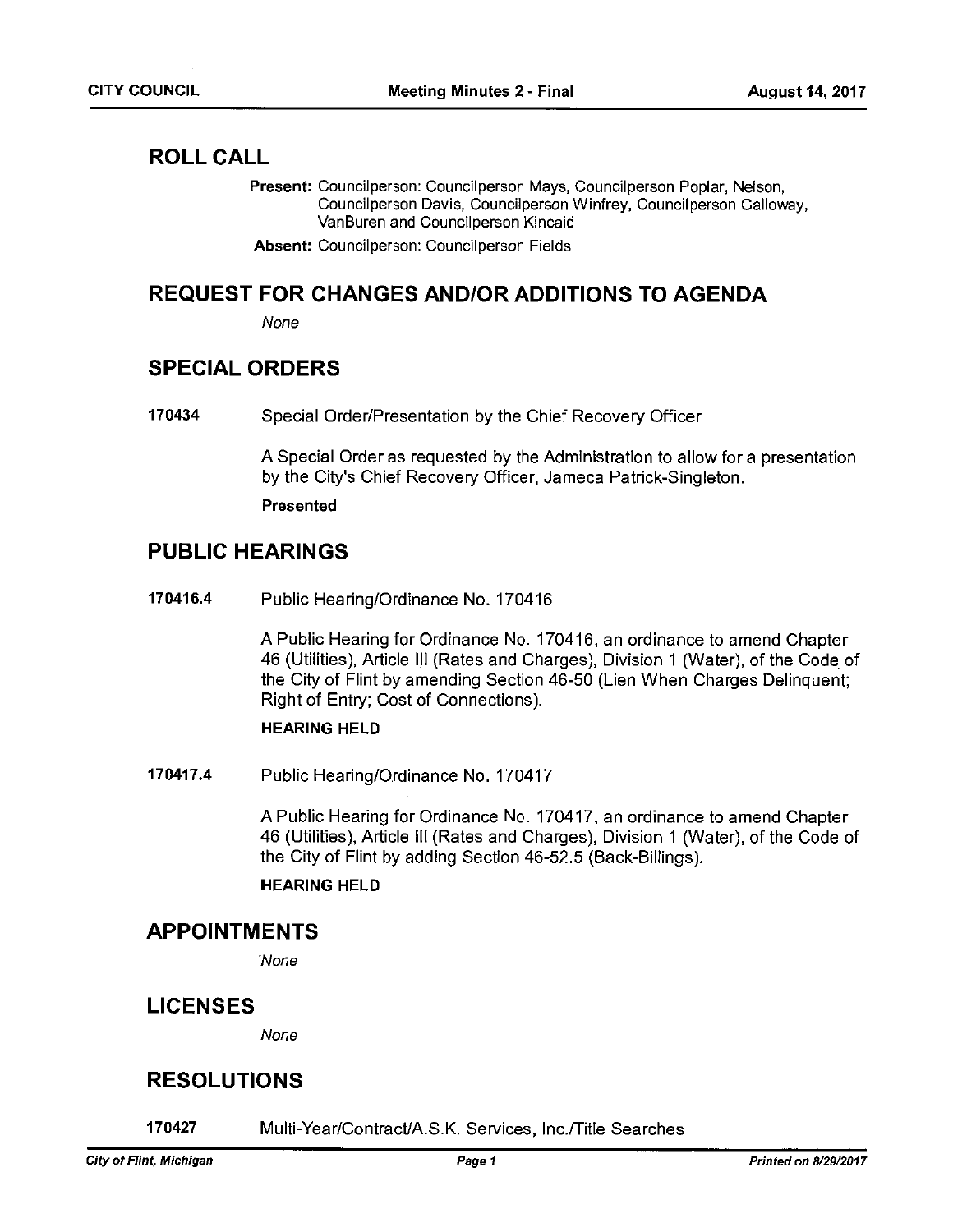Resolution authorizing the proper city officials, upon City Council approval, to enter into <sup>a</sup> contract for three years with A.S.K. Services, Inc. for title searches, as requested by Development, in an amount NOT-TO-EXCEED \$50,000.00 annually, pending adoption of the FY2019 and FY2020 budgets [Grants FHUD1 7CDBG Fund Acct. No. 274-748.140-800.000].

This Matter was ADOPTED BY THE MASTER RESOLUTION on the Consent Agenda.

### 170428 Multi-Year/Hach Company/Hach Laboratory Supplies

Resolution authorizing the Department of Purchases & Supplies, upon City Council's approval, is to issue annual purchase orders to Hach Company for Hach laboratory supplies, as requested by Utilities/Water Plant/Water Pollution Control, in an amount NOT-TO-EXCEED \$34,400.00 annually, pending adoption of the FY2019 and FY2020 budgets [Sewer Fund Acct. No. 590-550.100-740.200 = \$4,400.00 and Water Fund Acct. No. 591-545.200-726.000 = \$30,000.00].

This Matter was ADOPTED BY THE MASTER RESOLUTION on the Consent Agenda.

170429 Multi-Year/VWR Scientific/Laboratory Supplies

Resolution authorizing the Department of Purchases & Supplies, upon City Council approval, to issue purchase orders to VWR Scientific for <sup>a</sup> three-year period for laboratory supplies, as requested by Utilities, in an amount NOT-TO-EXCEED \$58,000.00 [Sewer Fund Acct. No. 590-550.100-740.200 = \$18,000.00 and Water Fund Acct. No. 591-545.200-726.000 = \$40,000.001

This Matter was ADOPTED BY THE MASTER RESOLUTION on the Consent Agenda.

## RESOLUTIONS (May Be Referred from Special Affairs)

170283 CO#1/Contract/Martin Waymire/Additional Public Relations Services

Resolution resolving that the proper city officials, upon City Council's approval, are hereby authorized to enter into change order #1 to the contract with Martin Waymire to extend the contract for <sup>a</sup> period NOT-TO-EXCEED March 31, 2018, and to expand the scope of services from the existing contract in an amount NOT-TO-EXCEED \$92,500.00, for <sup>a</sup> total aggregate contractual amount of \$160,000.00, as request by the FAST Start Team [Water Fund Acct. No. 591-540.210-801.000.] [NOTE: On August 18, 2016, city officials entered into <sup>a</sup> contract with Martin Waymire for public relations services. The FAST Start Coordinator is requesting to expand the scope of services to include targeted advertising on Facebook and other social media sites and printing costs for traditional media.}

### SEPARATED FROM MASTER RESOLUTION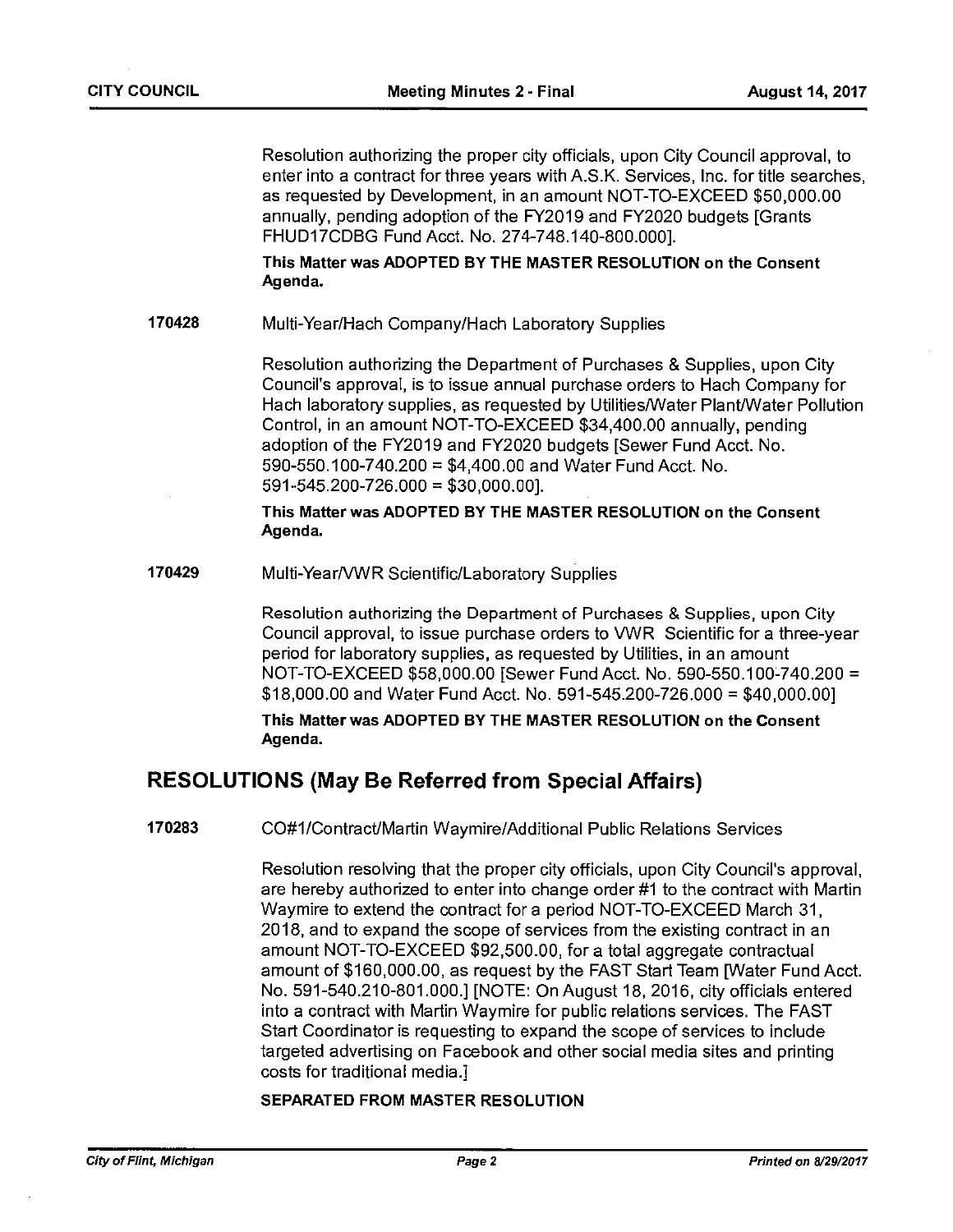170384.1 Submission of the 2017-2021 Consolidated Plan/2017-18 Annual Action Plan of the Consolidated Plan/Approval of Proposed Uses and Funding Recommendations/Community Development Block Grant (CDBG)/HOME Investment Partnerships/Emergency Solutions Grant (ESG) Funds for the 2017-2018 Program Year

> Resolution resolving that City Officials approve the funding amounts and projects and authorize entering into contracts for the agencies listed for the City's FY2017-18 Community Development Block Grant program in the amount of \$3,563,724.00; FY2017-18 HOME Investment Partnerships program in the amount of \$684,250.00; and FY20 17-18 Emergency Solutions Grant program in the amount of \$632,144.00; and include any program income which might become available as <sup>a</sup> result of receipt of these funds;

Further resolved, that funds in an estimated amount of up to \$20,000.00 in CDBG program income received from loan repayments shall be made available for use as part of the FY2017-18 Community Development Block Grant program and the budget amended as received;

Further resolved, that funds in an estimated amount of up to \$10,000.00 in HOME program income received from loan repayments shall be made available for use as part of the FY2017-18 HOME Investment Partnerships program and the budget amended as received;

Further resolved, that all subrecipient agencies shall conform to the standards and bidding procedures maintained by the City of Flint and such bid processes shall be approved as to form by the Chief Legal Officer of the City of Flint. Subrecipients may not obligate any funds, incur any costs, nor implement any physical activities until the Division of Community and Economic Development has completed the Environmental Review Record and/or received <sup>a</sup> release of funds from the U.S. Department of HUD and has issued <sup>a</sup> written notice to proceed to the subrecipient;

Further resolved, following notification that HUD has approved the 2017-2021 Consolidated plan, including the 2017-18 Annual Action Plan, through execution of <sup>a</sup> Grant Agreement with the City of Flint, the appropriate City Officials are authorized to do all things necessary to enter into sub-grantee agreements with the various agencies listed;

Further resolved, upon receipt of the official award document from HUD, CDBG funds, the estimated revenues shall be increased to recognize receipt of such funds and an appropriation in the amount of \$3,563,724.00 shall be made to the Division of Community and Economic Development to fund the FY2017-2021 Community Development Block Grant program;

Further resolved, upon receipt of the official award document from HUD, HOME funds, the estimated revenues shall be increased to recognize receipt of such funds and an appropriation in the amount of \$684,250.00 shall be made to the Division of Community and Economic Development to fund the FY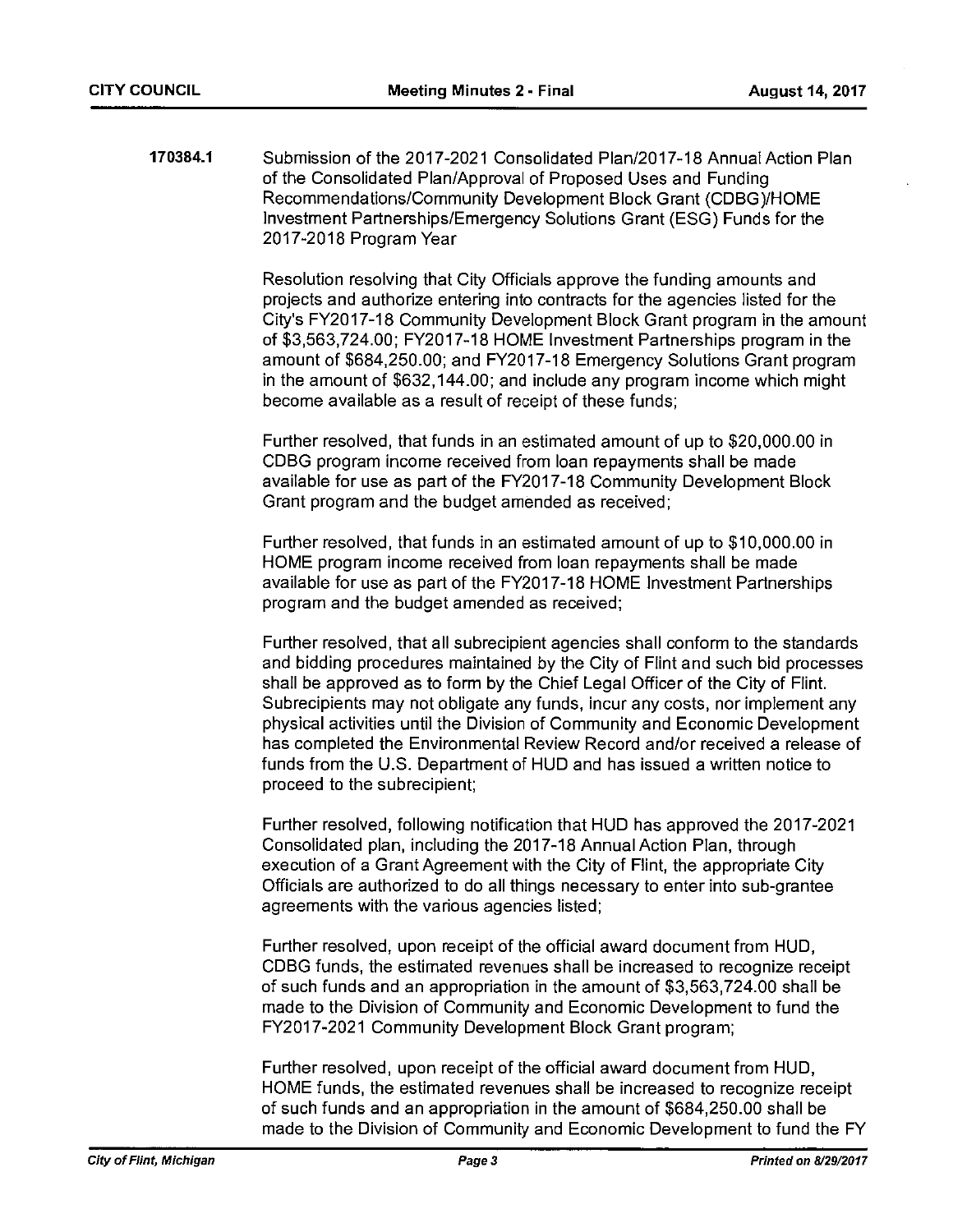2017-18 HOME Investment Partnerships program;

Further resolved, upon receipt of the official award document from HUD, ESG funds, the estimated revenues shall be increased to recognize receipt of such funds and an appropriation in the amount of \$632,144.00 shall be made to the Division of Community and Economic Development to fund the FY 2017-18 Emergency Solutions Grant program;

Further resolved, that the appropriate officials are hereby authorized to do all things necessary to set up the appropriate accounts in the 274 Fund;

Further resolved, that the appropriate City Officials are hereby authorized to do all things necessary to move remaining unspent and available CDBG, HOME and ESG funds to Fiscal Year 2018. [Administration Subssion No. CA4920147]

### SEPARATED FROM MASTER RESOLUTION

170410 CO#1 /Professional Services Contract/McDaniel Consulting, LLC/FAST Program Consultant and Program Director

> Resolution resolving that the appropriate City Officials are authorized to do all things necessary to enter into change order #1 to Contract No. 16-061 with McDaniel Consulting, LLC, for the additional contract price NOT-TO-EXCEED \$60,000.00 (and <sup>a</sup> total contract amount of \$180,000.00), for services rendered through October31, 2017, with funding to be provided by grant funds from the C.S. Mott Foundation recorded under City Grant Code No. LCSM18-RSLTA. [NOTE: The City entered into an agreement with McDaniel Consulting, LLC to serve in the capacity of Consultant and Program Director for the FAST Start Program.] [Administration Submission No. CA479 20171

### SEPARATED FROM MASTER RESOLUTION

170438 Amendment/2017-2018 Adopted Budget/Professional Services Account

Resolution resolving that the appropriate City Officials are authorized to do all things necessary to amend the 2017-18 Adopted Budget to transfer the budgeted amount of \$39,000.00 for Gregory Zaleski (Police Communication Specialist) from 636-228.1 00-702.000 (Wages and Salaries) and \$3,51 0,00 from 636-228.100-719.100 (Direct Fringes) accounts for <sup>a</sup> total of \$42,510.00 to Acct. No. 636-228,100.801.000 (Professional Services). [Administration Submission No. CA4912017]

This Matter was ADOPTED BY THE MASTER RESOLUTION on the Consent Agenda.

### Passed The Consent Agenda

A motion was made by Councilperson Kincaid, seconded by Vice President VanBuren, including all the preceding items marked as having been adopted on <sup>a</sup> Consent Agenda. The motion carried by the following vote: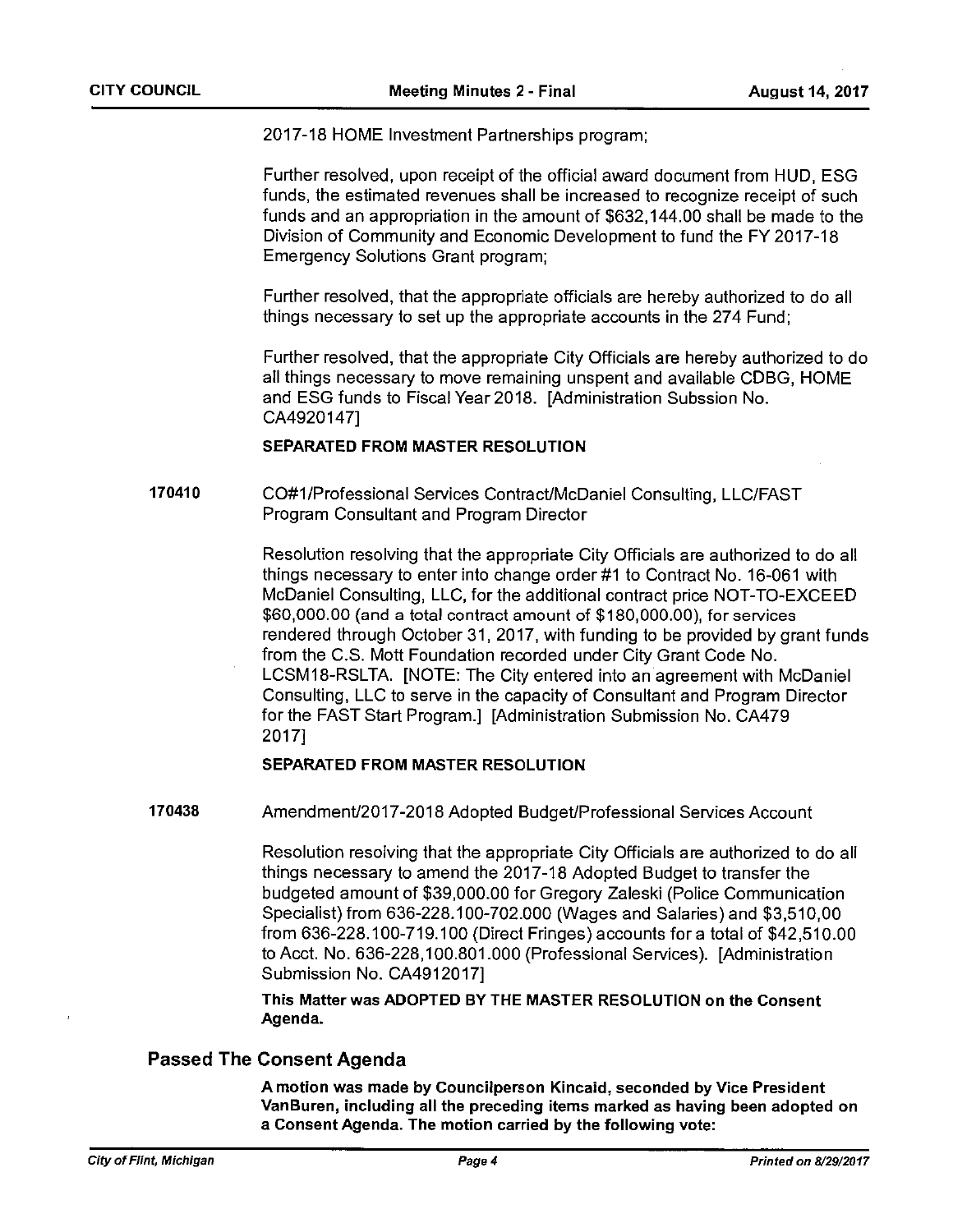- Aye: 8- Councilperson Mays, Councilperson Poplar, President Nelson, Councilperaon Davis, Councilperson Winfrey, Councilperson Galloway, Vice President VanBuren and Councilperson Kincaid
- Absent: 1 Councilperson Fields

## SEPARATED FROM MASTER RESOLUTION

170283 CO#1/Contract/Martin Waymire/Additional Public Relations Services

Resolution resolving that the proper city officials, upon City Council's approval, are hereby authorized to enter into change order #1 to the contract with Martin Waymire to extend the contract for <sup>a</sup> period NOT-TO-EXCEED March 31, 2018, and to expand the scope of services from the existing contract in an amount NOT-TO-EXCEED \$92,500.00, for <sup>a</sup> total aggregate contractual amount of \$160,000.00, as request by the FAST Start Team IWater Fund Acct. No. 591-540.210-801.000.] [NOTE: On August 18, 2016, city officials entered into <sup>a</sup> contract with Martin Waymire for public relations services. The FAST Start Coordinator is requesting to expand the scope of services to include targeted advertising on Facebook and other social media sites and printing costs for traditional media.]

### Adopted

### Substituted

A motion was made by Councilperson Mays, seconded by Councilperson Galloway, that this matter be POSTPONED for August 23, 2017. The motion failed by the following vote:

- Aye: 3 Councilperson Mays, Councilperson Winfrey and Councilperson **Galloway**
- No: 5- Councilperson Poplar, President Nelson, Councilperson Davis, Vice President VanBuren and Councilperson Kincaid
- Absent: 1 Councilperson Fields

A motion was made by Councilperson Kincaid, seconded by Vice President VanBuren, that this matter be Adopted. The motion failed by the following vote:

- Aye: 1 Councilperson Mays
- No: 7 Councilperson Poplar, President Nelson, Councilperson Davis, Councilperson Winfrey, Councilperson Galloway, Vice President VanBuren and Councilperson Kincaid
- Absent: 1 Councilperson Fields
- 170384.1 Submission of the 2017-2021 Consolidated Plan/2017-18 Annual Action Plan of the Consolidated Plan/Approval of Proposed Uses and Funding Recommendations/Community Development Block Grant (CDBG)/HOME Investment Partnerships/Emergency Solutions Grant (ESG) Funds for the 2017-2018 Program Year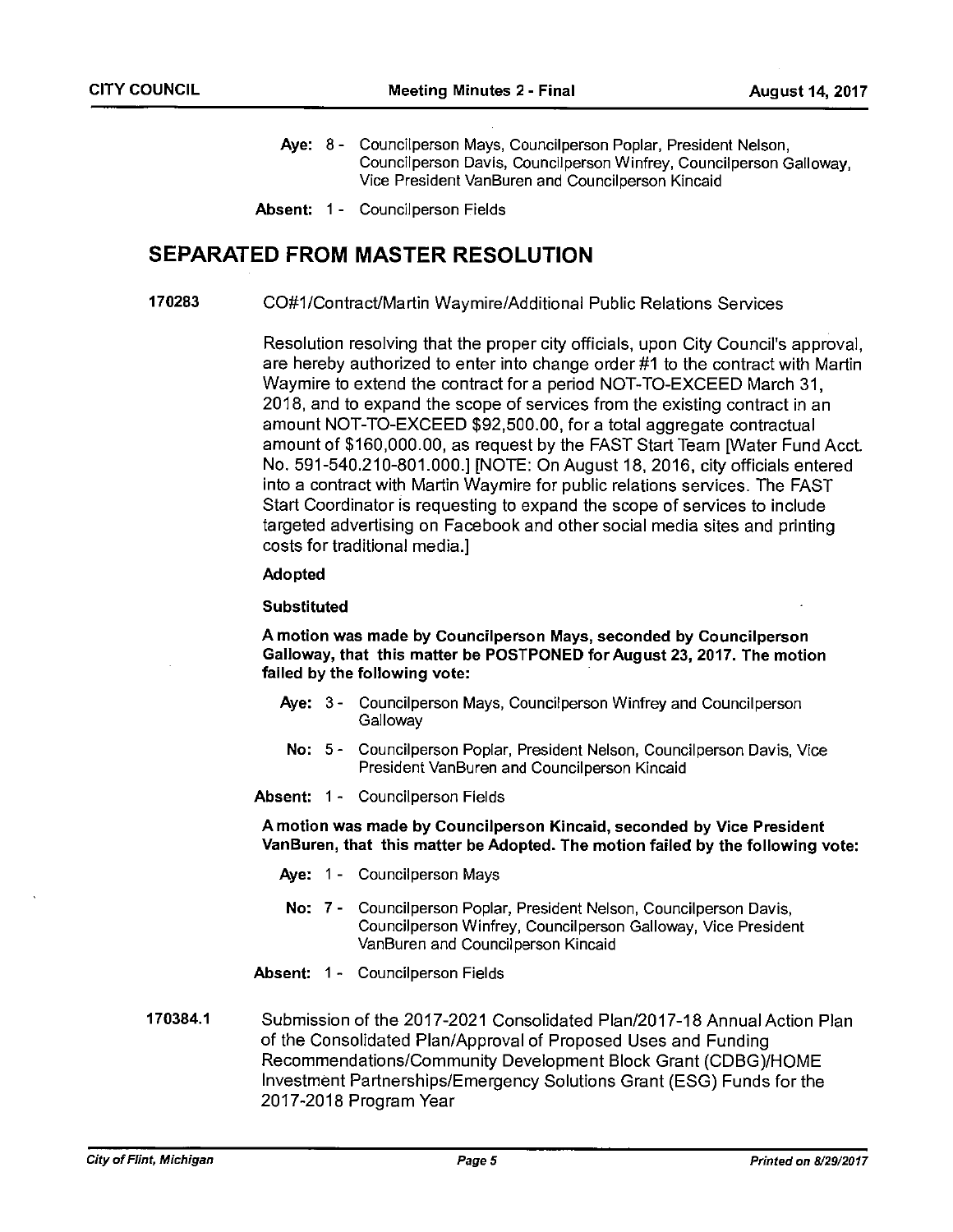Resolution resolving that City Officials approve the funding amounts and projects and authorize entering into contracts for the agencies listed for the City's FY2017-18 Community Development Block Grant program in the amount of \$3,563,724.00; FY2017-18 HOME Investment Partnerships program in the amount of \$684,250.00; and FY2017-18 Emergency Solutions Grant program in the amount of \$632,144.00; and include any program income which might become available as <sup>a</sup> result of receipt of these funds;

Further resolved, that funds in an estimated amount of up to \$20,000.00 in CDBG program income received from loan repayments shall be made available for use as part of the FY2017-18 Community Development Block Grant program and the budget amended as received;

Further resolved, that funds in an estimated amount of up to \$10,000.00 in HOME program income received from loan repayments shall be made available for use as part of the FY2017-18 HOME Investment Partnerships program and the budget amended as received;

Further resolved, that all subrecipient agencies shall conform to the standards and bidding procedures maintained by the City of Flint and such bid processes shall be approved as to form by the Chief Legal Officer of the City of Flint. Subrecipients may not obligate any funds, incur any costs, nor implement any physical activities until the Division of Community and Economic Development has completed the Environmental Review Record and/or received <sup>a</sup> release of funds from the U.S. Department of HUD and has issued <sup>a</sup> written notice to proceed to the subrecipient;

Further resolved, following notification that HUD has approved the 2017-2021 Consolidated plan, including the 2017-18 Annual Action Plan, through execution of <sup>a</sup> Grant Agreement with the City of Flint, the appropriate City Officials are authorized to do all things necessary to enter into sub-grantee agreements with the various agencies listed;

Further resolved, upon receipt of the official award document from HUD, CDBG funds, the estimated revenues shall be increased to recognize receipt of such funds and an appropriation in the amount of \$3,563,724.00 shall be made to the Division of Community and Economic Development to fund the FY2017-2021 Community Development Block Grant program;

Further resolved, upon receipt of the official award document from HUD, HOME funds, the estimated revenues shall be increased to recognize receipt of such funds and an appropriation in the amount of \$684,250.00 shall be made to the Division of Community and Economic Development to fund the FY 2017-18 HOME Investment Partnerships program;

Further resolved, upon receipt of the official award document from HUD, ESG funds, the estimated revenues shall be increased to recognize receipt of such funds and an appropriation in the amount of \$632,144.00 shall be made to the Division of Community and Economic Development to fund the FY 2017-18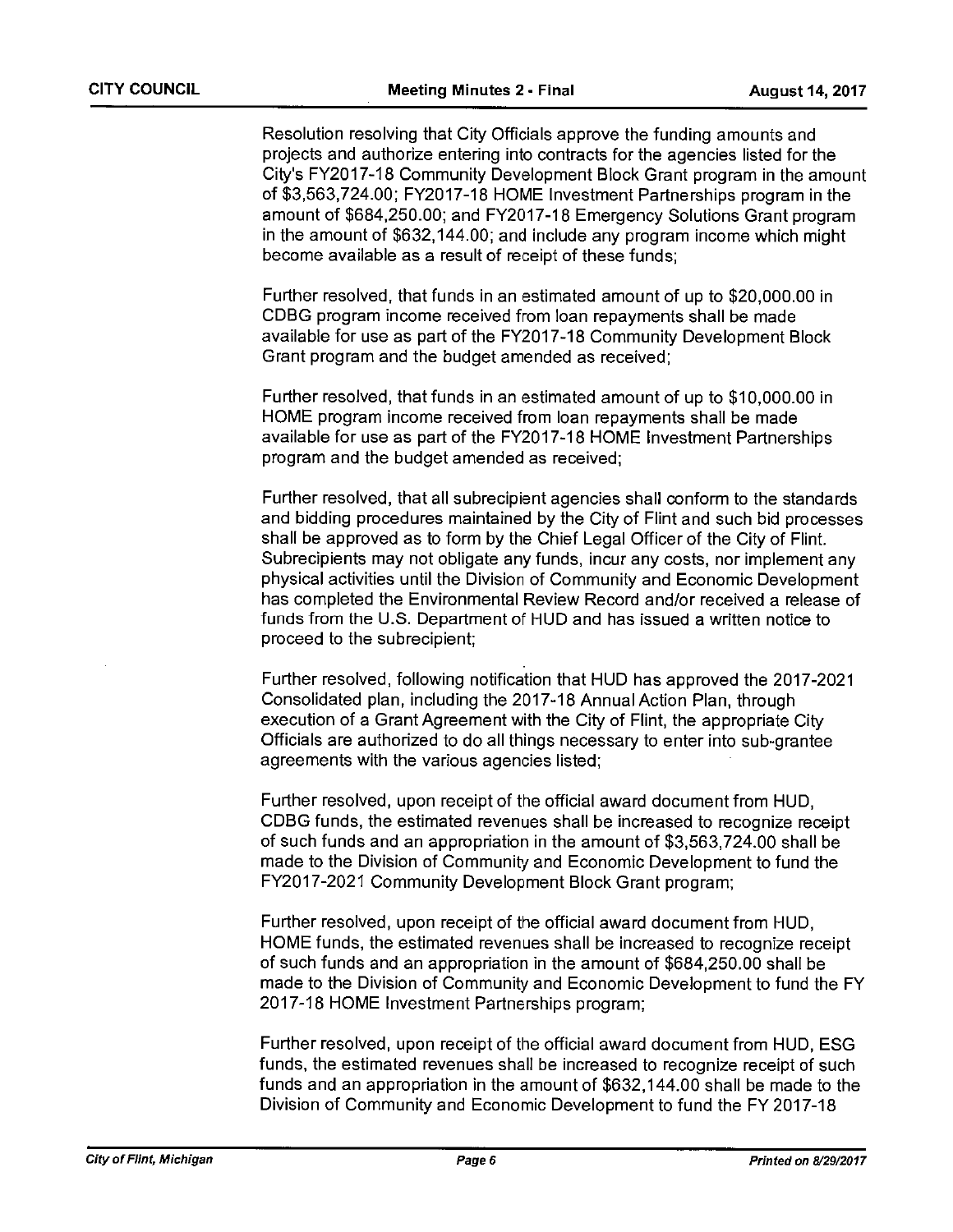Emergency Solutions Grant program;

Further resolved, that the appropriate officials are hereby authorized to do all things necessary to set up the appropriate accounts in the 274 Fund;

Further resolved, that the appropriate City Officials are hereby authorized to do all things necessary to move remaining unspent and available CDBG, HOME and ESG funds to Fiscal Year 2018. [Administration Subssion No. CA49201471

### Adopted

## COUNCIL RECESS

President Nelson, seconded by Councilperson Kincaid, made <sup>a</sup> motion to take <sup>a</sup> ten (10) minute recess. No vote was taken on the motion, and the meeting was recessed at 8.31 p.m.

## RETURN TO ORDER

The meeting was returned to order at 8:43 p.m.

## SEPARATED FROM MASTER RESOLUTION (Continued)

170384.1 Submission of the 2017-2021 Consolidated Plan/2017-18 Annual Action Plan of the Consolidated Plan/Approval of Proposed Uses and Funding Recommendations/Community Development Block Grant (CDBG)/HOME Investment Partnerships/Emergency Solutions Grant (ESG) Funds for the 2017-2018 Program Year

> Resolution resolving that City Officials approve the funding amounts and projects and authorize entering into contracts for the agencies listed for the City's FY2017-18 Community Development Block Grant program in the amount of \$3,563,724.00; FY2017-18 HOME Investment Partnerships program in the amount of \$684,250.00; and FY2017-18 Emergency Solutions Grant program in the amount of \$632,144.00; and include any program income which might become available as <sup>a</sup> result of receipt of these funds;

Further resolved, that funds in an estimated amount of up to \$20,000.00 in CDBG program income received from loan repayments shall be made available for use as part of the FY2017-18 Community Development Block Grant program and the budget amended as received;

Further resolved, that funds in an estimated amount of up to \$10,000.00 in HOME program income received from loan repayments shall be made available for use as part of the FY2O1 7-18 HOME Investment Partnerships program and the budget amended as received;

Further resolved, that all subrecipient agencies shall conform to the standards and bidding procedures maintained by the City of Flint and such bid processes shall be approved as to form by the Chief Legal Officer of the City of Flint.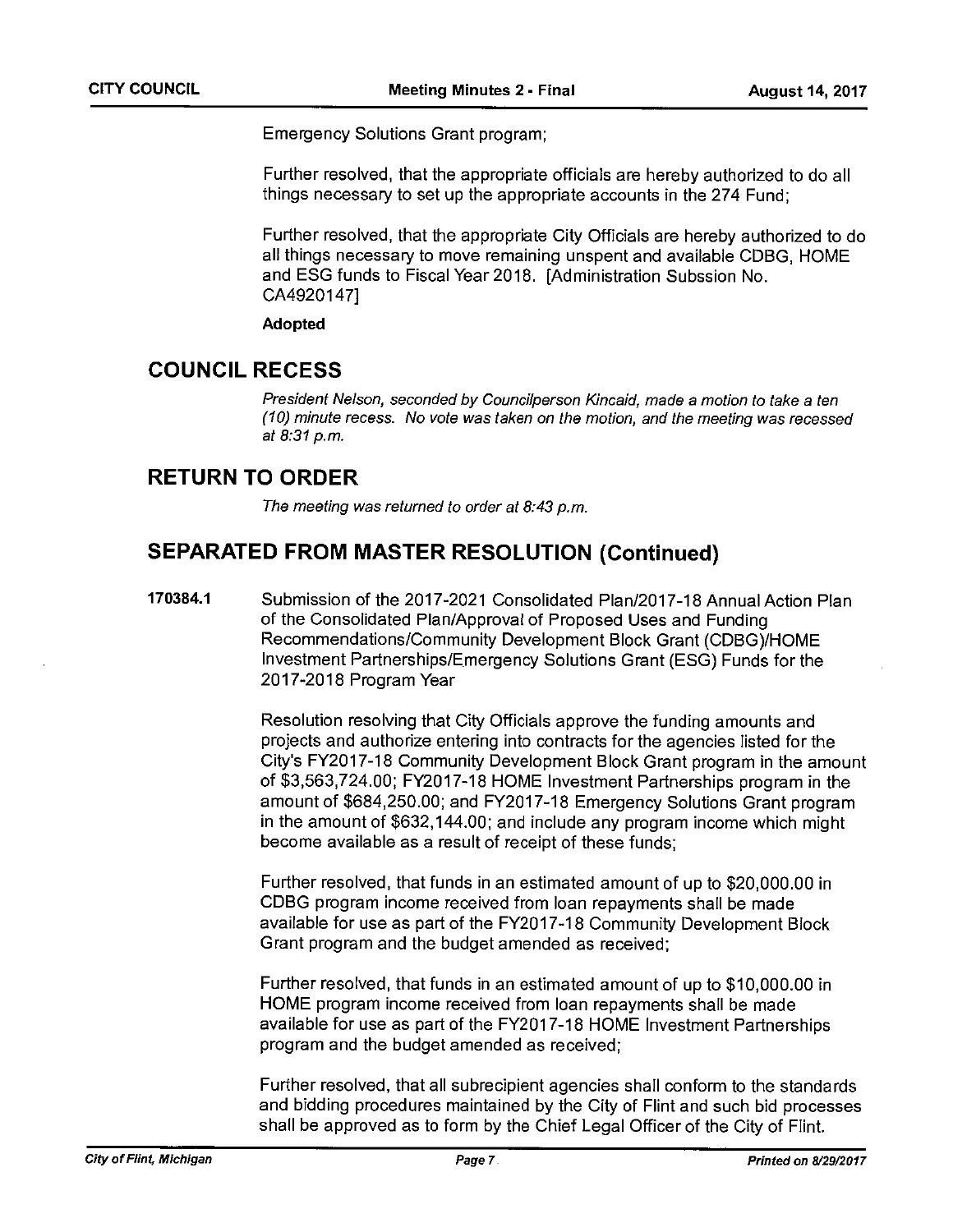Subrecipients may not obligate any funds, incur any costs, nor implement any physical activities until the Division of Community and Economic Development has completed the Environmental Review Record and/or received <sup>a</sup> release of funds from the U.S. Department of HUD and has issued <sup>a</sup> written notice to proceed to the subrecipient;

Further resolved, following notification that HUD has approved the 2017-2021 Consolidated plan, including the 2017-18 Annual Action Plan, through execution of <sup>a</sup> Grant Agreement with the City of Flint, the appropriate City Officials are authorized to do all things necessary to enter into sub-grantee agreements with the various agencies listed;

Further resolved, upon receipt of the official award document from HUD, CDBG funds, the estimated revenues shall be increased to recognize receipt of such funds and an appropriation in the amount of \$3,563,724.00 shall be made to the Division of Community and Economic Development to fund the FY2017-2021 Community Development Block Grant program;

Further resolved, upon receipt of the official award document from HUD, HOME funds, the estimated revenues shall be increased to recognize receipt of such funds and an appropriation in the amount of \$684,250.00 shall be made to the Division of Community and Economic Development to fund the FY 2017-18 HOME Investment Partnerships program;

Further resolved, upon receipt of the official award document from HUD, ESG funds, the estimated revenues shall be increased to recognize receipt of such funds and an appropriation in the amount of \$632,144.00 shall be made to the Division of Community and Economic Development to fund the FY 2017-18 Emergency Solutions Grant program;

Further resolved, that the appropriate officials are hereby authorized to do all things necessary to set up the appropriate accounts in the 274 Fund;

Further resolved, that the appropriate City Officials are hereby authorized to do all things necessary to move remaining unspent and available CDBG, HOME and ESG funds to Fiscal Year 2018. [Administration Subssion No. CA4920147]

Councilperson Kincaid made <sup>a</sup> substitute motion.

### Substituted

Councilperson Kincaid, seconded by Councilperson Poplar, made a motion to amend Resolution No. 170384.1 by amending the funding amounts and projects for the City's FY2017-18 Community Development Block Grant (CDBG) Uses, as follows:

\$50,000.00 in FUNDING TO GO TO the Valley Area Agency on Aging (VAAA) - Home Delivered Meals Program, with money proposed to be TRANSFERED FROM Big Brothers/Big Sisters - Community Based Mentoring (- \$20,000); United Way - Youth Recreation (- \$10,000); the Boys and Girls Club - Youth Initiatives (- \$5,000); Genesee County Youth Corporation - Traverse Place (- \$5,000); Legal Services - Fair Housing Education Advocacy (- \$5,000); and Legal Services - Fair Housing Testing (- \$5,000).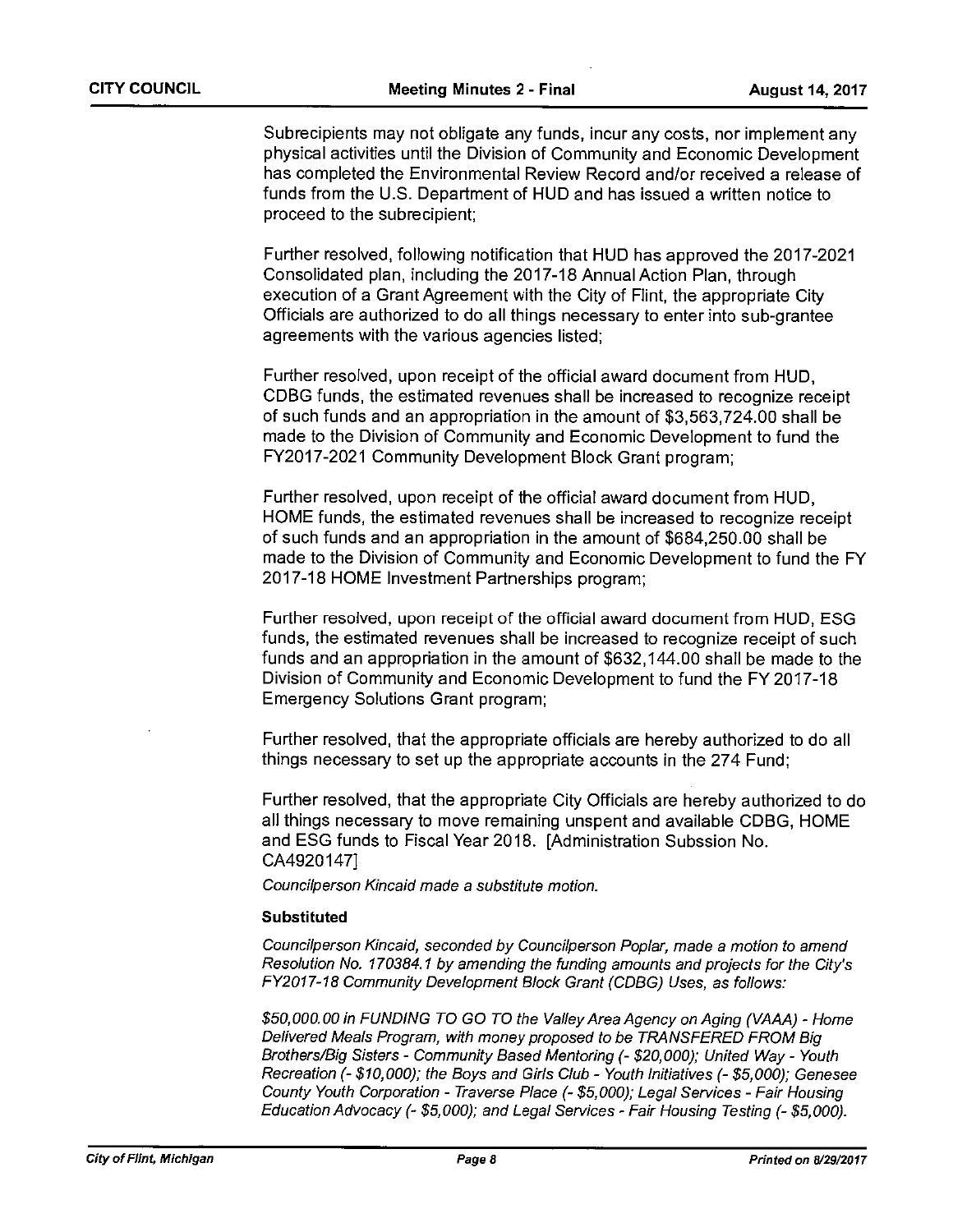The motion PASSED by <sup>a</sup> vote of 8:0 (Absent: Fields).

### Amended

Councilperson Mays made <sup>a</sup> substitute motion.

### Substituted

In addition to the motion for amendment made by Councilperson Kincaid that passed, Coundilperson Mays - seconded by Councilperson Galloway - made <sup>a</sup> motion to also amend Resolution No. 170384.1, as follows:

\$25,000.00 in FUNDING TO GO TO the Genesee County Land Bank - Community Toolshed(s), with money proposed to be TRANSFERED FROM Big Brothers/Big Sisters - Community Based Mentoring (- \$20,000); and the Boys and Girls Club - Youth Initiatives (- \$5,000).

The motion FAILED by <sup>a</sup> vote of 3:5 (Poplar, Nelson, Davis, VanBuren, and Kincaid) (Absent: Fields).

### Amended

Councilperson Kincaid made <sup>a</sup> substitute motion.

### **Substituted**

In addition to his original motion for amendment that passed, Councilperson Kincaid seconded by Councilperson Galloway, made <sup>a</sup> substitute motion to also amend Resolution No. 170384.1, as follows:

\$30,000.00 in FUNDING TO GO TO Court Street Village Nonprofit - Home Repair, with money proposed to be TRANSFERED FROM Habitat for Humanity - Owner Occupied Rehab (-\$30,000).

No vote was taken on the motion.

### Amended

Councilperson Davis made <sup>a</sup> substitute motion.

### **Substituted**

In addition to Councilperson Kincaid's original motion for amendment that passed, Councilperson Davis - seconded by Councilperson VanBuren - made <sup>a</sup> substitute motion to also amend Resolution No. 170384.1, as follows:

\$30,000.00 in FUNDING TO GO TO Court Street Village Nonprofit - Home Repair, with money proposed to be TRANSFERED FROM Genesee County Land Bank - Community Toolshed(s) (- \$30,000).

Before a vote was taken, Councilperson Davis withdrew his motion.

### Amended

Councilperson VanBuren made <sup>a</sup> substitute motion.

### **Substituted**

In addition to Councilperson Kincaid's original motion for amendment that passed, Councilperson VanBuren - seconded by Councilperson Winfrey - made <sup>a</sup> substitute motion to also amend Resolution No. 170384.1, as follows: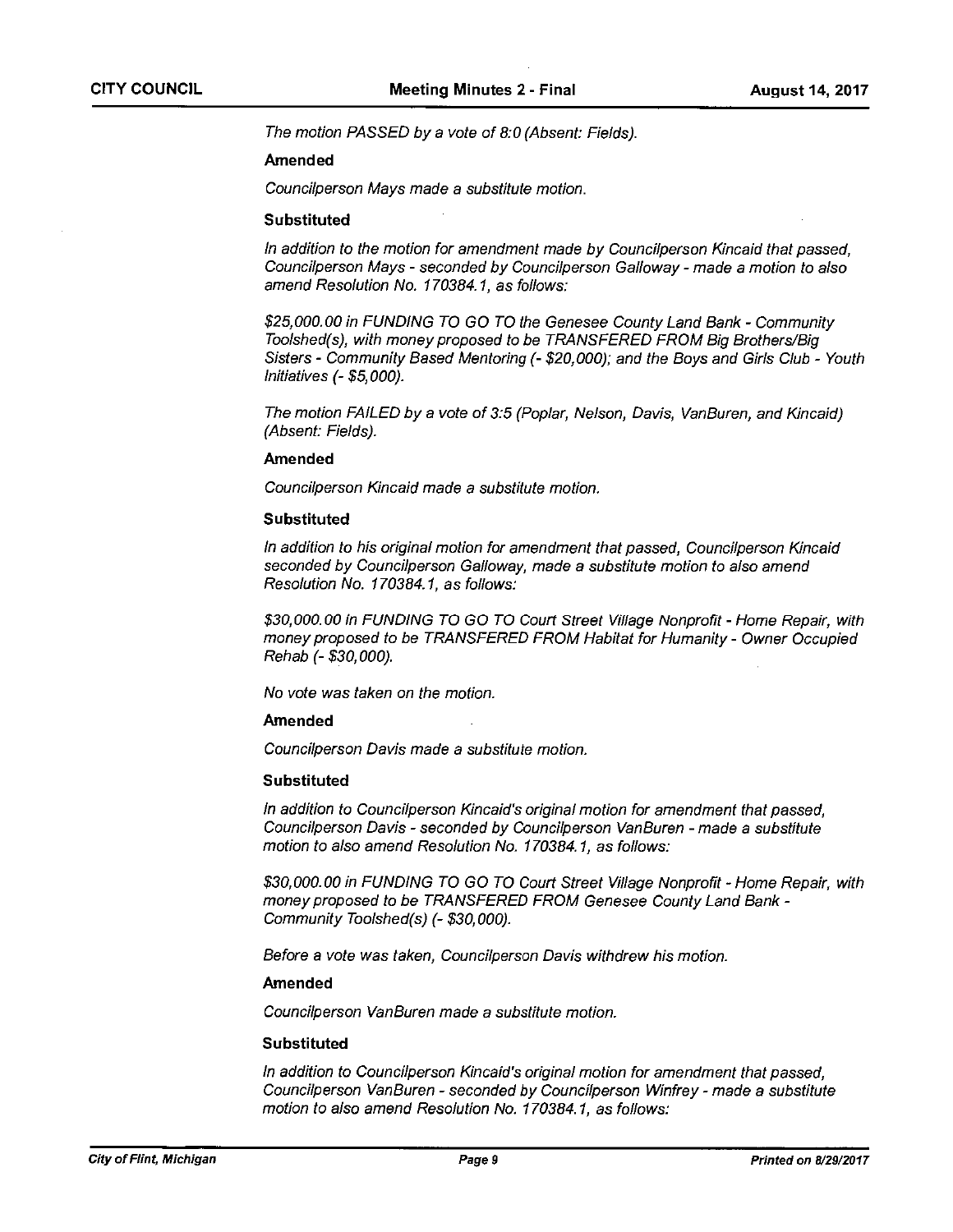\$30,000.00 in FUNDING TO GO TO Court Street WI/age Nonprofit - Home Repair, with money proposed to be TRANSFERED FROM Genesee County Land Bank - Community Toolshed(s) (- \$30,000).

The motion PASSED by <sup>a</sup> vote of 8:0 (Absent: Fields).

### Amended

Councilperson kincaid made <sup>a</sup> substitute motion.

### Substituted

In addition to motions for amendment that passed, Councilperson Kincaid - seconded by Councilperson Winfrey - made <sup>a</sup> substitute motion to also amend Resolution No. 170384.1, as follows:

\$10,000.00 in FUNDING TO GO TO the Hasselbring Senior Center - Senior Services, and \$10,000.00 in FUNDING TO GO TO the Brennan Senior Center - Senior Services, with money proposed to be TRANSFERED FROM DPD [Department of Planning and Development] - Code Enforcement (- \$20,000).

No vote was taken on the motion.

### Amended

Councilperson Mays made <sup>a</sup> substitute motion.

### **Substituted**

In addition to motions for amendment that passed, Councilperson Mays - seconded by Coundilperson Kincaid - made <sup>a</sup> substitute motion to also amend Resolution No. 170384.1, as follows:

\$10,000.00 in FUNDING TO GO TO the Hasselbring Senior Center - Senior Services, and \$10,000.00 in FUNDING TO GO TO the Brennan Senior Center - Senior Services, with money proposed to be TRANSFERED FROM Genesee County Land Bank - Community Toolshed(s) (- \$20,000).

The motion PASSED by <sup>a</sup> vote of 8:0 (Absent: Fields).

### Amended

Councilperson Mays made a substitute motion.

### Substituted

In addition to motions for amendment that passed, Councilperson Mays made <sup>a</sup> substitute motion to also amend Resolution No. 170384.1, as follows:

\$100,000.00 in FUNDING TO GO TO the North Flint Reinvestment Corporation - Job Training and Workforce Development, with money proposed to be TRANSFERED FROM Genesee County Land Bank Authority/City Code Enforcement, DPD - Residential and Commercial Demolition (- \$100,000).

Councilperson Mays said that he would also be willing to utilize funds TRANSFERED FROM Genesee County Land Bank Authority/City Code Enforcement, DPD - Residential and Commercial Demolition (- \$70,000) and the Genesee County Land Bank - Community Toolshed(s) (- \$30,000).

There was no support for the motion.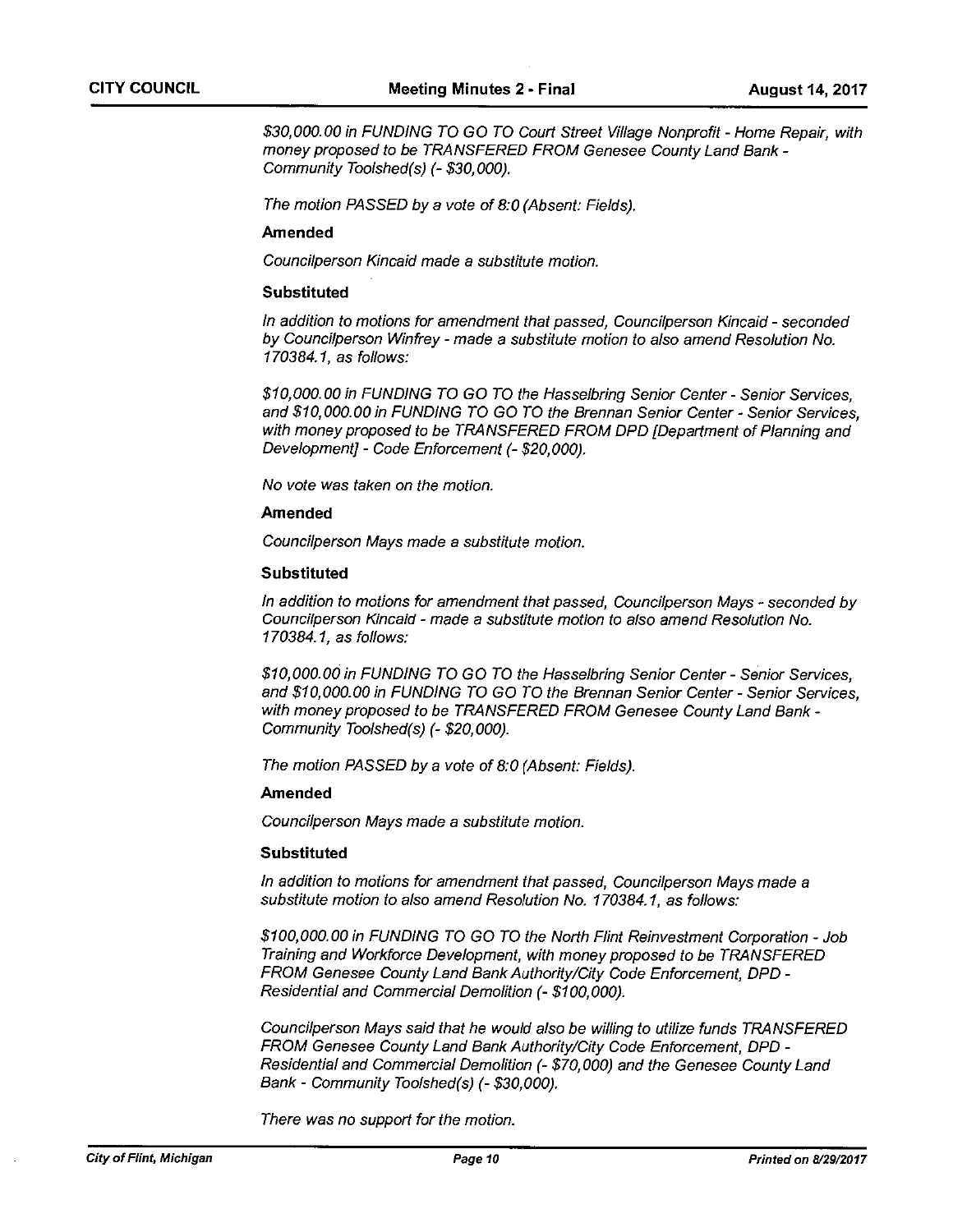### Amended

Councilperson Kincaid made <sup>a</sup> substitute motion.

### Substituted

In addition to motions for amendment that passed, Councilperson Kincaid - seconded by Councilperson Mays - made <sup>a</sup> substitute motion to also amend Resolution No. 170384.1, as follows:

\$75,000.00 in FUNDING TO GO TO the North Flint Reinvestment Corporation - Job Training and Workforce Development, with money proposed to be TRANSFERED FROM the Genesee County Land Bank - Community Toolshed(s) (- \$50,000) and the Genesee County Land Bank Authority/City Code Enforcement, DPD - Residential and Commercial Demolition (- \$25,000).

The motion PASSED by <sup>a</sup> vote of 7:1 (Nelson) (Absent: Fields).

### Amended

170384.2 Amended Resolution/Submission/2017-2021 Consolidated Plan/2017-18 Annual Action Plan/Approval of Proposed Uses and Funding Recommendations/CDBG, HOME and ESG Funds for the 2017-2018 Program Year

> An amended resolution resolving that City Officials approve the funding amounts and projects and authorize entering into contracts for the agencies listed for the City's FY2017-18 Community Development Block Grant program in the amount of \$3,563,724.00; FY2017-18 HOME Investment Partnerships program in the amount of \$684,250.00; and FY2017-18 Emergency Solutions Grant program in the amount of \$632,144.00; and include any program income which might become available as <sup>a</sup> result of receipt of these funds;

Further resolved, that funds in an estimated amount of up to \$20,000.00 in CDBG program income received from loan repayments shall be made available for use as part of the FY2017-18 Community Development Block Grant program and the budget amended as received;

Further resolved, that funds in an estimated amount of up to \$10,000.00 in HOME program income received from loan repayments shall be made available for use as part of the FY2O1 7-18 HOME Investment Partnerships program and the budget amended as received;

Further resolved, that all subrecipient agencies shall conform to the standards and bidding procedures maintained by the City of Flint and such bid processes shall be approved as to form by the Chief Legal Officer of the City of Flint. Subrecipients may not obligate any funds, incur any costs, nor implement any physical activities until the Division of Community and Economic Development has completed the Environmental Review Record and/or received <sup>a</sup> release of funds from the U.S. Department of HUD and has issued <sup>a</sup> written notice to proceed to the subrecipient;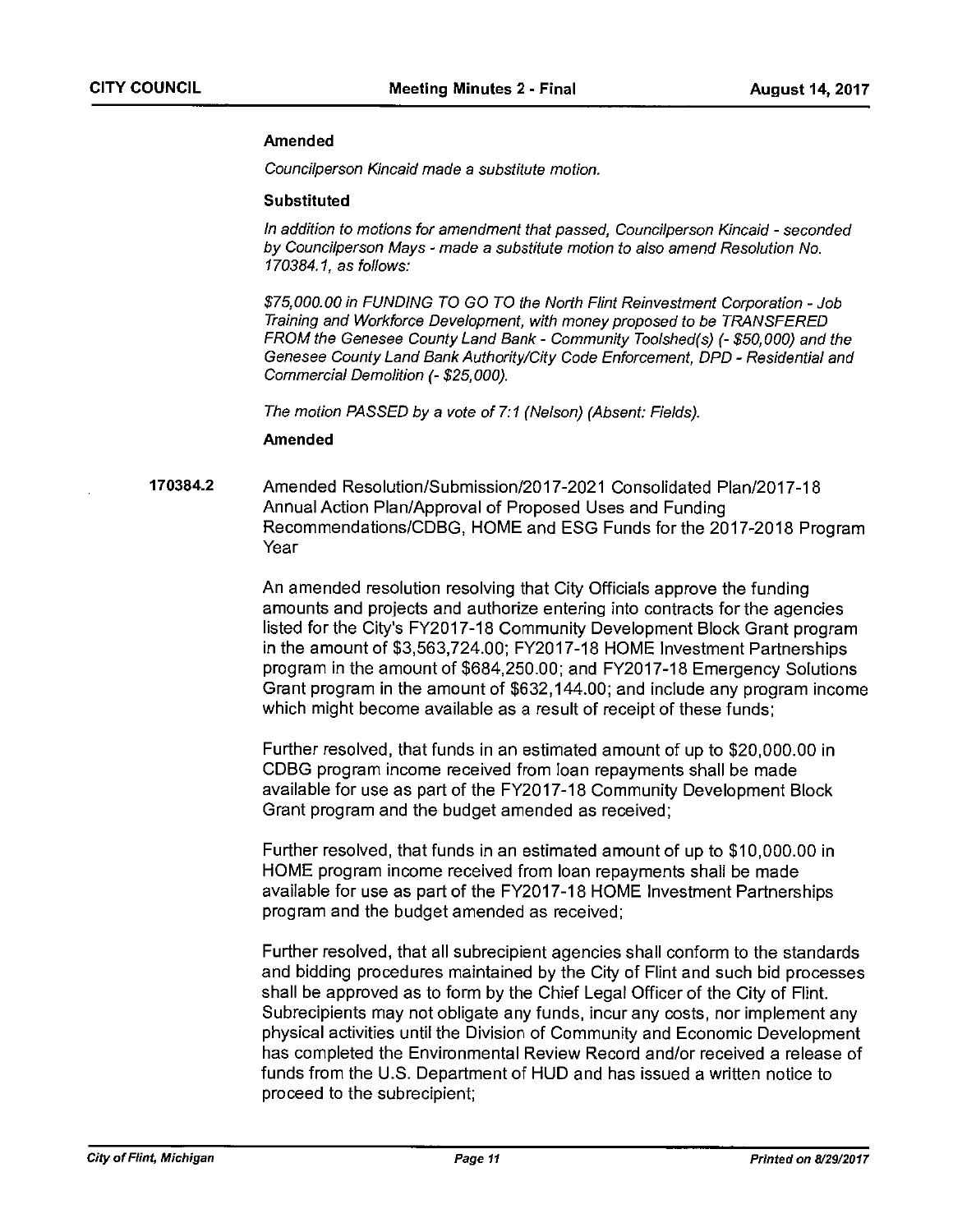Further resolved, following notification that HUD has approved the 2017-2021 Consolidated plan, including the 2017-18 Annual Action Plan, through execution of <sup>a</sup> Grant Agreement with the City of Flint, the appropriate City Officials are authorized to do all things necessary to enter into sub-grantee agreements with the various agencies listed;

Further resolved, upon receipt of the official award document from HUD, CDBG funds, the estimated revenues shall be increased to recognize receipt of such funds and an appropriation in the amount of \$3,563,724.00 shall be made to the Division of Community and Economic Development to fund the FY2017-2021 Community Development Block Grant program;

Further resolved, upon receipt of the official award document from HUD, HOME funds, the estimated revenues shall be increased to recognize receipt of such funds and an appropriation in the amount of \$684,250.00 shall be made to the Division of Community and Economic Development to fund the FY 2017-18 HOME Investment Partnerships program;

Further resolved, upon receipt of the official award document from HUD, ESG funds, the estimated revenues shall be increased to recognize receipt of such funds and an appropriation in the amount of \$632,144.00 shall be made to the Division of Community and Economic Development to fund the FY 2017-18 Emergency Solutions Grant program;

Further resolved, that the appropriate officials are hereby authorized to do all things necessary to set up the appropriate accounts in the 274 Fund;

Further resolved, that the appropriate City Officials are hereby authorized to do all things necessary to move remaining unspent and available CDBG, HOME and ESG funds to Fiscal Year 2018. [NOTE: Resolution amended to reflect City Council's funding recommendations to the proposed Action Plan, per HUD regulations.]

A motion was made by Councilperson Kincaid, seconded by Councilperson Mays, that this matter be Adopted. The motion carried by the following vote:

- Aye: 7 Councilperson Mays, Councilperson Poplar, Councilperson Davis, Councilperson Winfrey, Councilperson Galloway, Vice President VanBuren and Councilperson Kincaid
- No: 1 President Nelson
- Absent: 1 Councilperson Fields
- 170410 CO#1/Professional Services ContractlMcDaniel Consulting, LLC/FAST Program Consultant and Program Director

Resolution resolving that the appropriate City Officials are authorized to do all things necessary to enter into change order #1 to Contract No. 16-061 with McDaniel Consulting, LLC, for the additional contract price NOT-TO-EXCEED \$60,000.00 (and <sup>a</sup> total contract amount of \$180,000.00), for services rendered through October31, 2017, with funding to be provided by grant funds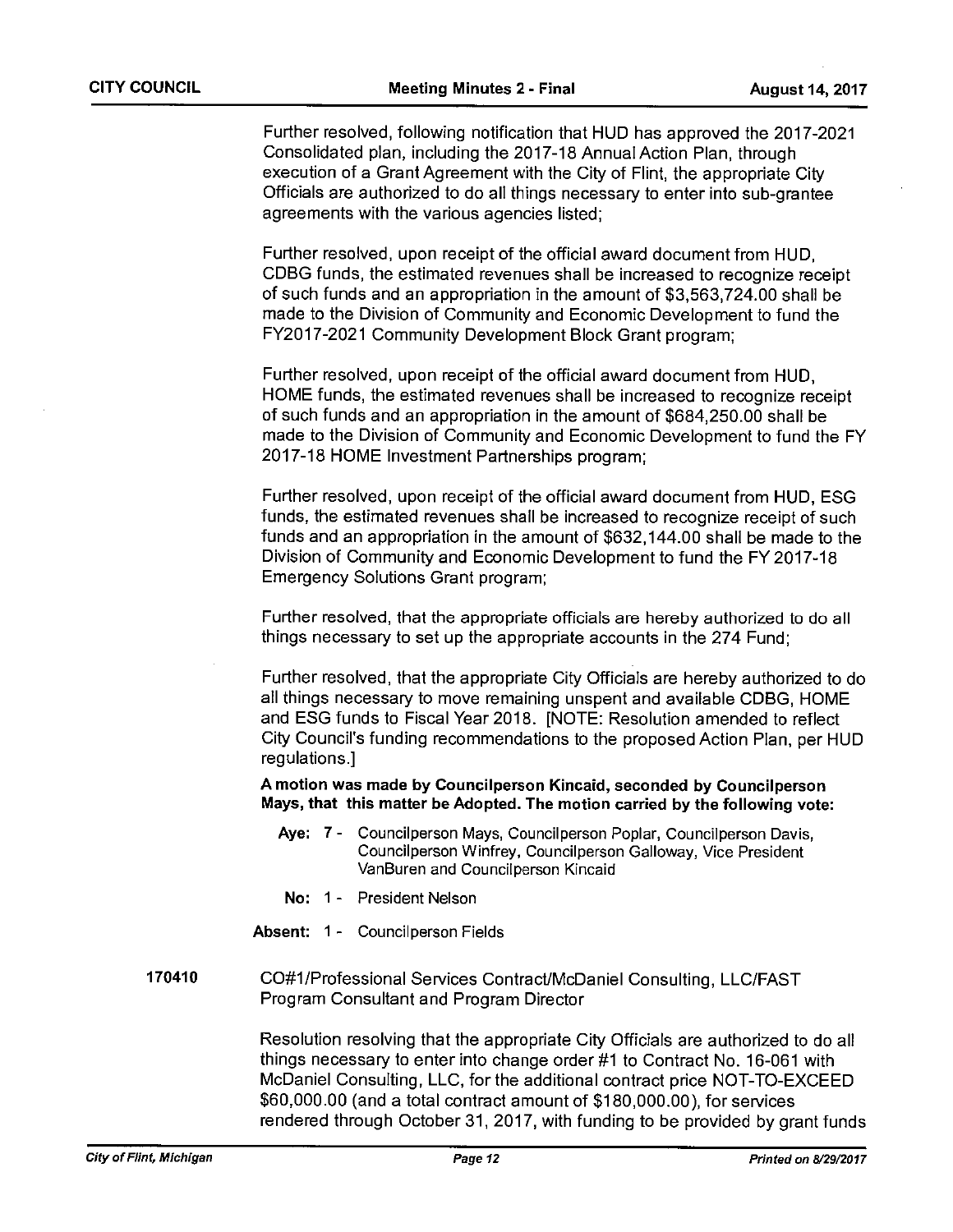from the C.S. Mott Foundation recorded under City Grant Code No. LCSM1 8-RSLTA. [NOTE: The City entered into an agreement with McDaniel Consulting, LLC to serve in the capacity of Consultant and Program Director for the FAST Start Program.] [Administration Submission No. CA479 2017]

A motion was made by Councilperson Kincaid, seconded by Vice President VanBuren, that this matter be Adopted. The motion failed by the following vote:

- Aye: 4 Councilperson Mays, President Nelson, Councilperson Winfrey and Councilperson Galloway
	- No: 4- Councilperson Poplar, Councilperson Davis, Vice President VanBuren and Councilperson Kincaid
- Absent: 1 Councilperson Fields

## LIQUOR LICENSES

None

## INTRODUCTION AND FIRST READING OF ORDINANCES

None

## SECOND READING AND ENACTMENT OF ORDINANCES

170416 Amendment/Ordinance/Chapter 46 (Utilities)/Article III (Rates and Charges)/Division 1 (Water)

> An ordinance to amend Chapter 46 (Utilities), Article III (Rates and Charges), Division 1 (Water), of the Code of the City of Flint by amending Section 46-50 (Lien When Charges Delinquent; Right of Entry; Cost of Connections).

A motion was made by Councilperson Winfrey, seconded by Councilperson Galloway, that this matter be PASSED. The motion carried by the following vote:

- Aye: 8- Councilperson Mays, Councilperson Poplar, President Nelson, Councilperson Davis, Councilperson Winfrey, Councilperson Galloway, Vice President VanBuren and Councilperson Kincaid
- Absent: 1 Councilperson Fields

Enactment No: 4093

170417 Amendment/Ordinance/Chapter 46 (Utilities)/Article III (Rates and Charges)/Division 1 (Water)

> An ordinance to amend Chapter 46 (Utilities), Article III (Rates and Charges), Division I (Water), of the Code of the City of Flint by adding Section 46-52.5 (Back-Billings).

A motion was made by Councilperson Winfrey, seconded by Councilperson Galloway, that this matter be PASSED. The motion carried by the following vote: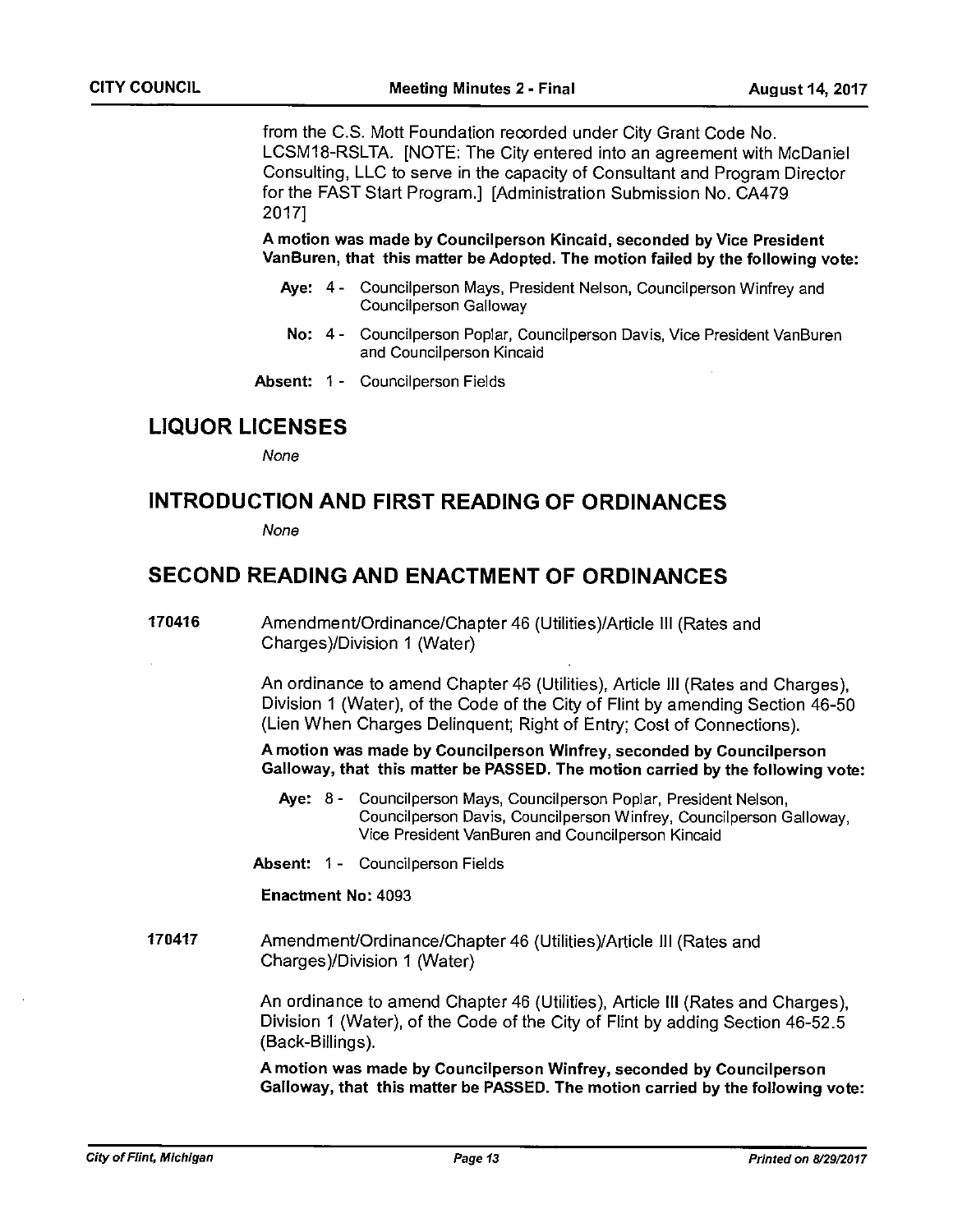- Aye: 8 Councilperson Mays, Councilperson Poplar, President Nelson, Councilperson Davis, Councilperson Winfrey, Councilperson Galloway, Vice President VanBuren and Councilperson Kincaid
- Absent: 1 Councilperson Fields

Enactment No: 4094

## ADJOURNMENT

This regular City Council meeting was adjourned at 10:26 p.m.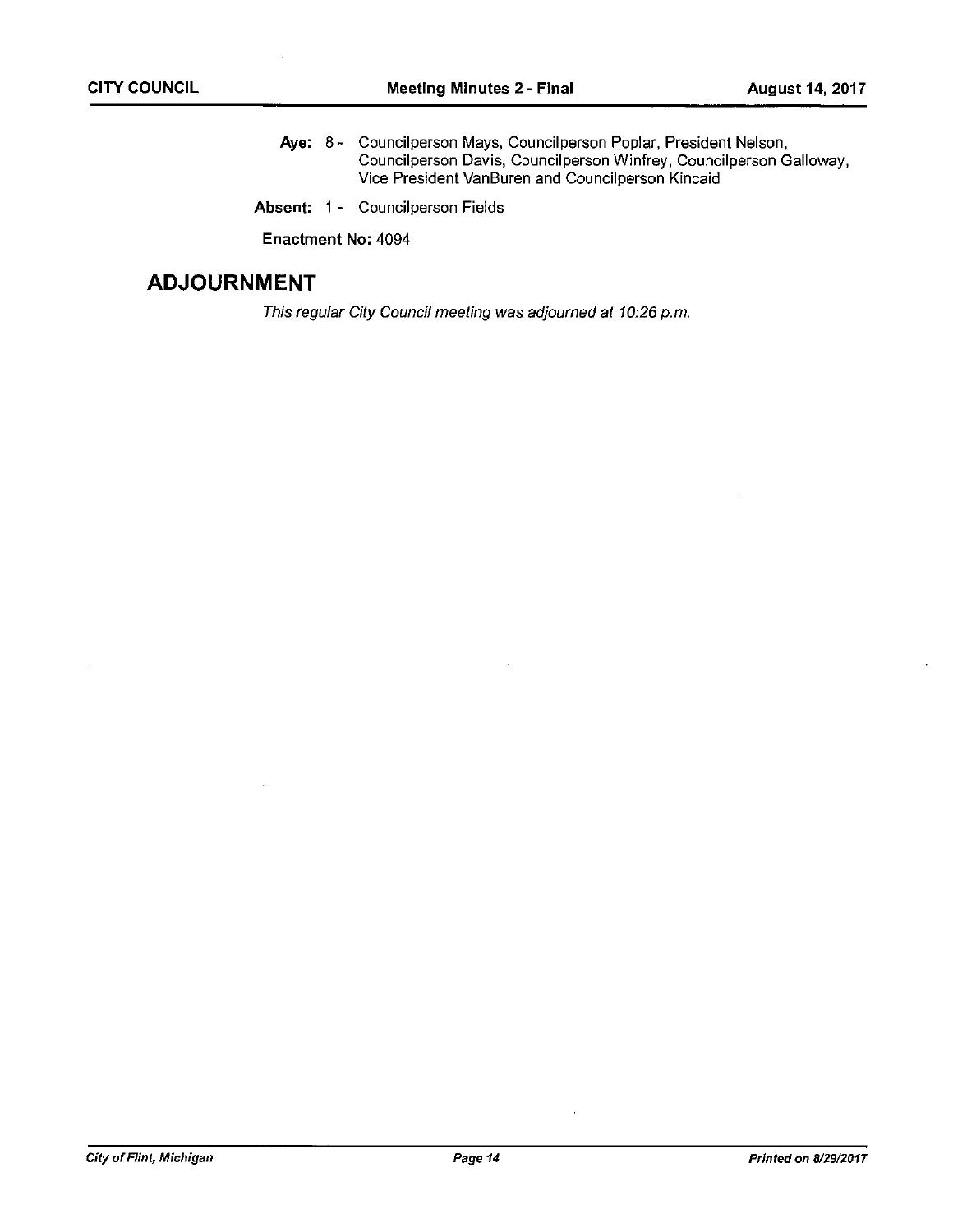# City of Flint, Michigan

Third Floor, City Hall 1101 S. Saginaw Street Flint, Michigan 48502 www.cityofflint.com



# Meeting Minutes 2 - Final

Thursday, August 24, 2017

5:31 PM

## RTAB SUMMARY

## Council Chambers

# **SPECIAL CITY COUNCIL**

Kerry L. Nelson, President, Ward 3 Vicki VanBuren, Vice President, Ward 8

Eric Mays, Ward I Jacqueline Poplar, Ward 2 Kate Fields, Ward 4 Wantwaz D. Davis, Ward 5 Herbert J. Winfrey, Ward 6 Monica Galloway, Ward 7 Scott Kincaid, Ward 9

lnez M. Brown, City Clerk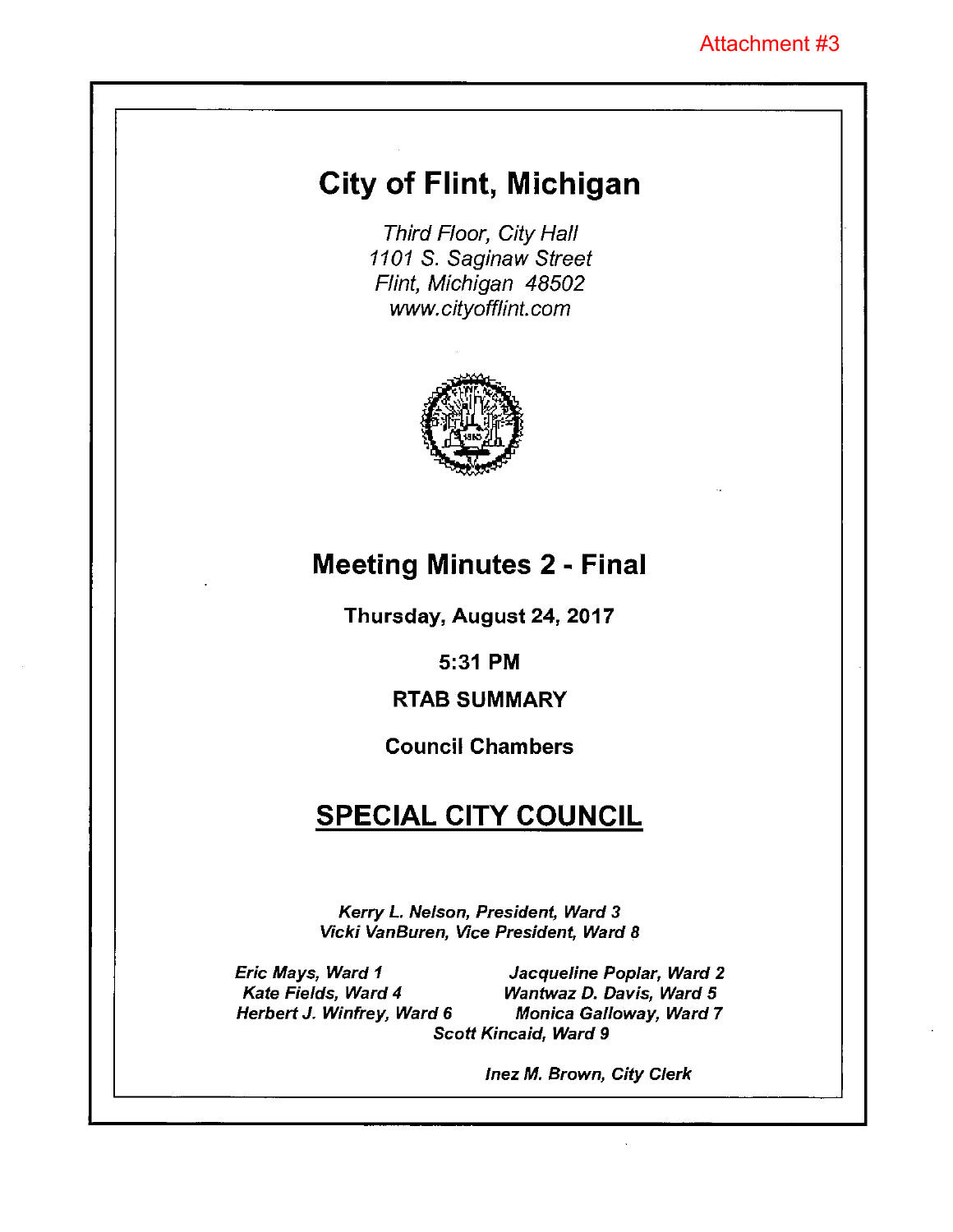This Special City Council meeting was called for the purpose of considering the approval of the appointment of a Laboratory (Lab) Supervisor for the Water Plant temporarily for <sup>a</sup> month.

## ROLL CALL

Present: Councilperson Mays, Councilperson Poplar, President Nelson, Councilperson Fields, Councilperson Davis, Councilperson Winfrey, Councilperson Galloway, Vice President VanBuren and Councilperson Kincaid

## RESOLUTIONS

170455 Agreement/City of Flint/F&V Operations and Resource Management/Laboratory Services

> Resolution resolving that the Flint City Council approves the hiring of two (2) laboratory staff provided by F&V Operations and Resource Management. [NOTE: Two City laboratory staff employees resigned effective August24 and 25, 2017. As <sup>a</sup> result, the City contacted the Michigan Department of Environmental Quality (MDEQ) to determine the appropriate qualifications and used its water quality expert to obtain the appropriately licensed candidate through F&V Operations, who will provide two staff for laboratory services which include operating the City Water Plant lab, collection of data required to prepare State reports and the collection of water samples. Laboratory staff will be paid <sup>a</sup> one month sum of \$23,406.25 from Acct. No. 591-536.100-801.00.]

A motion was made by Councilperson Kincaid, seconded by Vice President VanBuren, that this matter be Adopted. The motion carried by the following vote:

Aye: 9 - Councilperson Mays, Councilperson Poplar, President Nelson, Councilperson Fields, Councilperson Davis, Councilperson Winfrey, Councilperson Galloway, Vice President VanBuren and Councilperson Kincaid

## RECONSIDERATION

Councilperson Kincaid, seconded by Councilperson Poplar, made a motion to reconsider Resolution No. 170410, a resolution entering into Change Order No. 1 to the Contract with McDaniel Consulting, LLC as the FAST Program Consultant and Program Director - <sup>a</sup> resolution which was FAILED by the City Council at its regular meeting held Monday, August 14, 2017.

When Councilperson Mays questioned the Rules Governing Meetings of the City Council wth regard to who may make a motion to reconsider, Councilperson Kincaid withdrew his motion.

Councilperson Galloway, seconded by Councilperson Winfrey, then made a motion to reconsider Resolution No. 170410.

170410 CO#1/Professional Services Contract/McDaniel Consulting, LLC/FAST Program Consultant and Program Director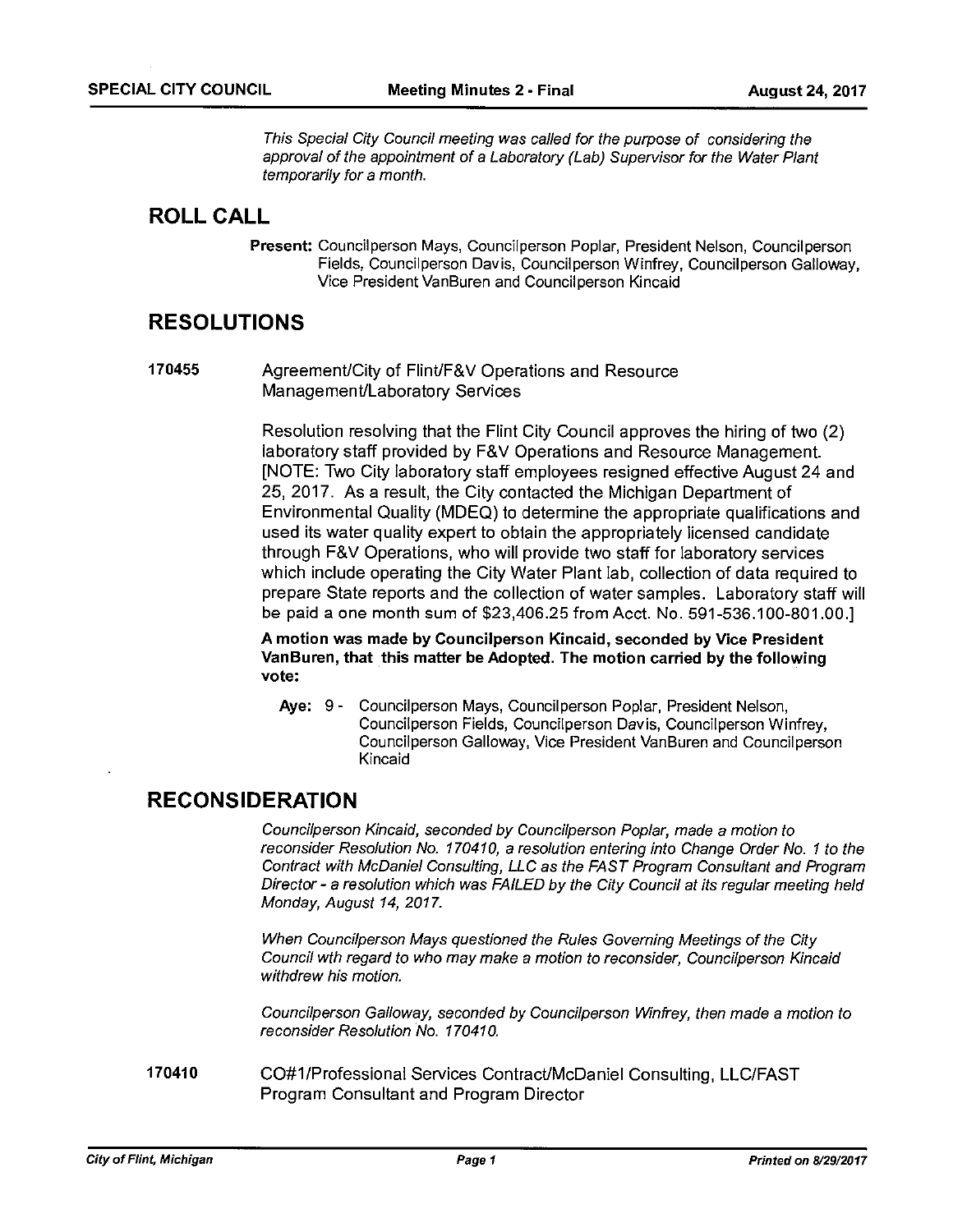Resolution resolving that the appropriate City Officials are authorized to do all things necessary to enter into change order #1 to Contract No. 16-061 with McDaniel Consulting, LLC, for the additional contract price NOT-TO-EXCEED \$60,000.00 (and <sup>a</sup> total contract amount of \$180,000.00), for services rendered through October31, 2017, with funding to be provided by grant funds from the C.S. Mott Foundation recorded under City Grant Code No. LCSMI8-RSLTA. [NOTE: The City entered into an agreement with McDaniel Consulting, LLC to serve in the capacity of Consultant and Program Director for the FAST Start Program.] [Administration Submission No. CA4792017]

A motion was made by Councilperson Galloway, seconded by Councilperson Winfrey, that this matter be RECONSIDERED. The motion carried by the following vote:

Aye: <sup>9</sup> - Councilperson Mays, Councilperson Poplar, President Nelson, Councilperson Fields, Councilperson Davis, Council person Winfrey, Councilperson Galloway, Vice President VanBuren and Councilperson Kincaid

A motion was made by Councilperson Galloway, seconded by Councilperson Kincaid, that this matter be Adopted. The motion carried by the following vote:

Aye: 9- Councilperson Mays, Councilperson Poplar, President Nelson, Councilperson Fields, Councilperson Davis, Councilperson Winfrey, Councilperson Galloway, Vice President VanBuren and Councilperson Kincaid

## ADJOURNMENT

This special City Council meeting was adjourned at 5:52 p.m.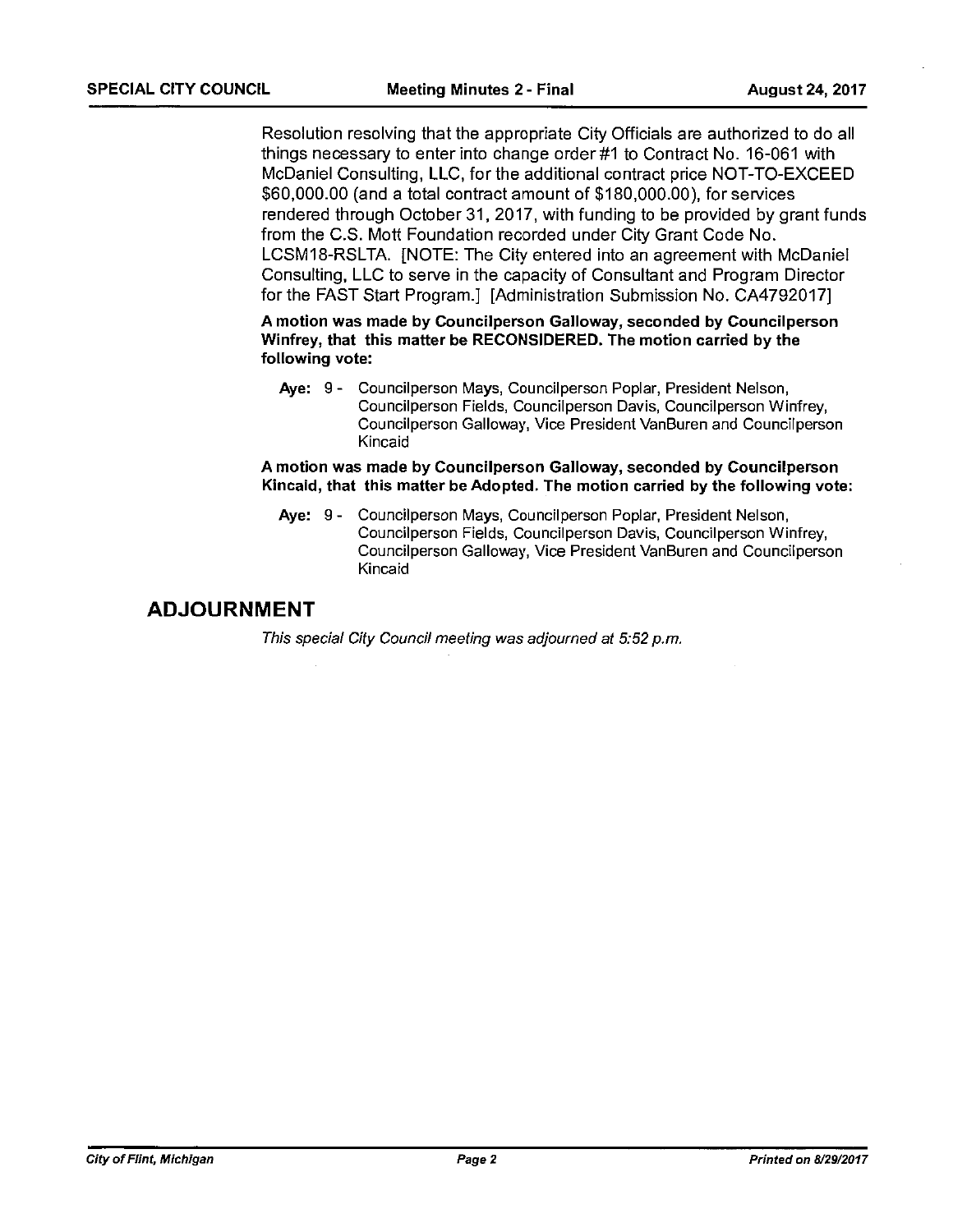# City of Flint, Michigan

Third Floor, City Hall 1101 S. Saginaw Street Flint, Michigan 48502 www.cityofflint.com



# Meeting Minutes 2 - Final

Monday, August 28, 2017

6:12 PM

# RTAB SUMMARY

## Council Chambers

# **CITY COUNCIL**

Kerry L. Nelson, President, Ward 3 Vicki VanBuren, Vice President, Ward 8

Eric Mays, Ward I Kate Fields, Ward 4 Herbert J. Winfrey, Ward 6

Scott Kincaid, Ward 9 Jacqueline Poplar, Ward 2 Wantwaz D. Davis, Ward 5 Monica Galloway, Ward 7

lnez M. Brown, City Clerk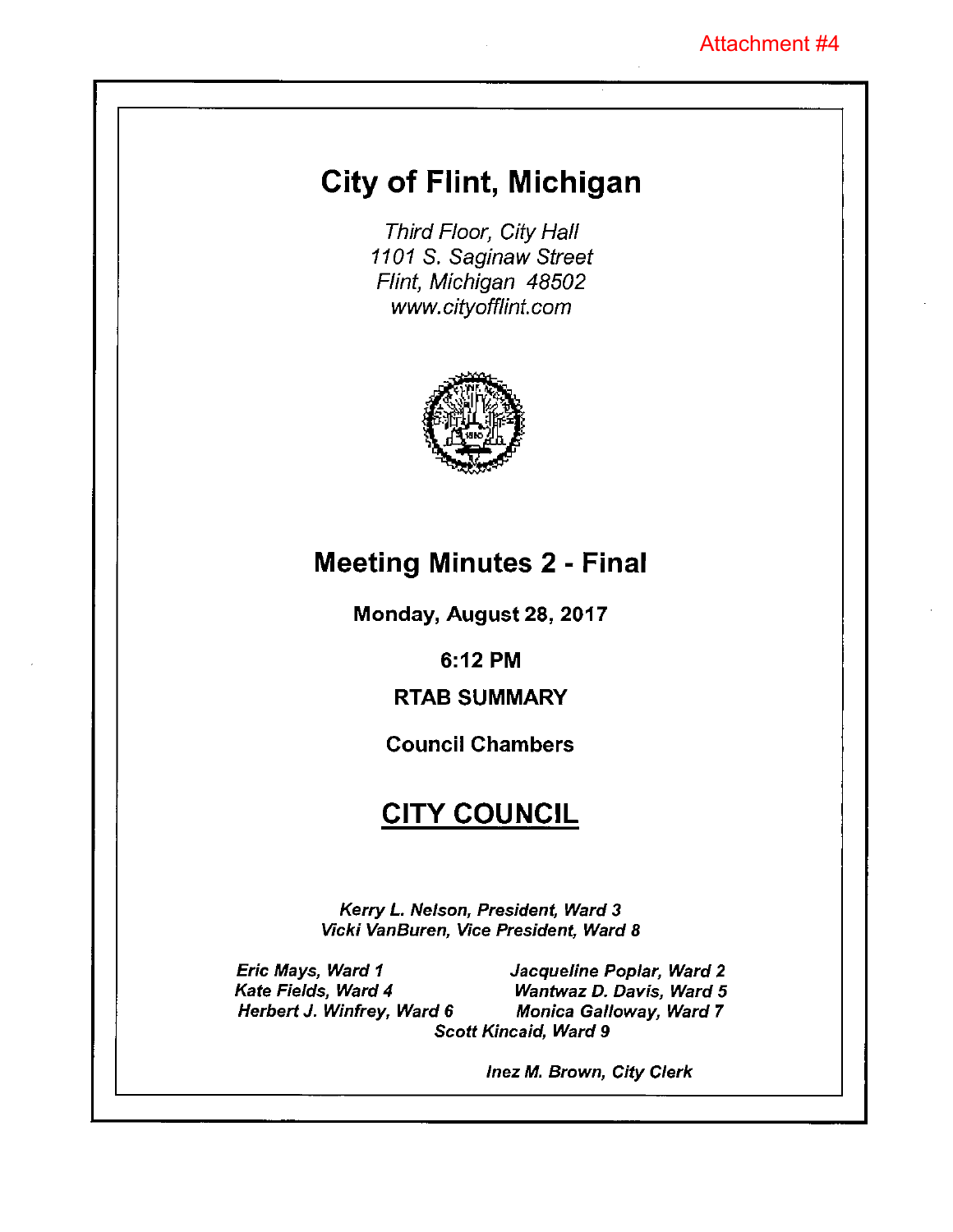## ROLL CALL

Present: Councilperson: Councilperson Mays, Councilperson Poplar, Nelson, Councilperson Fields, Councilperson Davis, Councilperson Winfrey, Councilperson Galloway, VanBuren and Councilperson Kincaid

## REQUEST FOR CHANGES ANDIOR ADDITIONS TO AGENDA

City Clerk Inez Brown noted that there would be add-on resolutions presented during the master resolution.

There were no motions made nor votes taken in this regard.

## PUBLIC HEARINGS

None

## APPOINTMENTS

None

## LICENSES

None

## RESOLUTIONS

| 170448 | Budget Amendment/Transfer/Income Tax |  |
|--------|--------------------------------------|--|
|--------|--------------------------------------|--|

Resolution resolving that the appropriate city officials are authorized to do all things necessary to amend the 2017-2018 adopted budget to include revenue and appropriations in the amount of \$79,789.45 in the following accounts: Income Tax Acct. No. 101-000.300-438.000 and Customer Service-Income Tax Acct. No. 101-253.201-801.000, as requested by Treasury. [NOTE: The city is experiencing an increase in revenues and expenditures associated with services relating to the processing and collection of income taxes.]

This Matter was ADOPTED BY THE MASTER RESOLUTION on the Consent Agenda.

170449 Multi-Year/Contract/City of Flint/Michigan State University/Grant Planning & Implementation

> Resolution resolving that the appropriate city officials, upon City Council approval, are hereby authorized to do all things necessary to enter into <sup>a</sup> contract with Michigan State University (MSU) to provide planning and implementation grant project services for the Federal RECAST grant, in an amount NOT-TO-EXCEED \$770,958.00 for each year of the five-year grant, for <sup>a</sup> total of \$3,854,790.00, contingent upon yearly renewal by the United States Department of Health and Human Services (DHHS), with funds available in accounts under city grant code FHHS17ReCAST, as requested by the Chief Public Health Advisor. [NOTE: The City of Flint was awarded grant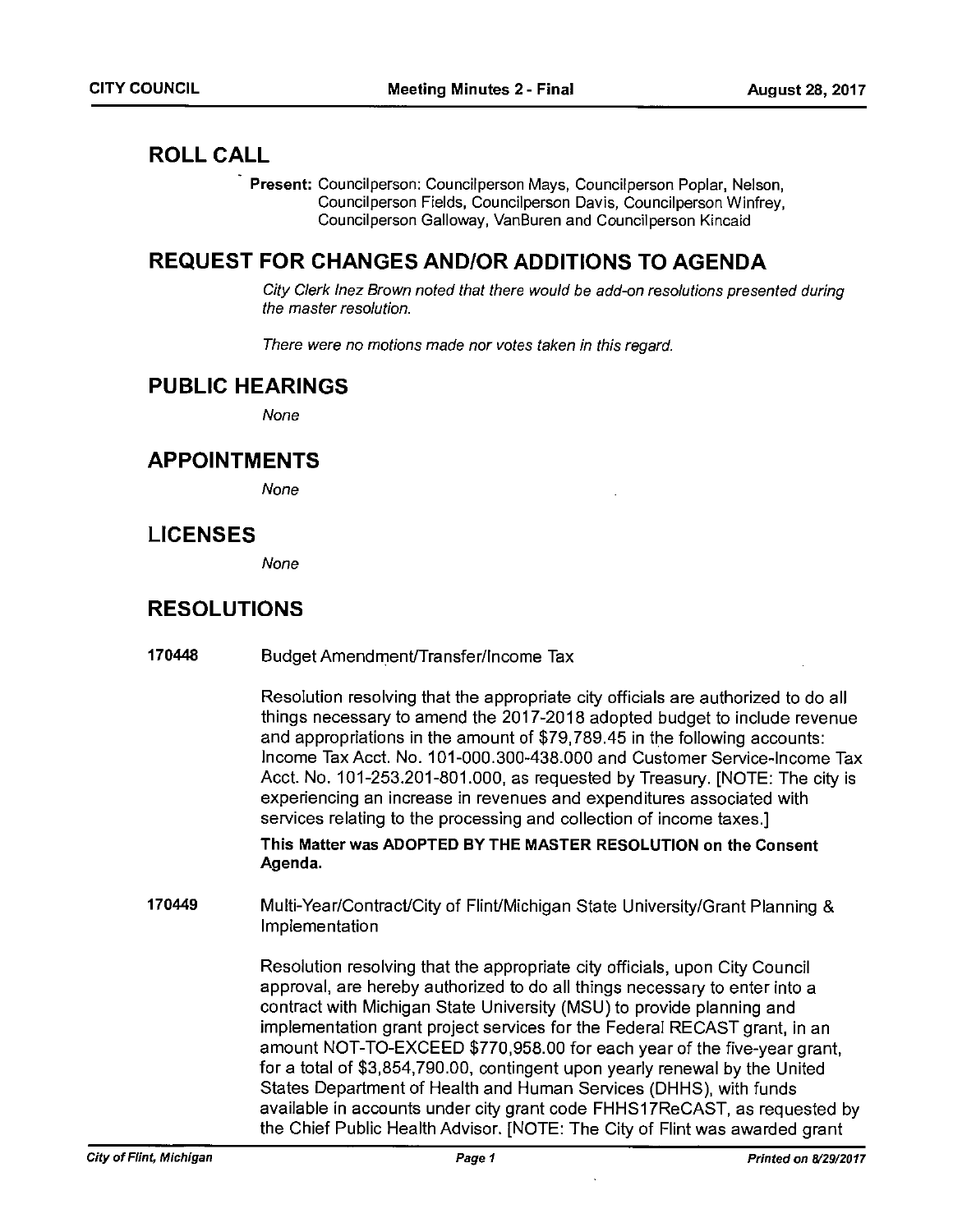funding from the United States Department of Health and Human Services (DHHS) Substance Abuse and Mental Health Services Administration (SAMHSA) in the amount of \$4,860,530.00 to implement the Flint Resilience in Communities After Stress and Trauma (ReCAST) project.]

This Matter was ADOPTED BY THE MASTER RESOLUTION on the Consent Agenda.

### 170450 Budget Amendments/Transfers/Major Streets Fund/Water Fund

Resolution resolving that the appropriate city officials are authorized to do all things necessary to amend the 2017-2018 adopted budget to reflect the changes requested to the city's Major Streets Fund (\$150,150.00) and Water Fund (\$360,000.00), for <sup>a</sup> total change of \$510,150.00, as requested by Finance. [NOTE: Additional money for Major Streets will be transferred from the Fund Balance into Acct. No. 202-449.201-726.000, and additional money for Water will be transferred from the Fund Balance to Acct. No. 591-536.100-801.000.]

This Matter was ADOPTED BY THE MASTER RESOLUTION on the Consent Agenda.

170451 CO#1 /Contract/lnnovative Software Services/Software and Income Tax **Services** 

> Resolution resolving that the appropriate City Officials are authorized to enter into change order no. 1 to the contract with Innovative Software Services to provide software and income tax services, as requested by Finance, in an annual amount NOT-TO-EXCEED \$544,612.45 (three-year total of  $$1,633,837.35 = FY18, FY19, and FY20, for a revised total contract amount of$ \$3,497,137.35, under the same terms and conditions [Income Tax Professional Services Acct. No. 101-253.201-801.000]. [Administration Submission No. CA5012017J.

This Matter was ADOPTED BY THE MASTER RESOLUTION on the Consent Agenda.

## RESOLUTIONS (May Be Referred from Special Affairs)

170456 Public Hearing Date/Obsolete Property Rehabilitation District/352 S. Saginaw Street/116 W. Kearsley Street/126 W. Kearsley Street

> Resolution resolving that <sup>a</sup> public hearing to consider the establishment of an Obsolete Property Rehabilitation District on the property commonly known as 352 S. Saginaw Street, 116W. Kearsley Street and 126W. Kearsley Street, Flint, be held at 5:30 p.m. on the 25th day of September 2017, in City Council Chambers, Flint City Hall, 1101 5. Saginaw Street, Flint, as requested by the Department of Community and Economic Development (DCED), and that notice of such hearing shall be published in an official paper of general circulation not less than ten (10) days prior to said hearing, AND, resolving that at said hearing the property owners and any other taxpayer or resident of the city may appear and be heard. [Administration Submission No. CA4972017.]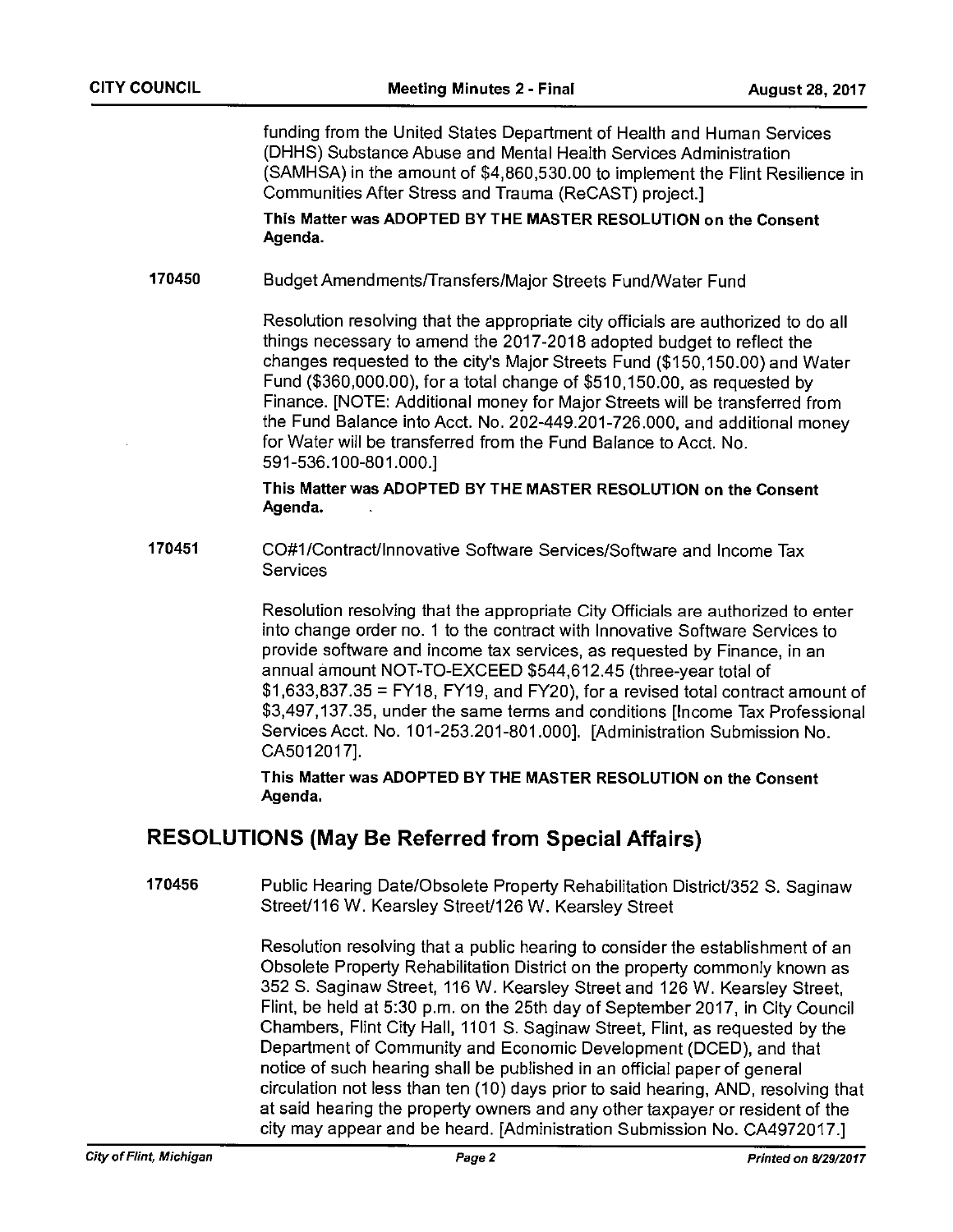### This Matter was ADOPTED BY THE MASTER RESOLUTION on the Consent Agenda.

170457 Public Hearing Date/Plant Rehabilitation District/609 Chavez Drive

Resolution resolving that <sup>a</sup> public hearing to consider the establishment of <sup>a</sup> Plant Rehabilitation District on the property commonly known as 609 Chavez Drive, Flint, be held at 5:30 p.m. on the 25th day of September 2017, in City Council Chambers, Flint City Hall, 1101 S. Saginaw Street, Flint, as requested by the Department of Community and Economic Development (DCED), and that notice of such hearing shall be published in an official paper of general circulation not less than ten (10) days prior to said hearing, AND, resolving that at said hearing interested parties shall have an opportunity to appear and be heard. [Administration Submission No. CA4992017.]

This Matter was ADOPTED BY THE MASTER RESOLUTION on the Consent Agenda.

170458 Agreement/Sprint/Cellular Services/Western State Contracting Alliance (WSCA) Agreement

> Resolution resolving that the appropriate City Official are authorized to enter into the Western State Contracting Alliance (WSCA) Agreement No. 1907, and the WSCA Participating Addendum with the State of Michigan (State Contract No. 071 B4300011), for cellular services from Sprint, as requested by Information Technology. [Administration Submission No. CA5062017]

This Matter was ADOPTED BY THE MASTER RESOLUTION on the Consent Agenda.

170459 Canfield Equipment Service, lnc./Up-Fitting of Police Pursuit Vehicles

Resolution resolving that the Department of Purchases and Supplies is authorized to issue <sup>a</sup> purchase order to Canfield Equipment Service, Inc. for the up-fitting of six (6) 2017 police pursuit vehicles, as requested by Fleet, in the amount of \$80,788.38 [Fleet/Central Garage Acct. No. 661-451.100-977.000]. [Administration Submission No. CA5032017].

This Matter was ADOPTED BY THE MASTER RESOLUTION on the Consent Agenda.

170460.1 Amended Resolution/Metron-Farnier, LLC/Residential and Commercial Water **Meters** 

> An amended resolution resolving that the Department of Purchases and Supplies is authorized to issue <sup>a</sup> purchase order to Metron-Farnier, LLC for approximately 1,100 residential and commercial water meters, as requested by Utilities, in the amount of \$200,000.00 [Sewer Fund, Water Fund]. [NOTE: Resolution amended to change the dollar amount from \$500,000.00 to \$200,000.00. Water meter purchase number approximate.]

### SEPARATED FROM MASTER RESOLUTION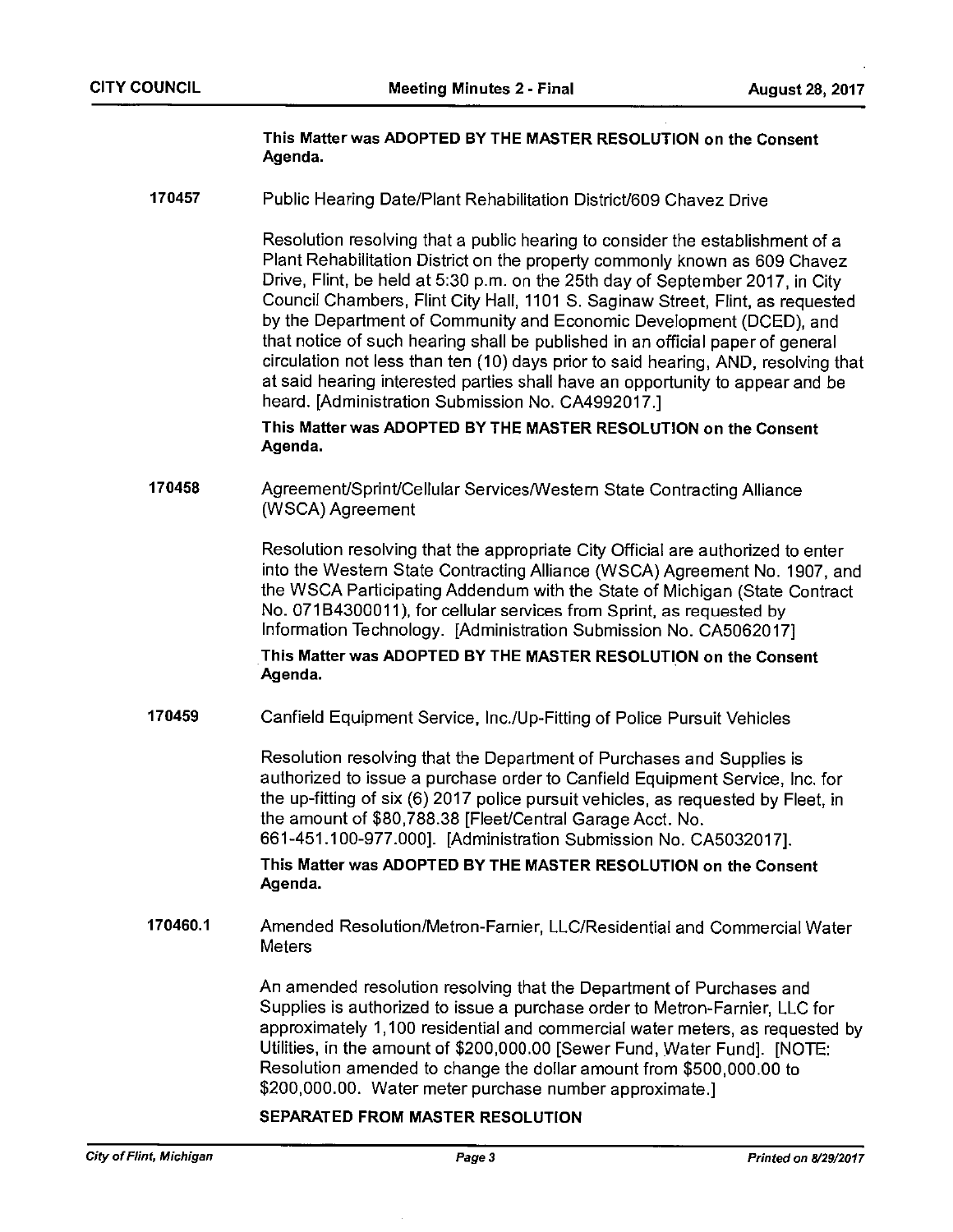170463 Letter of Understanding [Agreement] (LOU)/City of Flint/Flint Fire Fighters' U nion/District. Commander Absences

> Resolution resolving that the Flint City Council approves the Letter of Agreement (LOA) between the City of Flint and the Flint Fire Fighters' Union [Local 352]. [NOTE: The City of Flint and the Flint Fire Fighters' Union have entered into <sup>a</sup> series of Collective Bargaining Agreements (CBA), with the most recent in effect until June 30, 2009. On January 12, 2015, pursuant to Public Act 436 of 2012, Emergency Manager Darnell Earley ordered the imposed terms and conditions of employment between the City and Union (Imposed Contract), which was in effect through June 30, 2016. The parties have begun negotiations for <sup>a</sup> successor CBA and have come to an agreement regarding Lieutenants temporarily performing the duties of <sup>a</sup> District Commander and wish for that agreement to be reflected in an LOA.] [Administration Submission No. CA5082017]

This Matter was ADOPTED BY THE MASTER RESOLUTION on the Consent Agenda.

### Passed The Consent Agenda

Councilperson Galloway briefly left the Council Chambers (from approx. 6:37 p.m. to 6:43 p.m.), missing the vote on the master resolution.

A motion was made by Councilperson Kincaid, seconded by Councilperson Winfrey, including all the preceding items marked as having been adopted on <sup>a</sup> Consent Agenda. The motion carried by the following vote:

- Aye: 8- Councilperson Mays, Councilperson Poplar, President Nelson, Councilperson Fields, Councilperson Davis, Councilperson Winfrey, Vice President VanBuren and Councilperson Kincaid
- Absent: 1 Councilperson Galloway

## ADD-ON RESOLUTIONS

170464 Rescission of Submission No. CA3722017 [Adopted as Resolution No. 170153]/Yeager Asphalt/Right-of-Way Repair and Restoration Services/Zito **Construction** 

> Resolution resolving that the proper City Officials, upon appropriate authorization, do all things necessary to rescind Administration Submission No. CA3722017 (Adopted by the Flint City Council and Receivership Transition Advisory Board [RTAB] as Resolution No. 170153) to Yeager Asphalt for pavement/right-of-way repair/restoration services after water service line repair for Zone 1, in an amount NOT-TO-EXCEED \$1,159,650.00. [NOTE: The City and said contractor are at an impasse in the execution of the contract and request that this submission be rescinded and that an award be made to Zito Construction under <sup>a</sup> separate resolution.] [NOTE: Administration Submission No. CA5042017]

### SEPARATED FROM MASTER RESOLUTION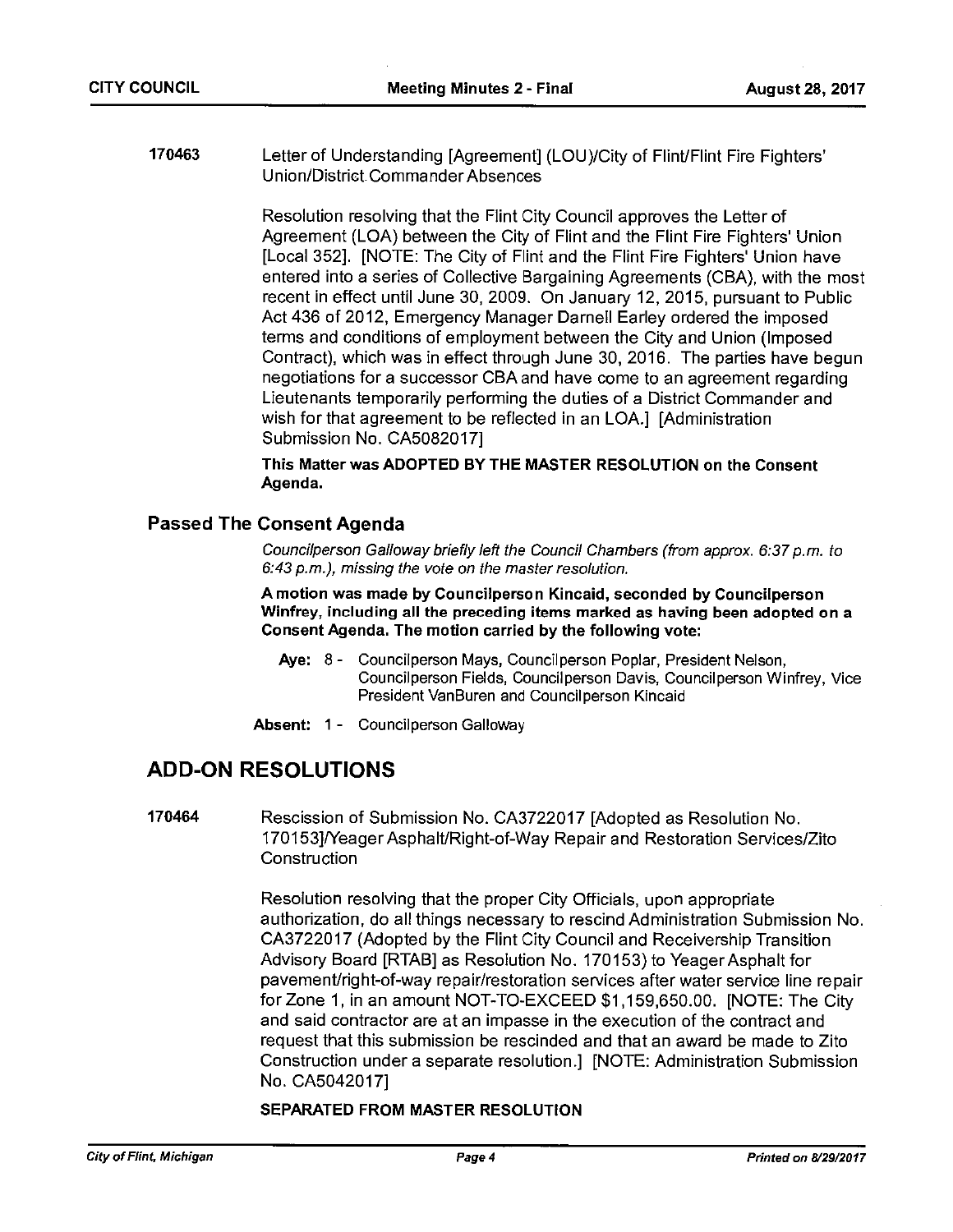170465 CO#2/ContractlZito Construction/Pavement Right-of-Way Restoration Services After Water Service Line Repair

> Resolution resolving that the proper City Officials are authorized to enter into Change Order No. <sup>2</sup> to the contract with Zito Construction to perform pavement/right-of-way repair/restoration services after water service line repair in Zone 1, in an amount NOT-TO-EXCEED \$1,159,650.00, and <sup>a</sup> revised aggregate contractual amount of \$6,503,850.00 [Water Fund]. [Administration Submission No. CA5052017.]

### SEPARATED FROM MASTER RESOLUTION

## SEPARATED FROM MASTER RESOLUTION

170460.1 Amended Resolution/Metron-Farnier, LLC/Residential and Commercial Water **Meters** 

> An amended resolution resolving that the Department of Purchases and Supplies is authorized to issue <sup>a</sup> purchase order to Metron-Farnier, LLC for approximately 1,100 residential and commercial water meters, as requested by Utilities, in the amount of \$200,000.00 [Sewer Fund, Water Fund]. [NOTE: Resolution amended to change the dollar amount from \$500,000.00 to \$200,000.00. Water meter purchase number approximate.]

A motion was made by Councilperson Kincaid, seconded by Councilperson Winfrey, that this matter be Adopted. The motion carried by the following vote:

- Aye: 9- Councilperson Mays, Councilperson Poplar, President Nelson, Councilperson Fields, Councilperson Davis, Councilperson Winfrey, Councilperson Galloway, Vice President VanBuren and Councilperson Kincaid
- 170464 Rescission of Submission No. CA3722017 [Adopted as Resolution No. 170153]/Yeager Asphalt/Right-of-Way Repair and Restoration Services/Zito **Construction**

Resolution resolving that the proper City Officials, upon appropriate authorization, do all things necessary to rescind Administration Submission No. CA3722017 (Adopted by the Flint City Council and Receivership Transition Advisory Board [RTAB] as Resolution No. 170153) to Yeager Asphalt for pavement/right-of-way repair/restoration services after water service line repair for Zone 1, in an amount NOT-TO-EXCEED \$1,159,650.00. [NOTE: The City and said contractor are at an impasse in the execution of the contract and request that this submission be rescinded and that an award be made to Zito Construction under <sup>a</sup> separate resolution.] [NOTE: Administration Submission No. CA5042017]

A motion was made by Councilperson Kincaid, seconded by Councilperson Winfrey, that this matter be Adopted. The motion carried by the following vote: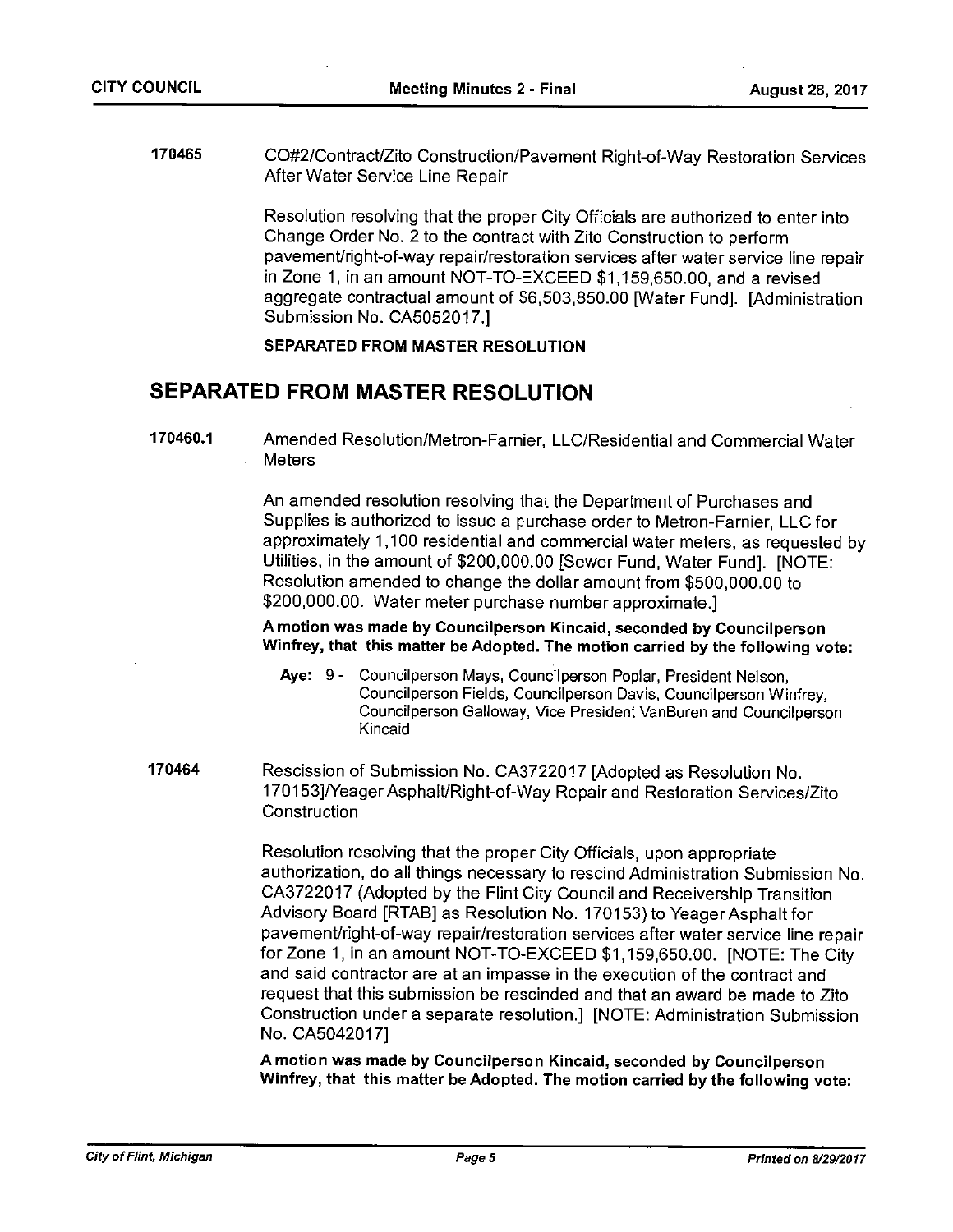- Aye: 9- Councilperson Mays, Councilperson Poplar, President Nelson, Councilperson Fields, Councilperson Davis, Councilperson Winfrey, Councilperson Galloway, Vice President VanBuren and Councilperson Kincaid
- 170465 CO#2/ContractlZito Construction/Pavement Right-of-Way Restoration Services After Water Service Line Repair

Resolution resolving that the proper City Officials are authorized to enter into Change Order No. <sup>2</sup> to the contract with Zito Construction to perform pavement/right-of-way repair/restoration services after water service line repair in Zone 1, in an amount NOT-TO-EXCEED \$1,159,650.00, and <sup>a</sup> revised aggregate contractual amount of \$6,503,850.00 [Water Fund]. [Administration Submission No. CA5052017.]

### A motion was made by Councilperson Kincaid, seconded by Councilperson Winfrey, that this matter be Adopted. The motion carried by the following vote:

Aye: 9- Councilperson Mays, Councilperson Poplar, President Nelson, Council person Fields, Council person Davis, Council person Winfrey, Councilperson Galloway, Vice President VanBuren and Councilperson Kincaid

## LIQUOR LICENSES

None

## INTRODUCTION AND FIRST READING OF ORDINANCES

None

## SECOND READING AND ENACTMENT OF ORDINANCES

None

## ADJOURNMENT

This regular City Council meeting was adjourned at 7:37 p.m.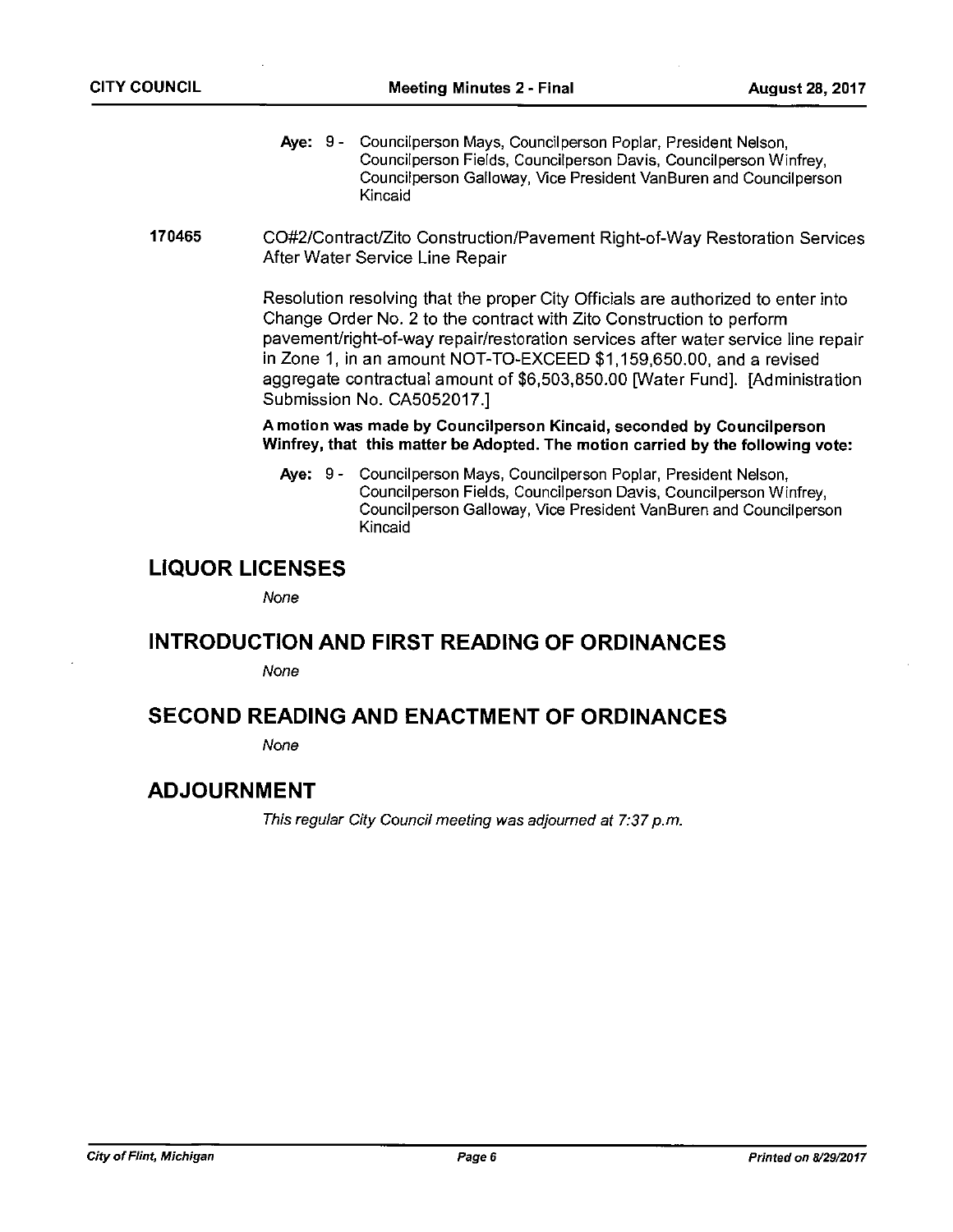Attachment #4a

17046

(Proposal No. 17000561)

SUBMISSION NO.: CA504 2017 PRESENTED:  $6 - 23 - 17$ 

ADOPTED:

BY THE CITY ADMINISTRATOR;

### RESOLUTION TO RESCIND SUBMISSION #CA3722017 TO YEAGER ASPHALT FOR PAVEMENT/RIGHT-OF-WAY REPAIR/RESTORATION

### RESOLUTION

On March 29, 2017, the Proper City Officials were authorized under submission # CA3722017 to enter into <sup>a</sup> contract with Yeager Asphalt, 338 Hickory, P0 Box 189, Carrollton, MI for pavement/right-of-way repair/restoration services after water service line repair in Zone I in an amount not to exceed \$1,159,650.00; and

The City and the said contractor are at an impasse in execution of the contract and request that submission # CA37220 17 be rescinded and that an award be made to Zito Construction under <sup>a</sup> separate resolution :and

IT IS RESOLVED, that the Proper City Officials, upon appropriate authorization, do all things necessary to rescind submission #CA3722017 to Yeager Asphalt for pavement/right-of-way repair/restoration service after water service line repair in Zone 1 in an amount not to exceed \$1,159,650.00. (Water Fund)

APPROVED As TO FINANCE:

Daw

Dawn Steele, Deputy Finance Director

 $\mathcal{M}$ ool

**APPROVED PURCHASING DEPT.:** 

Derrick Jones, Pur Nusing Manager

Sylvester Jones, Jr., City Administrator

CITY COUNCIL:

Kerry Neson, Council President

PRESENTED TO CITY COUNCIL:

8-28 -2017 ADOPTED BY CITY COUNCIL:

 $9 - 28 - 2017$ 

APPROVECAS TO FØRM: ngela Chief Legal Officer

RECEIVERSHIP TRANSITION ADVISORY BOARD: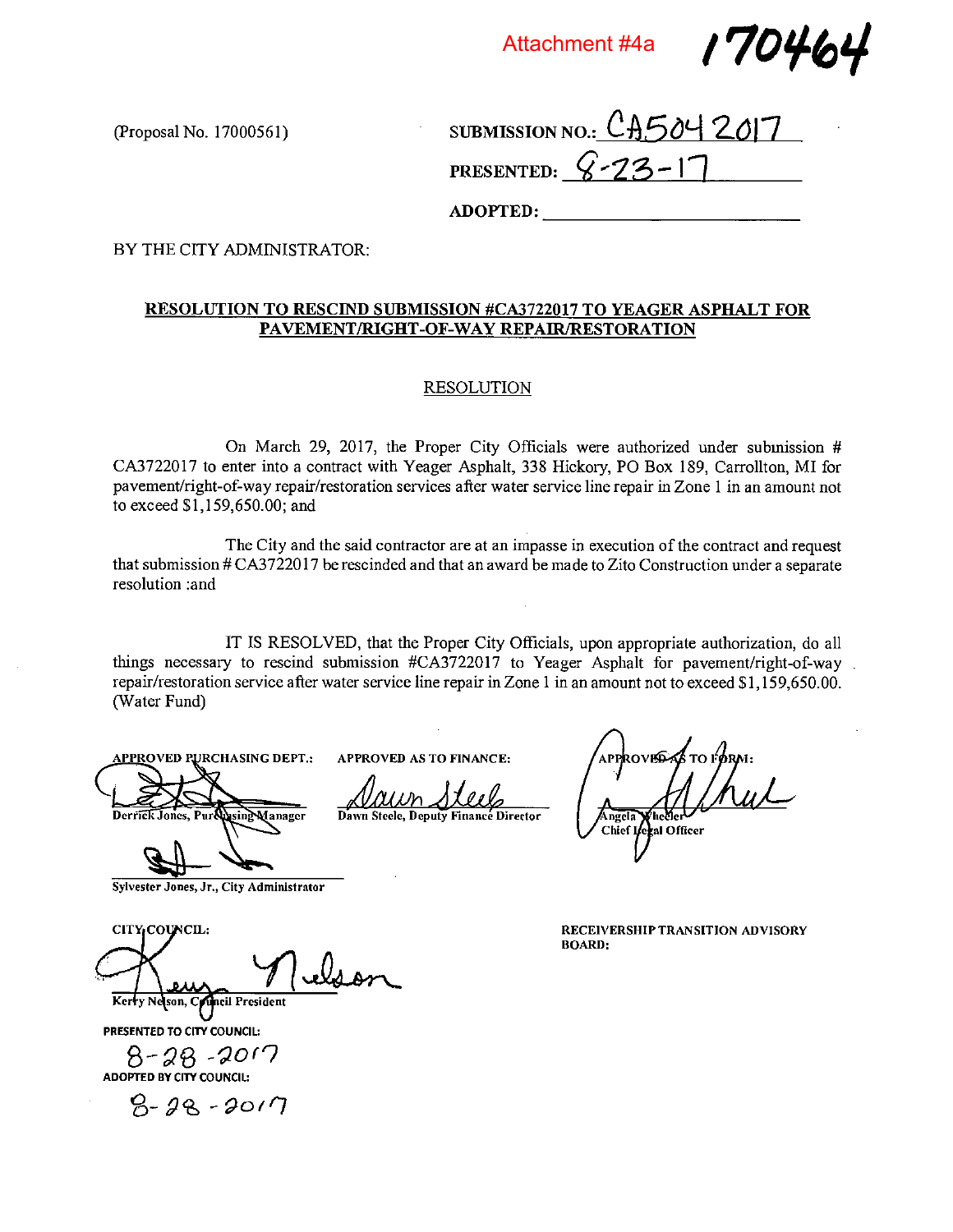DATE: August 23, 2017

Agenda Item Title: Yeager Asphalt

**Prepared By:** Kathryn Neumann for Derrick Jones

## **Background/Summary of Proposed Action:**

The purpose of this resolution is to rescind the award to Yeager Asphalt for pavement/right-of-way repair/restoration services after water service line repairs in Zone 1. The City of Flint and the contractor were at an impasse in the execution of the contract.

Financial Implications: Funding is available in the accounts listed below.

| Budgeted Expenditure? Yes $\boxtimes$ No $\Box$<br>Please explain if no: |  |  |  |  |  |  |
|--------------------------------------------------------------------------|--|--|--|--|--|--|
| Account No.: 591-540.210-801.012                                         |  |  |  |  |  |  |
| Pre-encumbered? Yes   No   Requisition # N/A                             |  |  |  |  |  |  |
| <b>Other Implications (i.e., collective bargaining):</b> None            |  |  |  |  |  |  |
| <b>Staff Recommendation:</b> Recommend Approval                          |  |  |  |  |  |  |

Staff Person:  $M_{\text{Max}}$   $\leftarrow$  Fy  $\rightarrow$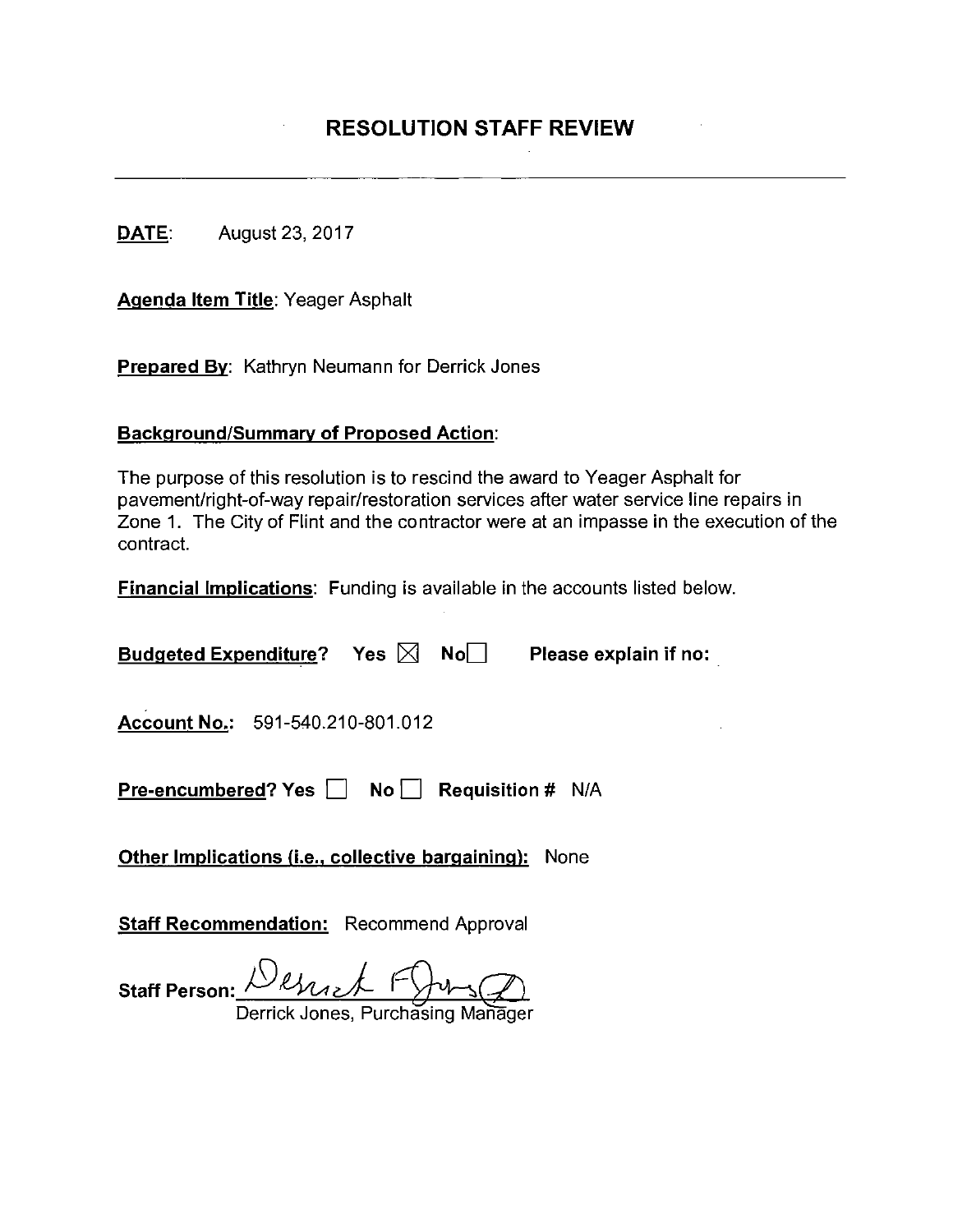

89 (Rev. 04-15)

RICK SNYDER GOVERNOR

STATE OF MICHIGAN DEPARTMENT OF TREASURY LANSING

NICK A. KHOURI STATE TREASURER

## **RECEIVERSHIP TRANSITION ADVISORY BOARD FOR THE CITY OF FLINT**

## **RESOLUTION 2017-1**

## **REPEALING EMERGENCY MANAGER BROWN ORDER No. 5 AND AMENDING EMERGENCY MANAGER AMBROSE ORDER No. 20**

WHEREAS, Section 23(1) of Public Act 436 of 2012, the Local Financial Stability and Choice Act (the "Act"), provides that "[b]efore removing a local government from receivership, the governor may appoint a receivership transition advisory board to monitor the affairs of the local government until the receivership is terminated"; And

WHEREAS, Section 23(2) of the Act provides that "[a] receivership transition advisory board shall consist of the state treasurer or his or her designee, the director of the department of technology, management, and budget or his or her designee, and, if the local government is a school district, the superintendent of public instruction or his or her designee. The governor also may appoint to a receivership transition advisory board 1 or more other individuals with relevant professional experience, including 1 or more residents of the local government"; And

WHEREAS, Section 23(5)(h) of the Act authorizes a receivership transition advisory board to perform, in addition to duties specified in the Act, "any other duties assigned by the governor at the time the receivership transition advisory board is appointed"; And

WHEREAS, on April 29, 2015, the Governor appointed a Receivership Transition Advisory Board for the City of Flint (the "Board"). The Governor's appointment letter authorized the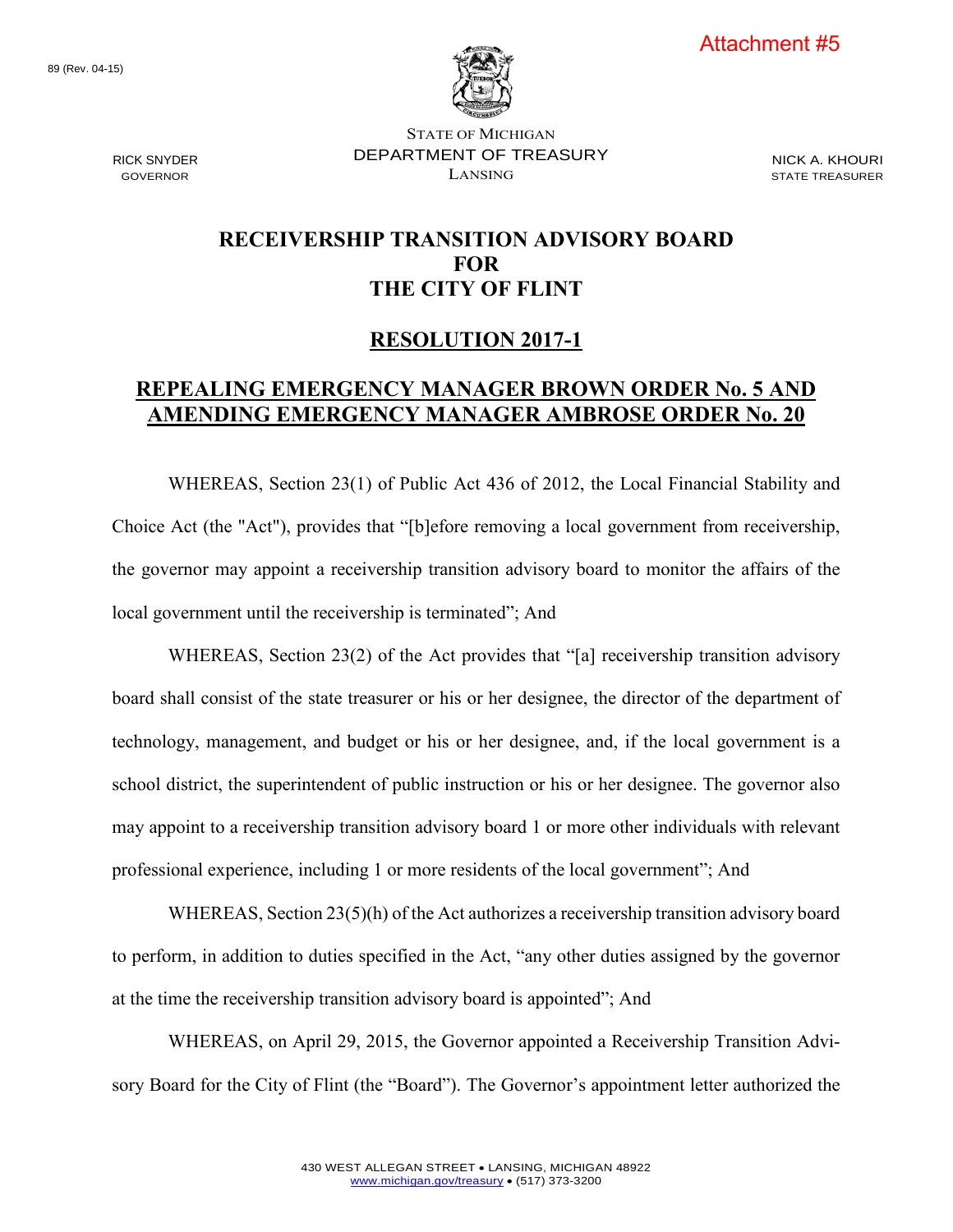Board to, among other things, "[r]ecommend amendments, modifications, repeal, or termination of Emergency Manager Order No. 20, or any other Flint Emergency Manager orders, to the State Treasurer;" And

WHEREAS, on December 12, 2011, Flint Emergency Manager Brown Order No. 5 eliminated the Office of Ombudsman that was established by §§ 3-501 through 3-517 of the City Charter; And

WHEREAS, on April 15, 2015, Flint Emergency Manager Ambrose Order No. 20, Paragraph 4(d), provision 2), prohibited funding for the Office of Ombudsman or the Civil Service Commission; And

WHEREAS, at the primary election on August 8, 2017, the electors of the City of Flint adopted a new City Charter (the "new City Charter") that will become effective January 1, 2018. The new City Charter requires, inter alia, appointment of an Ombudsperson that shall exercise the powers and perform the duties set forth in the new City Charter, and authorizes the establishment of an Office of Ombudsperson; And

WHEREAS, it has not been conclusively determined that the elimination of the Office of Ombudsman in the City Charter, and the continuing prohibition against funding the same, will legally preclude under the new City Charter appointment of an Ombudsperson, or the establishment of an Office of Ombudsperson and funding the same. Nevertheless, for an avoidance of doubt, it is deemed necessary and proper to resolve any concerns that presently may exist regarding this point.

NOW THEREFORE, be it resolved by the Board as follows:

1. That Flint Emergency Manager Brown Order No. 5 be repealed.

2. That Paragraph 4(d), provision 2), of Flint Emergency Manager Ambrose Order No. 20 be repealed to the extent it has been, or prospectively may be, construed to prohibit funding of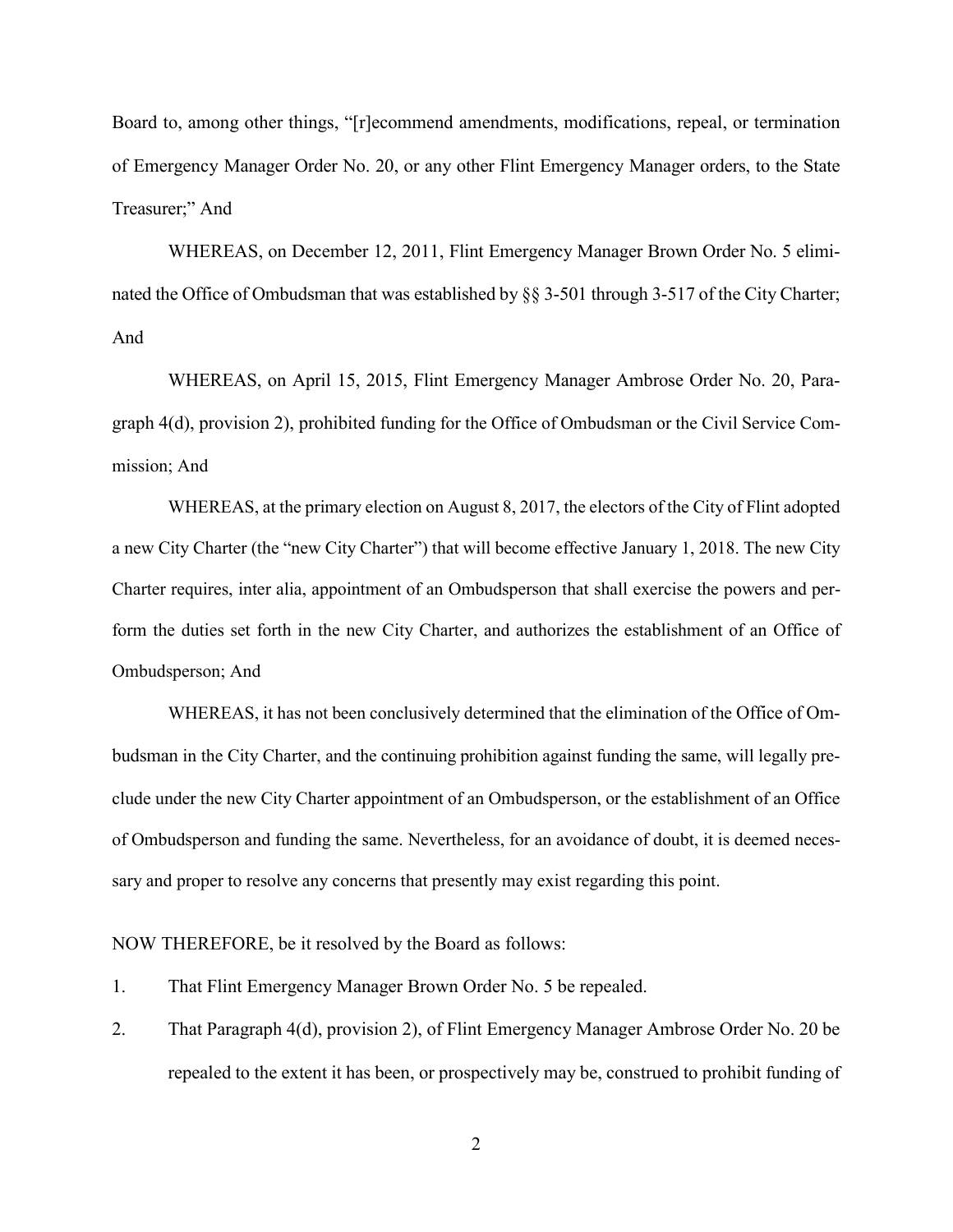an Office of Ombudsperson under the new City Charter.

- 3. That the minutes of the Board meeting at which this Resolution is adopted take notice of the adoption of this Resolution.
- 4. The State Treasurer may approve this Resolution by executing a counterpart copy separate from that approved by the Board, each of which copies when executed shall be deemed an original, but all of which when taken together shall constitute one and the same Resolution.
- 5. This Resolution shall have immediate effect.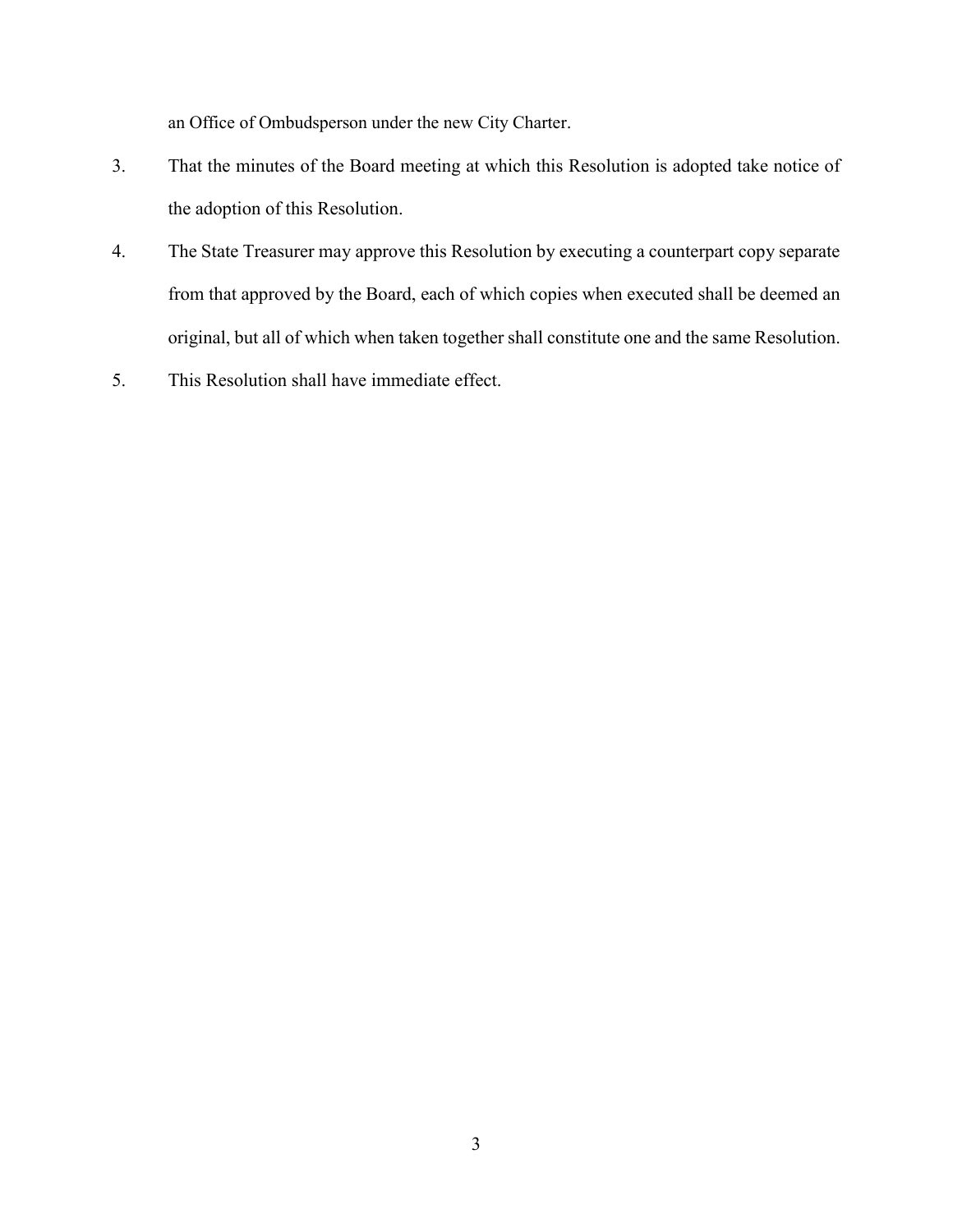IN WITNESS WHEREOF, the members of the Receivership Transition Advisory Board for the

City of Flint, or their designees, have signed and adopted this Resolution.

FLINT RECEIVERSHIP TRANSITION ADVISORY BOARD

By Frederick Headen, Chairperson

By Joel Ferguson, Board Member

By Paul Newman, Board Member

By W. David Tarver, Board Member

Date:  $\frac{1}{\sqrt{1-\frac{1}{2}}\cdot\frac{1}{\sqrt{1-\frac{1}{2}}}}$ 

Flint, Michigan

Approved pursuant to the Governor's April 29, 2015, letter appointing the Receivership Transition

Advisory Board for the City of Flint.

By N.A. Khouri, State Treasurer

Date: \_\_\_\_\_\_\_\_\_\_\_\_\_\_\_\_\_\_\_\_

Lansing, Michigan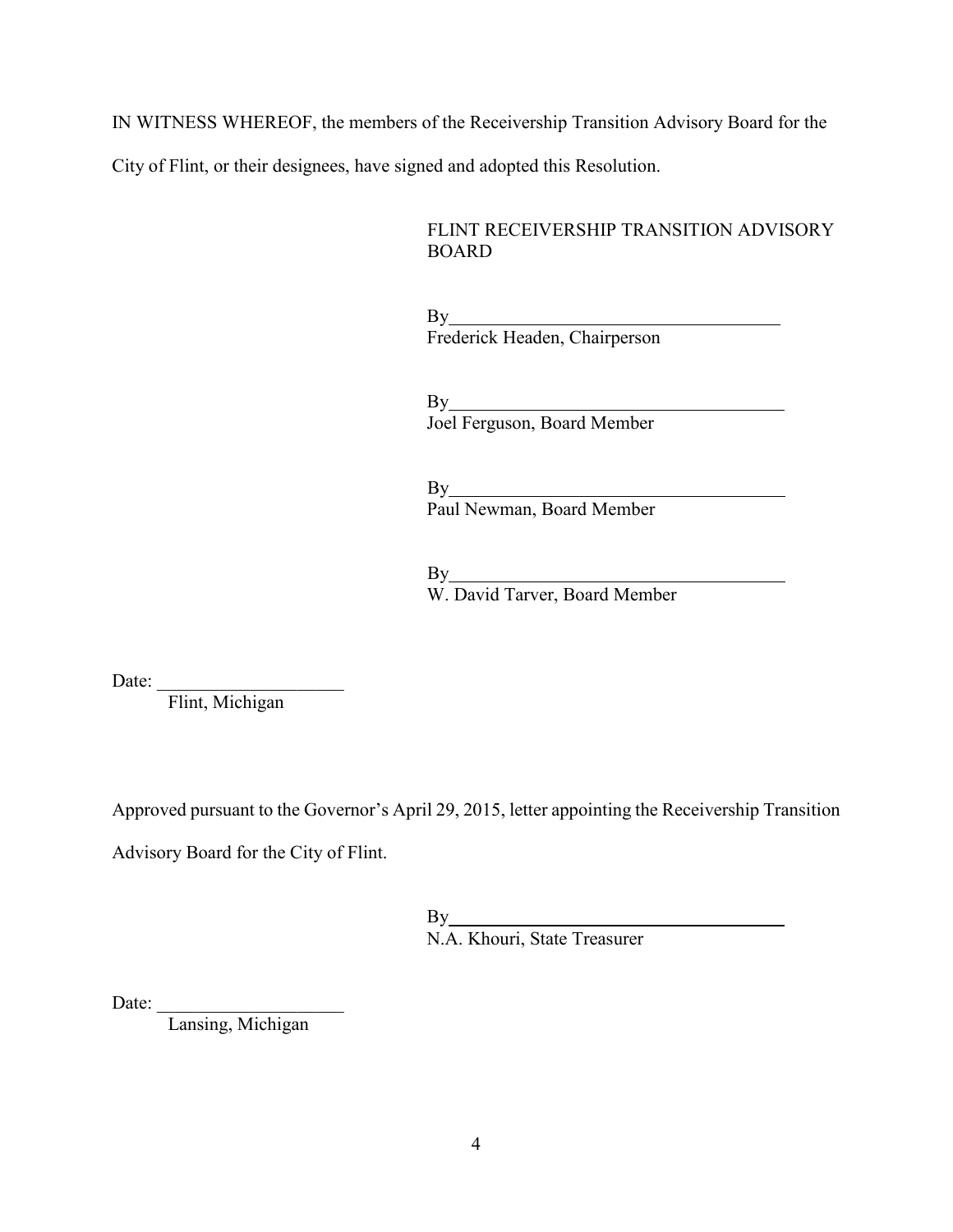Attachment #6



# **CITY OF FLINT, MICHIGAN Department of Finance**

**Sylvester Jones City Administrator**

**David L. Sabuda, CPA Chief Financial Officer**

**Dawn Steele Deputy Finance Director**

**Dr. Karen W. Weaver Mayor**

DATE: August 18, 2017

TO: Eric Cline, Department Manager Michigan Department of Treasury Local Government Financial Services Division Fiscal Responsibility Section

FROM: Dawn Steele, Deputy Finance Director

RE: Budget to Actual Revenue and Expenditure Report – July 2017

Please find attached the Budget to Actual Revenue and Expenditure Report and Cash and Investment Summary for the period ending July 31, 2017 for your review and submission to the RTAB per Emergency Manager Order 20.

Please note that the reporting includes the City's fiscal year end June 30, 2017 along with the July 31, 2017 financial information. The June 30, 2017 activity shown in the attached report is unaudited and subject to change as City staff continues to work on posting annual transactions associated with closing the fiscal year. For example, the following transactions are inherent to this process and will impact year-end balances once recorded: accounts receivable and accounts payable accruals, and budgeted use of fund balance.

The City's annual audit is scheduled to be conducted by an external CPA firm during the month of October 2017. As required by Public Act 2 of 1968 as amended and City Ordinance #3855, audited financial statements for the fiscal year ending June 30, 2017 will be available no later than December 31, 2017.

All 6/30/2017 operating funds and fund balances are in compliance with PA 2 of 1968 as amended as well as operating fund cash balances with the exception of the City's Grant Funds (274 & 296). The City is in the process of requesting reimbursement from the federal and state governments for expenses incurred but not yet reimbursed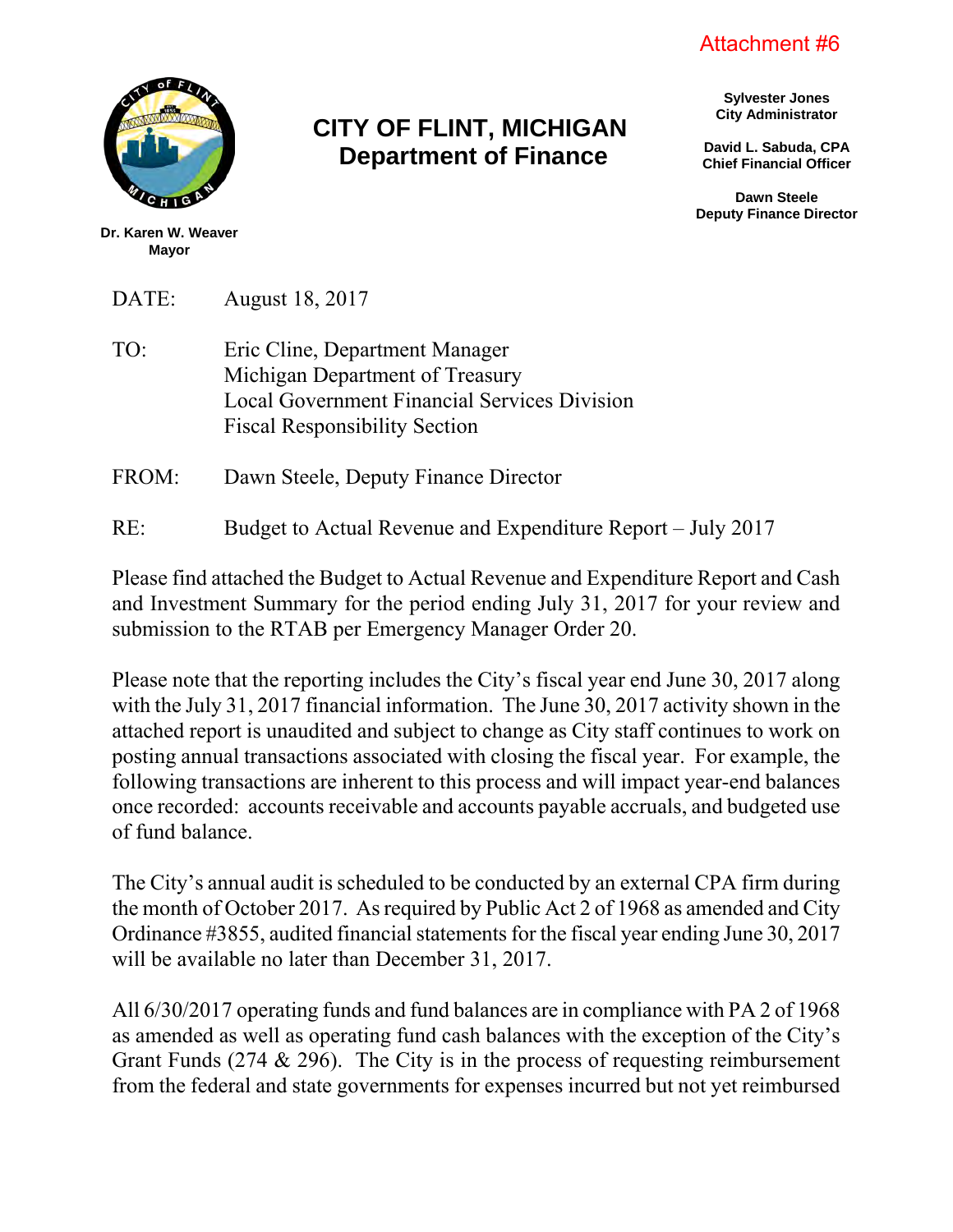within these operating funds.

As a reminder, YTD Balance reflects actual activity recorded as of August 18, 2017 for the period ending June 30, 2017. Invoices and purchases incurred for the period ending June 30, 2017 but not entered as of August 18 will increase actual activity amounts recorded. Available Balance is the difference between total budgeted amounts and actual activity shown in the YTD Balance column. Similarly, % BDGT Used represents the percentage of budget represented by the YTD Balances. Although the fiscal year ended June 30, 2017, as stated above the city continues posting annual transactions associated with closing the fiscal year.

Please let me know if any additional information is necessary or if you have any questions.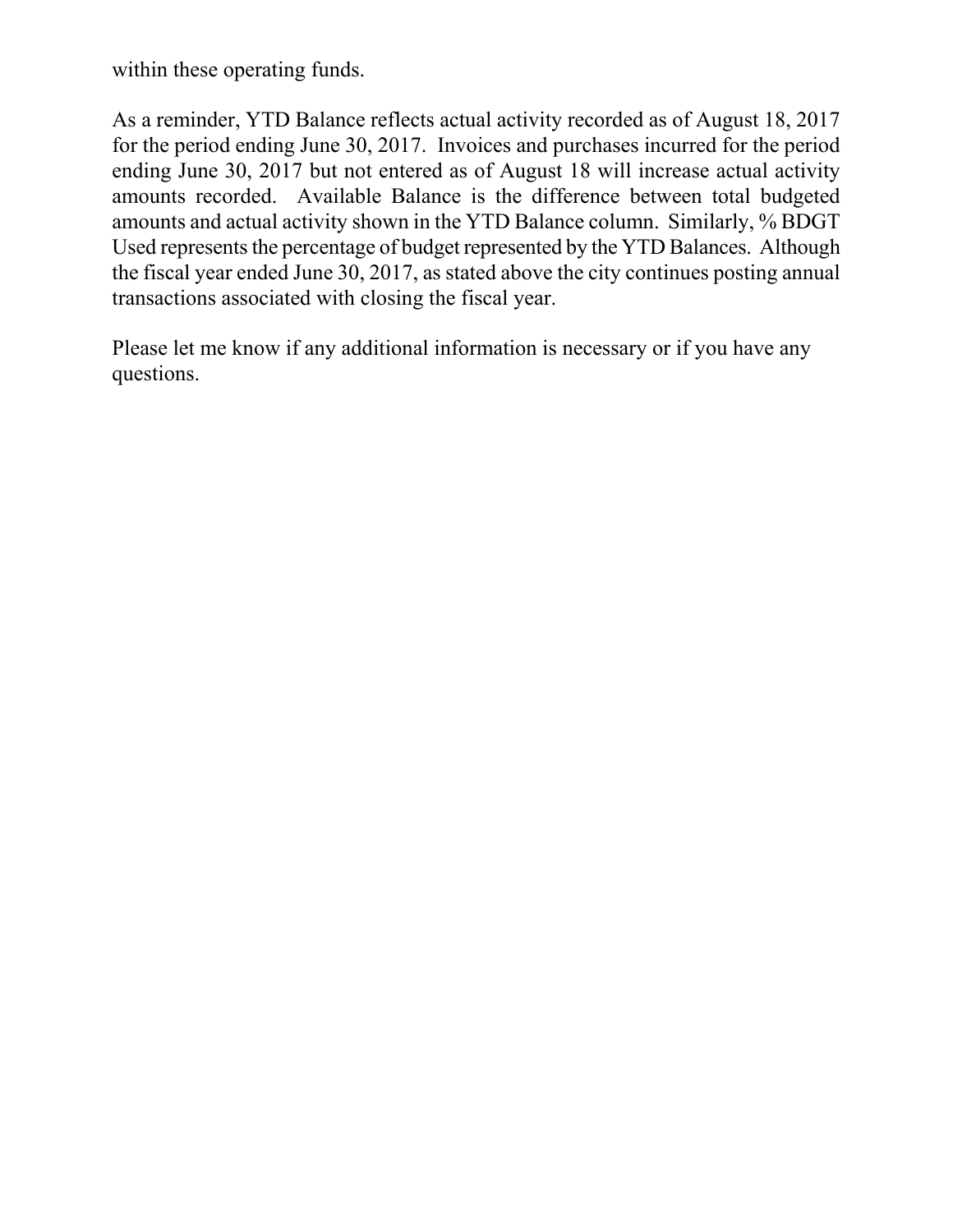## 08/17/2017 CASH SUMMARY BY ACCOUNT FOR CITY OF FLINT FROM 07/01/2017 TO 07/31/2017 FUND: 101 202 203 205 207 208 219 226 265 274 295 296 402 542 590 591 CASH AND INVESTMENT ACCOUNTS

|                       |                                                          | Beginning  | Ending                 |
|-----------------------|----------------------------------------------------------|------------|------------------------|
| Fund                  |                                                          | Balance    | Balance                |
|                       | Account Description<br>--------------------------------- | 07/01/2017 | 07/31/2017             |
|                       |                                                          |            |                        |
|                       | Fund 101 General Fund                                    |            |                        |
| 001.000               | <b>Commercial Pooled Cash Account</b>                    | 16,350,948 | 16,239,466             |
| 001.450               | Citizens - P/R Direct Deposit - 906-9766                 | -54,543    | -54,863                |
| 004.000               | Imprest Cash                                             | 9,300      | 9,300                  |
| 004.100               | Imprest Cash - Register                                  |            | 5,325<br>5,325         |
|                       | <b>General Fund</b>                                      |            | 16,311,030  16,199,228 |
|                       | Fund 202 Major Street Fund                               |            |                        |
| 001.000               | <b>Commercial Pooled Cash Account</b>                    | 7,086,018  | 7,279,439              |
|                       | Fund 203 Local Street Fund                               |            |                        |
| 001.000               | <b>Commercial Pooled Cash Account</b>                    | 2,276,898  | 2,322,414              |
|                       | Fund 205 Public Safety                                   |            |                        |
| 001.000               | <b>Commercial Pooled Cash Account</b>                    | 4,051,944  | 4,024,472              |
| Fund 207 Police Fund  |                                                          |            |                        |
| 001.000               | <b>Commercial Pooled Cash Account</b>                    | 987,261    | 1,017,227              |
|                       | Fund 208 Park/Recreation Fund                            |            |                        |
| 001.000               | <b>Commercial Pooled Cash Account</b>                    | 238,114    | 253,869                |
| Fund 219 Street Light |                                                          |            |                        |
| 001.000               | <b>Commercial Pooled Cash Account</b>                    | 1,270,317  | 1,335,200              |
|                       | Fund 226 Rubbish Collection Fund                         |            |                        |
|                       | 001.000 Commercial Pooled Cash Account                   | 1,412,261  | 1,883,673              |
|                       | Fund 265 Drug Law Enforcement Fund                       |            |                        |
| 001.000               | <b>Commercial Pooled Cash Account</b>                    | 1,151,270  | 1,148,966              |
|                       | Fund 274 HUD CDBG, ESG, & HOME GRANTS                    |            |                        |
| 001.000               | <b>Commercial Pooled Cash Account</b>                    | -460,446   | $-816,427$             |
| 001.100               | Bank - Urban Renewal - 230006018089                      | 282,065    | 423,258                |
|                       | HUD CDBG, ESG, & HOME GRANTS                             | -178,380   | -393,169               |
|                       | Fund 295 Section 108 Loans                               |            |                        |
| 001.000               | <b>Commercial Pooled Cash Account</b>                    | 66,518     | $-35,004$              |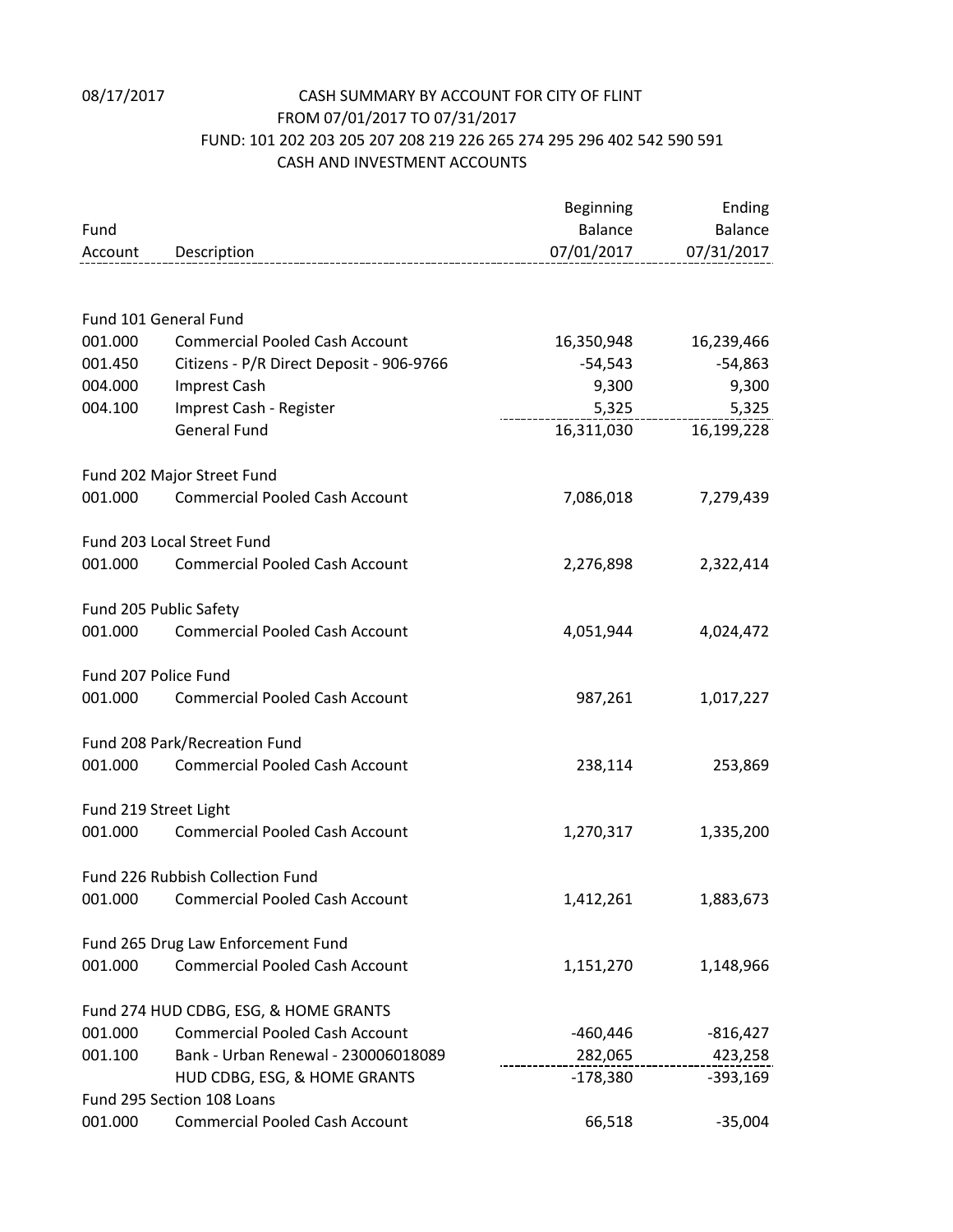| 001.650 | Chase - Hud Sec 108 - # 2908622653    | 32,145      | 32,150      |
|---------|---------------------------------------|-------------|-------------|
| 002.310 | Citizens Bk Sec 108 Bus. Loan program | 383,698     | 383,761     |
|         | Section 108 Loans                     | 482,361     | 380,907     |
|         | Fund 296 Other Grants Fund            |             |             |
| 001.000 | <b>Commercial Pooled Cash Account</b> | $-408,274$  | $-548,258$  |
|         | Fund 402 Public Improvement Fund      |             |             |
| 001.000 | <b>Commercial Pooled Cash Account</b> | 1,287,007   | 1,189,366   |
|         | Fund 542 Building Inspection Fund     |             |             |
| 001.000 | <b>Commercial Pooled Cash Account</b> | 3,380,006   | 3,374,332   |
| 004.000 | Imprest Cash                          | 50          | 50          |
|         | <b>Building Inspection Fund</b>       | 3,380,056   | 3,374,382   |
|         | Fund 590 Sewer Fund                   |             |             |
| 001.000 | <b>Commercial Pooled Cash Account</b> | 19,060,684  | 18,941,427  |
| 003.000 | <b>Certificate Of Deposit</b>         | 19,334,978  | 19,349,207  |
|         | Sewer Fund                            | 38,395,662  | 38,290,634  |
|         | Fund 591 Water Fund                   |             |             |
| 001.000 | <b>Commercial Pooled Cash Account</b> | 3,428,078   | 2,808,170   |
| 001.001 | Cash Reserve                          | 5,113,523   | 5,113,523   |
| 003.000 | <b>Certificate Of Deposit</b>         | 18,913,522  | 18,932,360  |
|         | <b>Water Fund</b>                     | 27,455,123  | 26,854,053  |
|         | <b>TOTAL - ALL FUNDS</b>              | 105,198,667 | 104,612,404 |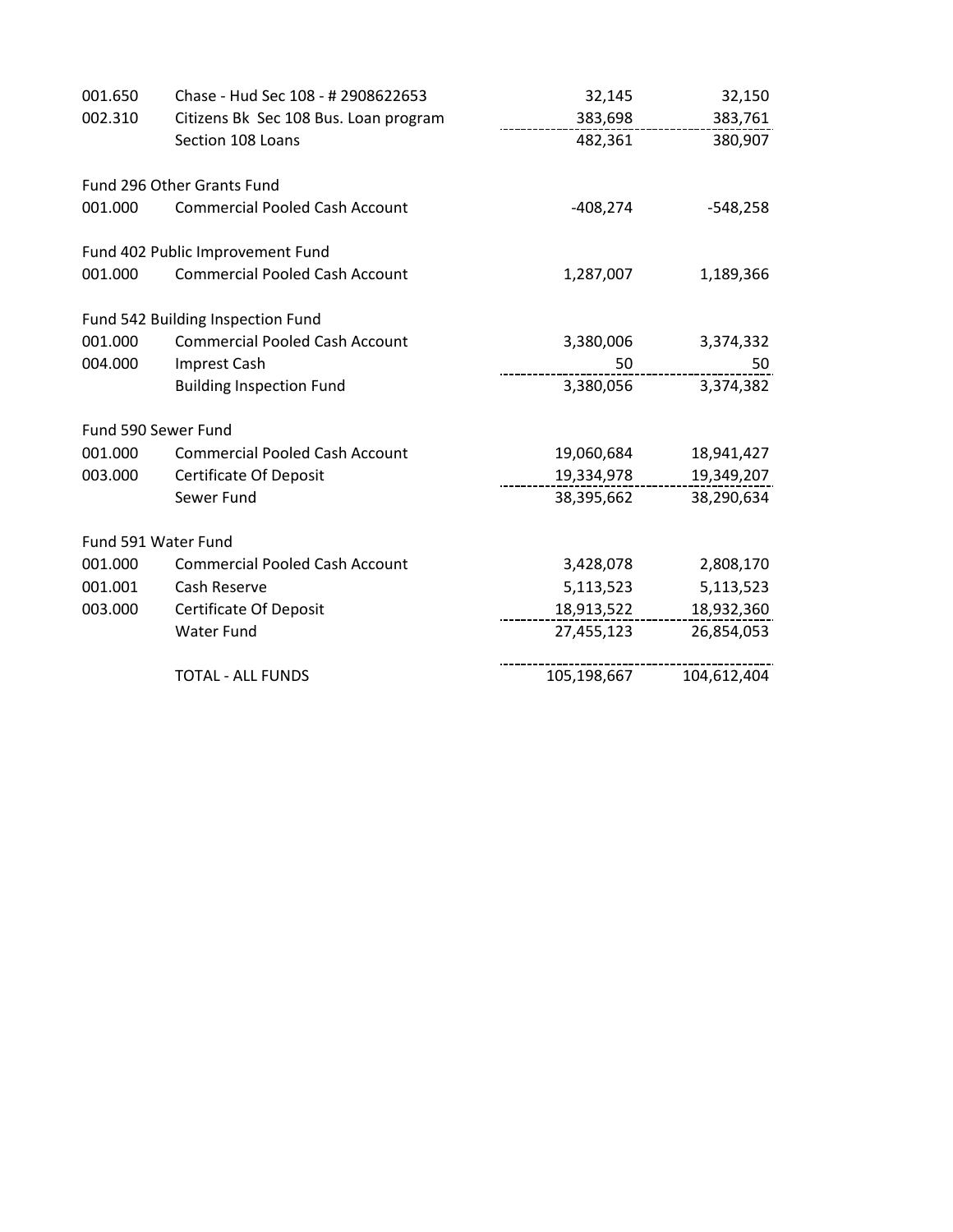|                                            |                |                    | 2017-18       | 2017-18         |                |             |
|--------------------------------------------|----------------|--------------------|---------------|-----------------|----------------|-------------|
|                                            | 2016-17        | <b>YTD BALANCE</b> | AMENDED       | <b>ACTIVITY</b> | AVAILABLE      | % BDGT      |
| <b>ACCOUNT</b>                             | AMENDED BUDGET | 6/30/2017          | <b>BUDGET</b> | 7/31/2017       | <b>BALANCE</b> | <b>USED</b> |
| <b>Fund 101 - General Fund</b>             |                |                    |               |                 |                |             |
| <b>Property Taxes</b>                      | 4,400,000      | 4,589,762          | 4,591,469     | 4,728,290       | $-136,821$     | 102.98      |
| Special assessment taxes                   | 0              | $\mathbf 0$        | $\mathbf 0$   | 15,969          | $-15,969$      | 100.00      |
| Income taxes                               | 14,535,783     | 14,246,386         | 15,810,780    | 1,301,719       | 14,509,061     | 8.23        |
| Interest and dividend income               | 235,000        | 220,672            | 440,923       | 138             | 440,785        | 0.03        |
| State revenues                             | 18,402,096     | 15,830,222         | 18,596,242    | 422,980         | 18,173,262     | 2.27        |
| Charges for service rendered               | 7,848,318      | 7,405,380          | 9,319,012     | 424,781         | 8,894,231      | 4.56        |
| Other revenues                             | 175,361        | 202,742            | 80,786        | 12,104          | 68,682         | 14.98       |
| Drawings from fund balance                 | $-1,000,000$   | $\mathbf 0$        | 0             | $\mathbf 0$     | $\mathbf 0$    | 0.00        |
| Fines and forfeitures                      | 226,500        | 288,387            | 331,397       | 809             | 330,588        | 0.24        |
| License and Permits                        | 1,337,631      | 1,137,403          | 1,482,688     | 22,928          | 1,459,761      | 1.55        |
| Transfers in                               | 3,777,998      | 3,777,998          | 2,660,274     | 221,690         | 2,438,585      | 8.33        |
| <b>TOTAL REVENUES</b>                      | 49,938,687     | 47,698,952         | 53,313,571    | 7,151,408       | 46,162,163     | 13.41       |
|                                            |                |                    |               |                 |                |             |
| Legislative                                | 772,052        | 681,402            | 756,853       | 23,794          | 733,059        | 3.14        |
| Judicial                                   | 829,681        | 214,478            | 858,955       | 0               | 858,955        | 0.00        |
| General government                         | 16,618,859     | 14,819,682         | 16,562,075    | 645,215         | 15,916,860     | 3.90        |
| Police                                     | 19,590,417     | 18,264,518         | 21,921,600    | 1,053,023       | 20,868,577     | 4.80        |
| Emergency dispatch                         | 88,622         | 88,622             | 0             | $\mathbf 0$     | $\mathbf 0$    | 0.00        |
| Fire                                       | 9,645,734      | 8,868,825          | 9,157,357     | 479,705         | 8,677,652      | 5.24        |
| <b>Facilities and Maintenance</b>          | 1,480,309      | 1,236,048          | 1,465,435     | 59,399          | 1,406,036      | 4.05        |
| Community development                      | 832,524        | 599,042            | 1,056,520     | 36,204          | 1,020,317      | 3.43        |
| Transfers out                              | 80,489         | 80,489             | 15,641        | 1,303           | 14,338         | 8.33        |
| <b>TOTAL EXPENDITURES</b>                  | 49,938,687     | 44,853,107         | 51,794,436    | 2,298,643       | 49,495,793     | 4.44        |
| NET OF REVENUES/EXPENDITURES               | $\sim$         | 2,845,844          | 1,519,135     | 4,852,764       | (3,333,629)    |             |
|                                            |                |                    |               |                 |                |             |
| BEG. FUND BALANCE                          | 9,774,094      | 9,774,094          | 12,619,938    | 12,619,938      |                |             |
| FUND BALANCE ADJUSTMENTS                   |                |                    |               |                 |                |             |
| <b>CONTRIBUTION TO FUND BALANCE</b>        |                |                    |               |                 |                |             |
| <b>END FUND BALANCE</b>                    | 9,774,094      | 12,619,938         | 14,139,073    | 17,472,702      |                |             |
| FUND BALANCE AS % OF EXPENDITURES - ACTUAL | 20%            | 25%                | 27%           |                 |                |             |
| FUND BALANCE AS % OF EXPENDITURES - POLICY | 15%            | 15%                | 15%           |                 |                |             |
| DESIGNATED RESERVE PER POLICY (15%)        | 7,490,803      | 7,490,803          | 7,769,165     |                 |                |             |
| VARIANCE ACTUAL TO POLICY                  | 2,283,291      | 5,129,135          | 6,369,907     |                 |                |             |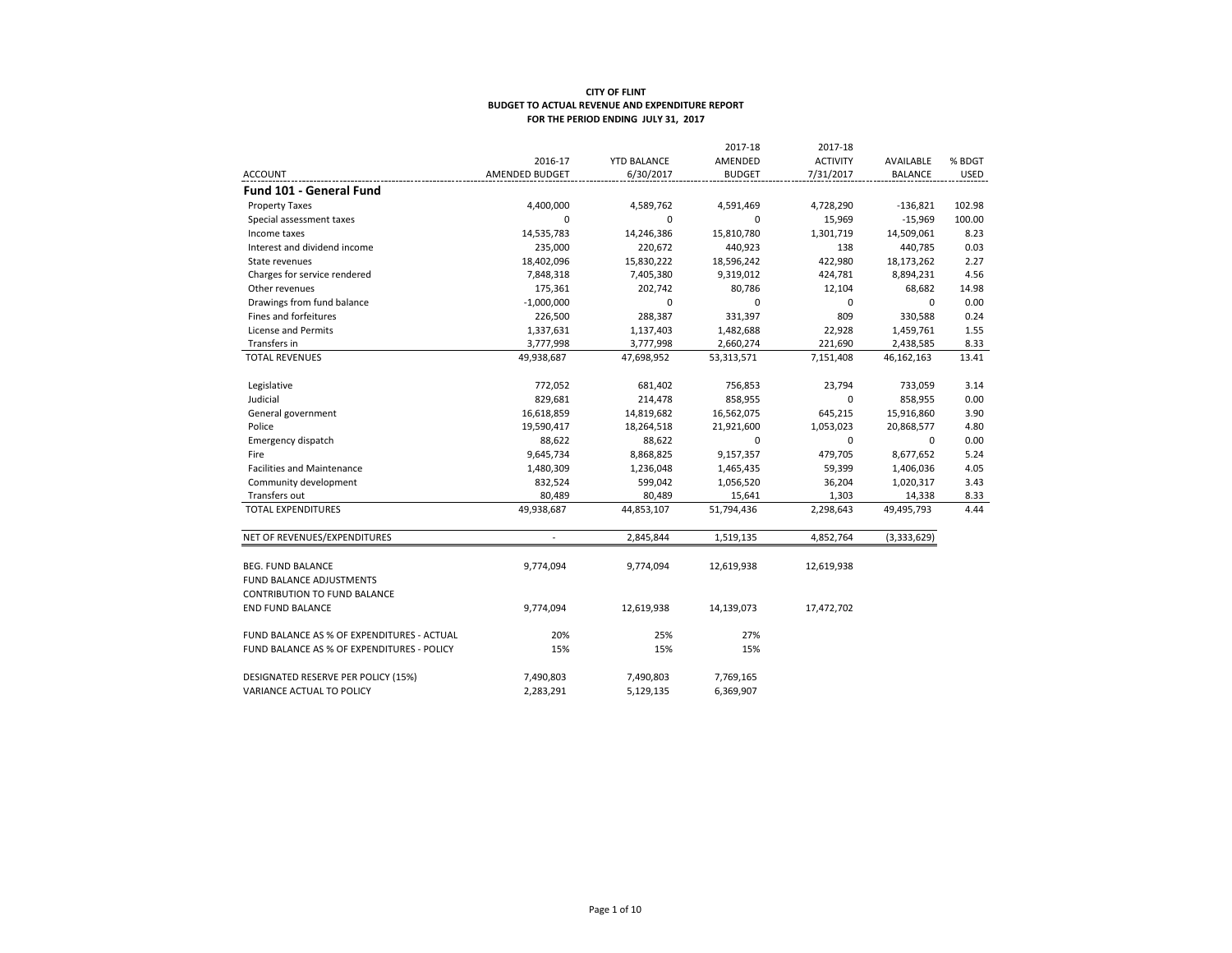|                                        |                |                    | 2017-18       | 2017-18         |                |             |
|----------------------------------------|----------------|--------------------|---------------|-----------------|----------------|-------------|
|                                        | 2016-17        | <b>YTD BALANCE</b> | AMENDED       | <b>ACTIVITY</b> | AVAILABLE      | % BDGT      |
| <b>ACCOUNT</b>                         | AMENDED BUDGET | 6/30/2017          | <b>BUDGET</b> | 7/31/2017       | <b>BALANCE</b> | <b>USED</b> |
| <b>Fund 202 - Major Street Fund</b>    |                |                    |               |                 |                |             |
| State revenues                         | 9,212,166      | 7,655,707          | 9,544,785     | $\mathbf 0$     | 9,544,785      | 0.00        |
| Charges for service rendered           | 230,674        | 37,455             | 337,256       | 7,080           | 330,176        | 2.10        |
| Other revenues                         | 380            | 24,336             | 380           | 0               | 380            | 0.00        |
| <b>License and Permits</b>             | $\Omega$       | 1,400              | $\Omega$      | 0               | $\Omega$       | 0.00        |
| Interest and Dividend income           |                |                    |               |                 |                |             |
| <b>Federal Revenue</b>                 |                |                    |               | 12,989          | $-12,989$      | 100.00      |
| Local grant                            |                | 17,756             |               |                 |                |             |
| <b>TOTAL REVENUES</b>                  | 9,443,220      | 7,736,654          | 9,882,421     | 20,069          | 9,862,352      | 0.20        |
| General government                     | 2,415,661      | 2,355,535          | 1,563,109     | 71,538          | 1,491,571      | 4.58        |
| Transfers out                          | 500,000        | 500,000            | 1,483,965     | 123,664         | 1,360,301      | 8.33        |
| Transportation                         | 6,300,812      | 4,181,408          | 6,438,992     | 230,781         | 6,208,212      | 3.58        |
| Utilities                              | 0              | 14,725             | 0             | 742             | $-742$         | 100.00      |
| Debt services - interest               | 7,447          | 7,447              | 6,891         | 0               | 6,891          | 0.00        |
| Debt services - principal              | 111,175        | 111,173            | 111,731       | 0               | 111,731        | 0.00        |
| <b>TOTAL EXPENDITURES</b>              | 9,335,095      | 7,170,288          | 9,604,688     | 426,724         | 9,177,964      | 4.44        |
| NET OF REVENUES/EXPENDITURES           | 108,125        | 566,366            | 277,733       | $-406,655$      | 684,388        |             |
|                                        |                |                    |               |                 |                |             |
| <b>BEG. FUND BALANCE</b>               | 7,078,072      | 7,078,072          | 7,644,438     | 7,644,438       |                |             |
| <b>END FUND BALANCE</b>                | 7,186,197      | 7,644,438          | 7,922,170     | 7,237,782       |                |             |
| FUND BALANCE AS % OF REVENUES - ACTUAL | 76%            | 81%                | 80%           |                 |                |             |
| FUND BALANCE AS % OF REVENUES - POLICY | 15%            | 15%                | 15%           |                 |                |             |
| DESIGNATED RESERVE PER POLICY (15%)    | 1,416,483      | 1,416,483          | 1,482,363     |                 |                |             |
| VARIANCE ACTUAL TO POLICY              | 5,769,714      | 6,227,955          | 6,439,807     |                 |                |             |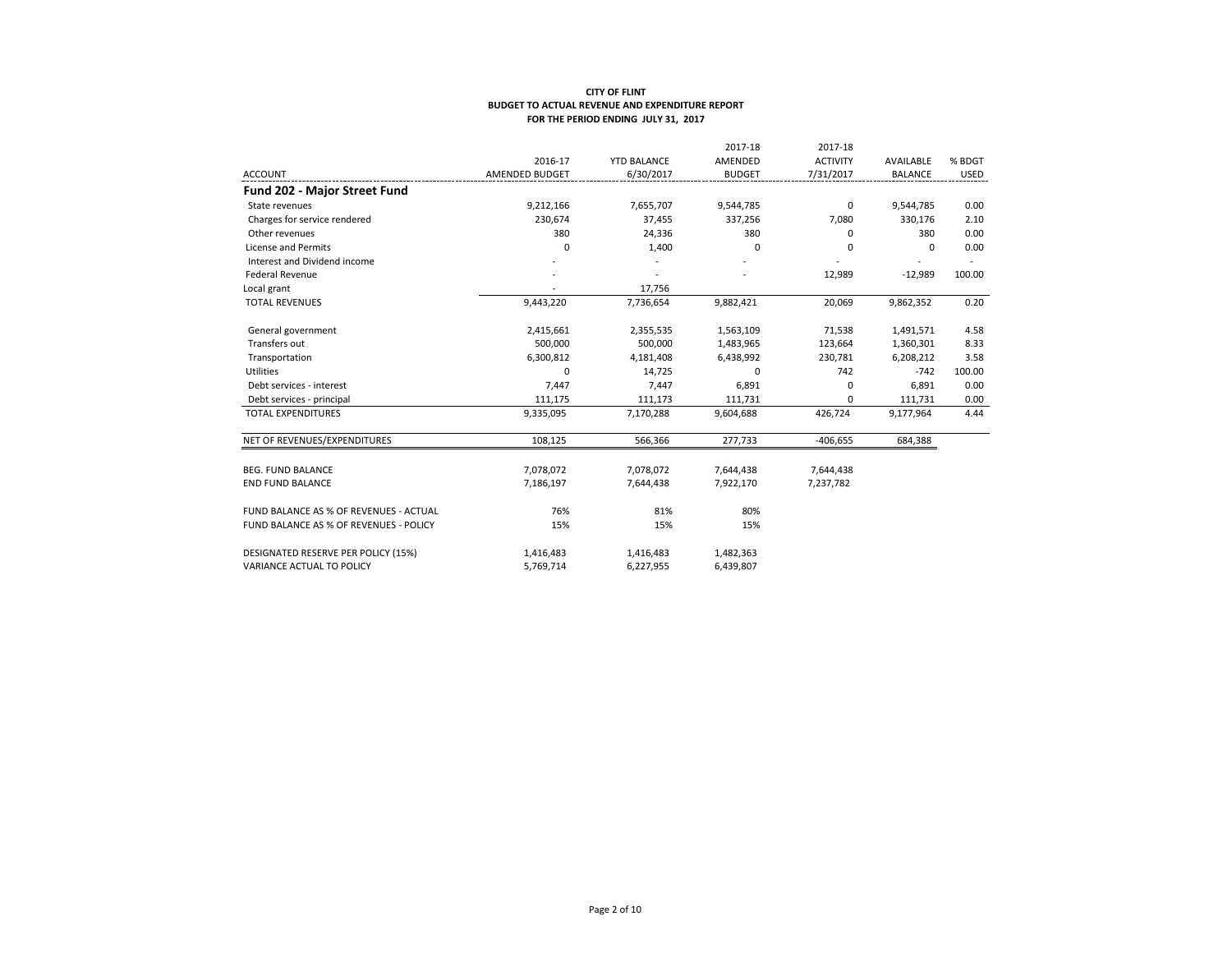|                                        |                |                    | 2017-18       | 2017-18         |                |             |
|----------------------------------------|----------------|--------------------|---------------|-----------------|----------------|-------------|
|                                        | 2016-17        | <b>YTD BALANCE</b> | AMENDED       | <b>ACTIVITY</b> | AVAILABLE      | % BDGT      |
| <b>ACCOUNT</b>                         | AMENDED BUDGET | 6/30/2017          | <b>BUDGET</b> | 7/31/2017       | <b>BALANCE</b> | <b>USED</b> |
| <b>Fund 203 - Local Street Fund</b>    |                |                    |               |                 |                |             |
| State revenues                         | 3,168,592      | 2,125,909          | 2,658,853     | $\mathbf 0$     | 2,658,853      | 0.00        |
| <b>Charges For Services Rendered</b>   | 292,444        | 179,354            | 3,571,030     | 478             | 3,570,552      | 0.01        |
| Other revenues                         | 390,000        | 443,324            | 0             | 0               | 0              | 0.00        |
| Transfers in                           | 500,000        | 500,000            | 1,483,965     | 123,664         | 1,360,301      | 8.33        |
| Drawings from fund balance             | 586,259        | 0                  | 0             | 0               | 0              | 0.00        |
| <b>TOTAL REVENUES</b>                  | 4,937,295      | 3,248,586          | 7,713,848     | 124,142         | 7,589,706      | 1.61        |
| Fund 203 - Local Street Fund           |                |                    |               |                 |                |             |
| General government                     | 1,700,405      | 1,656,866          | 1,082,141     | 53,831          | 1,028,310      | 4.97        |
| Transportation                         | 3,236,890      | 1,982,156          | 3,155,291     | 161,846         | 2,993,445      | 5.13        |
| Utilities                              | $\Omega$       | 147,739            | 3,230,280     | 19,744          | 3,210,536      | 0.61        |
| <b>TOTAL EXPENDITURES</b>              | 4,937,295      | 3,786,761          | 7,467,712     | 235,421         | 7,232,291      | 3.15        |
| NET OF REVENUES/EXPENDITURES           |                | (538, 175)         | 246,136       | $-111,279$      | 357,415        |             |
| <b>BEG. FUND BALANCE</b>               | 2,961,165      | 2,961,165          | 2,422,990     | 2,422,990       |                |             |
| <b>END FUND BALANCE</b>                | 2,374,906      | 2,422,990          | 2,669,126     | 2,311,711       |                |             |
| FUND BALANCE AS % OF REVENUES - ACTUAL | 55%            | 56%                | 35%           |                 |                |             |
| FUND BALANCE AS % OF REVENUES - POLICY | 15%            | 15%                | 15%           |                 |                |             |
| DESIGNATED RESERVE PER POLICY (15%)    | 652,655        | 652,655            | 1,157,077     |                 |                |             |
| VARIANCE ACTUAL TO POLICY              | 1,722,251      | 1,770,335          | 1,512,049     |                 |                |             |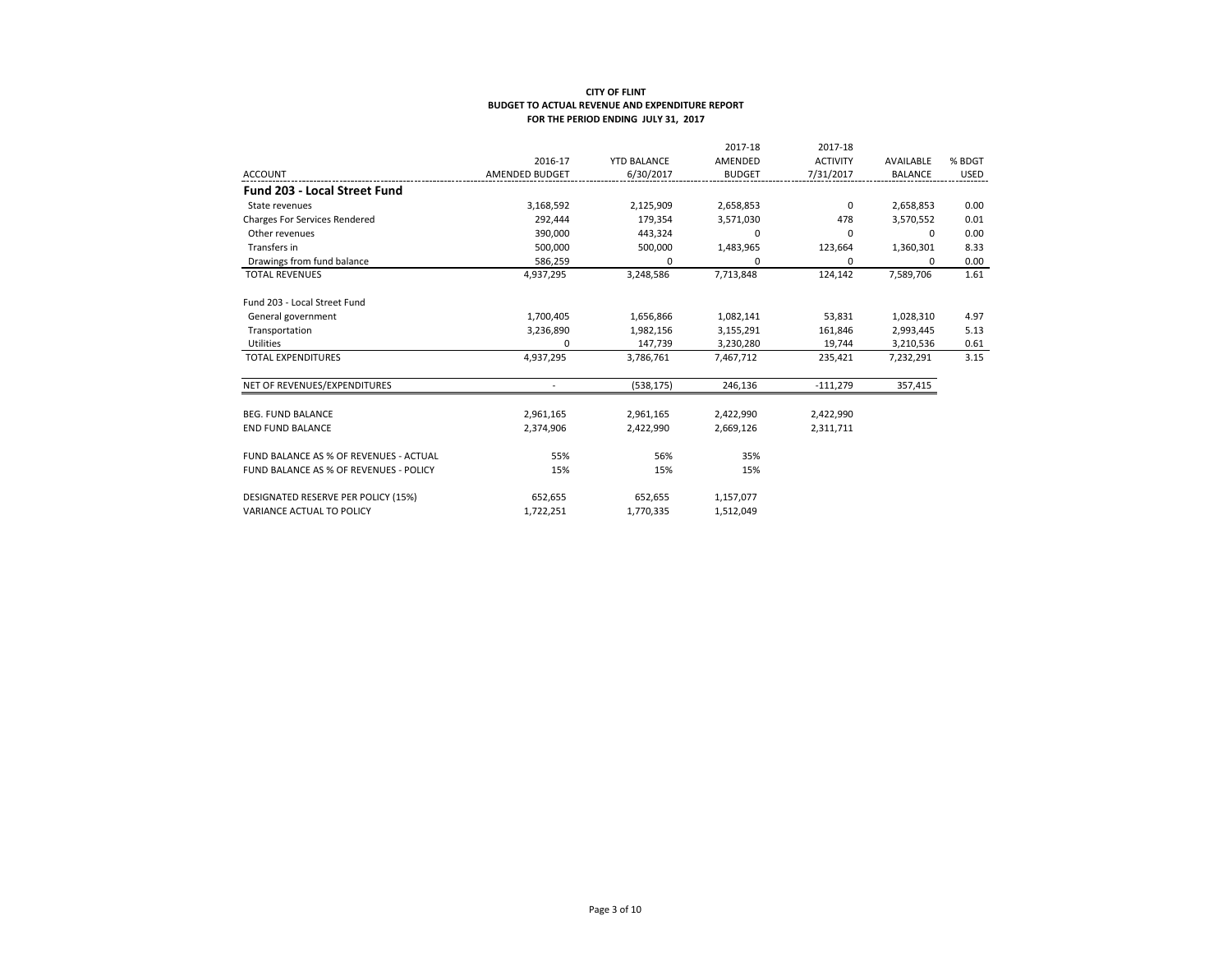|                                        |                |                    | 2017-18       | 2017-18         |                |             |
|----------------------------------------|----------------|--------------------|---------------|-----------------|----------------|-------------|
|                                        | 2016-17        | <b>YTD BALANCE</b> | AMENDED       | <b>ACTIVITY</b> | AVAILABLE      | % BDGT      |
| <b>ACCOUNT</b>                         | AMENDED BUDGET | 6/30/2017          | <b>BUDGET</b> | 7/31/2017       | <b>BALANCE</b> | <b>USED</b> |
| Fund 205 - Public Safety               |                |                    |               |                 |                |             |
| <b>Property Taxes</b>                  | 3,490,453      | 3,814,407          | 3,673,176     | 3,946,369       | $-273,193$     | 107.44      |
| State revenues                         | 144,000        | 545,667            | 326,406       | $\Omega$        | 326,406        | 0.00        |
| <b>Charges For Services Rendered</b>   | $\Omega$       | 14,109             | 0             | $\mathbf 0$     | $\mathbf 0$    | 0.00        |
| Drawings from fund balance             | 2,553,108      | 0                  | $\mathbf 0$   | 0               | $\mathbf 0$    | 0.00        |
| <b>TOTAL REVENUES</b>                  | 6,187,561      | 4,374,182          | 3,999,582     | 3,946,369       | 53,213         | 98.67       |
| Police                                 | 3,008,145      | 1,733,154          | 2,454,471     | 121,585         | 2,332,886      | 4.95        |
| Fire                                   | 3,179,416      | 3,012,569          | 2,678,430     | 137,494         | 2,540,936      | 5.13        |
| <b>TOTAL EXPENDITURES</b>              | 6,187,561      | 4,745,723          | 5,132,901     | 259,079         | 4,873,822      | 5.05        |
| NET OF REVENUES/EXPENDITURES           | $\sim$         | (371, 541)         | (1, 133, 319) | 3,687,290       | (4,820,609)    |             |
| <b>BEG. FUND BALANCE</b>               | 4,088,656      | 4,088,656          | 3,717,115     | 3,717,115       |                |             |
| <b>END FUND BALANCE</b>                | 1,535,548      | 3,717,115          | 2,583,796     | 7,404,406       |                |             |
| FUND BALANCE AS % OF REVENUES - ACTUAL | 42%            | 102%               | 65%           |                 |                |             |
| FUND BALANCE AS % OF REVENUES - POLICY | 10%            | 10%                | 10%           |                 |                |             |
| DESIGNATED RESERVE PER POLICY (10%)    | 363,445        | 363,445            | 367,318       |                 |                |             |
| <b>VARIANCE ACTUAL TO POLICY</b>       | 1,172,103      | 3,353,670          | 2,216,479     |                 |                |             |
| <b>Fund 207 - Police Fund</b>          |                |                    |               |                 |                |             |
| <b>Property Taxes</b>                  | 1,163,484      | 1,275,322          | 1,224,392     | 1,318,253       | $-93,861$      | 107.67      |
| State revenues                         | 48,000         | 181,888            | 108,802       | 0               | 108,802        | 0.00        |
| <b>TOTAL REVENUES</b>                  | 1,211,484      | 1,457,210          | 1,333,194     | 1,318,253       | 14,941         | 98.88       |
| Fund 207 - Police Fund                 |                |                    |               |                 |                |             |
| Police                                 | 978,470        | 781,716            | 1,231,035     | 59,846          | 1,171,189      | 4.86        |
| <b>TOTAL EXPENDITURES</b>              | 978,470        | 781,716            | 1,231,035     | 59,846          | 1,171,189      | 4.86        |
| NET OF REVENUES/EXPENDITURES           | 233,014        | 675,494            | 102,159       | 1,258,407       | (1, 156, 248)  |             |
| <b>BEG. FUND BALANCE</b>               | 211,916        | 211,916            | 887,410       | 887,410         |                |             |
| <b>END FUND BALANCE</b>                | 444,930        | 887,410            | 989,569       | 2,145,817       |                |             |
| FUND BALANCE AS % OF REVENUES - ACTUAL | 37%            | 73%                | 74%           |                 |                |             |
| FUND BALANCE AS % OF REVENUES - POLICY | 10%            | 10%                | 10%           |                 |                |             |
| DESIGNATED RESERVE PER POLICY (10%)    | 121,148        | 121,148            | 122,439       |                 |                |             |
| <b>VARIANCE ACTUAL TO POLICY</b>       | 323,782        | 766,262            | 867,130       |                 |                |             |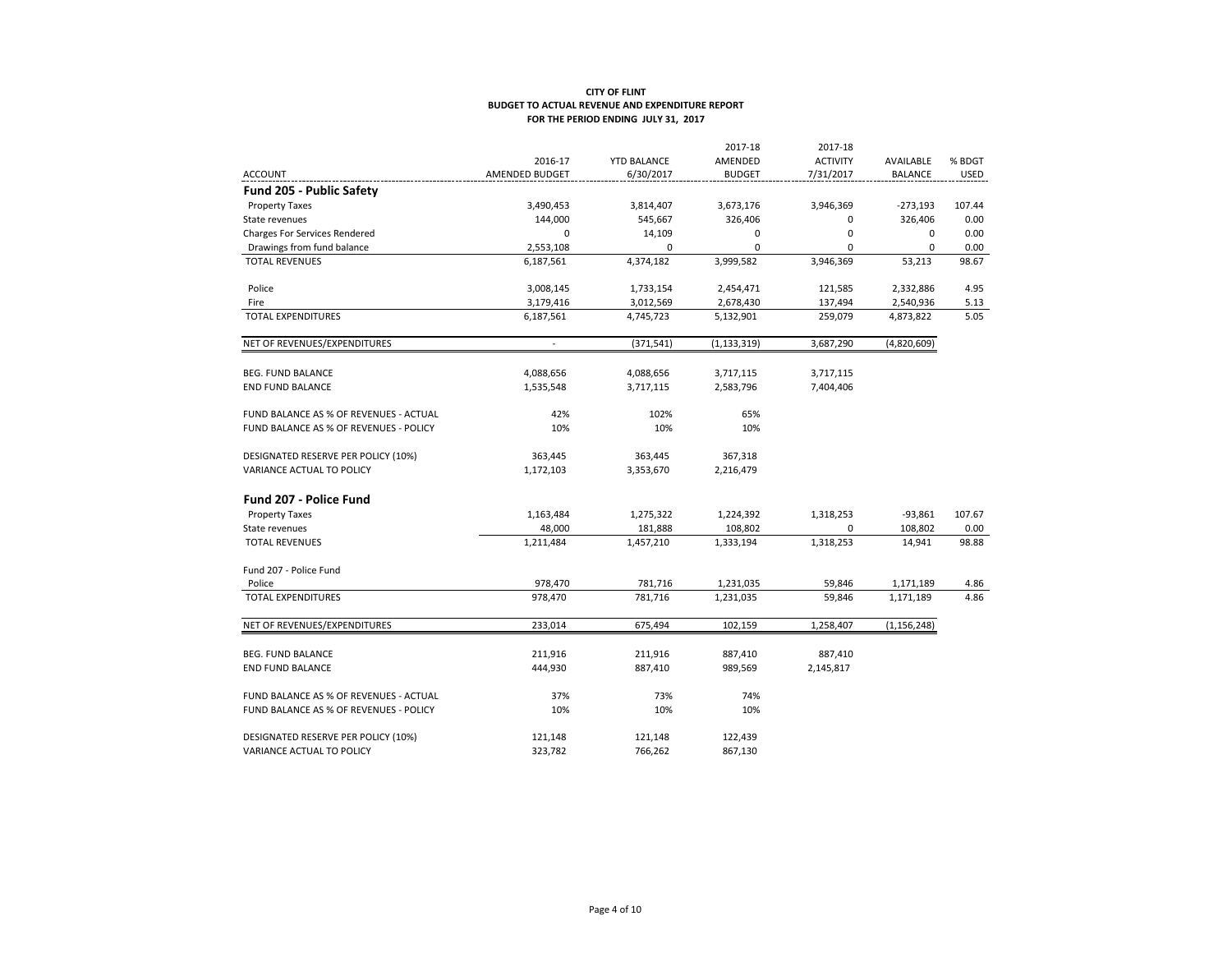|                                        |                          |                    | 2017-18       | 2017-18         |                |             |
|----------------------------------------|--------------------------|--------------------|---------------|-----------------|----------------|-------------|
|                                        | 2016-17                  | <b>YTD BALANCE</b> | AMENDED       | <b>ACTIVITY</b> | AVAILABLE      | % BDGT      |
| <b>ACCOUNT</b>                         | AMENDED BUDGET           | 6/30/2017          | <b>BUDGET</b> | 7/31/2017       | <b>BALANCE</b> | <b>USED</b> |
| Fund 208 - Park/Recreation Fund        |                          |                    |               |                 |                |             |
| <b>Property Taxes</b>                  | 315,000                  | 318,677            | 306,098       | 328,751         | $-22,653$      | 107.40      |
| Other revenues                         | 1,500                    | 5,042              | 1,500         | 140             | 1,360          | 9.33        |
| Transfers in                           | 64,848                   | 64,848             | $\mathbf 0$   | $\mathbf 0$     | $\mathbf 0$    | 0.00        |
| <b>TOTAL REVENUES</b>                  | 381,348                  | 388,567            | 307,598       | 328,891         | (21, 293)      | 106.92      |
| Fund 208 - Park/Recreation Fund        |                          |                    |               |                 |                |             |
| Community development                  | 381,348                  | 234,637            | 329,534       | 12,435          | 317,099        | 3.77        |
| <b>TOTAL EXPENDITURES</b>              | 381,348                  | 234,637            | 329,534       | 12,435          | 317,099        | 3.77        |
| NET OF REVENUES/EXPENDITURES           | $\overline{a}$           | 153,930            | (21, 936)     | 316,456         | (338, 392)     |             |
| <b>BEG. FUND BALANCE</b>               | 55,903                   | 55,903             | 209,833       | 209,833         |                |             |
| <b>END FUND BALANCE</b>                | 55,903                   | 209,833            | 187,897       | 526,289         |                |             |
| FUND BALANCE AS % OF REVENUES - ACTUAL | 15%                      | 54%                | 61%           |                 |                |             |
| FUND BALANCE AS % OF REVENUES - POLICY | 10%                      | 10%                | 10%           |                 |                |             |
| DESIGNATED RESERVE PER POLICY (10%)    | 38,135                   | 38,135             | 30,760        |                 |                |             |
| VARIANCE ACTUAL TO POLICY              | 17,768                   | 171,699            | 157,138       |                 |                |             |
| Fund 219 - Street Light                |                          |                    |               |                 |                |             |
| Special assessment taxes               | 2,205,000                | 2,530,608          | 2,068,823     | 2,934,968       | $-866, 145$    | 141.87      |
| Other revenues                         | $\mathbf 0$              | 3,288              | 0             | 0               | $\mathbf 0$    | 0.00        |
| Drawings from fund balance             | 237,528                  | 0                  | 0             | $\mathbf 0$     | 0              | 0.00        |
| <b>TOTAL REVENUES</b>                  | 2,442,528                | 2,533,895          | 2,068,823     | 2,934,968       | (866, 145)     | 141.87      |
| Fund 219 - Street Light                |                          |                    |               |                 |                |             |
| General government                     | $\mathbf 0$              | $\mathbf 0$        | 119,298       | $\mathbf 0$     | 119,298        | 0.00        |
| Transportation                         | 2,442,528                | 2,264,896          | 2,337,702     | 3,221           | 2,334,481      | 0.14        |
| <b>TOTAL EXPENDITURES</b>              | 2,442,528                | 2,264,896          | 2,457,000     | 3,221           | 2,453,779      | 0.13        |
| NET OF REVENUES/EXPENDITURES           | $\overline{\phantom{a}}$ | 269,000            | (388, 177)    | 2,931,747       | (3,319,924)    |             |
| <b>BEG. FUND BALANCE</b>               | 463,875                  | 463,875            | 732,875       | 732,875         |                |             |
| <b>END FUND BALANCE</b>                | 463,875                  | 732,875            | 344,698       | 3,664,622       |                |             |
| FUND BALANCE AS % OF REVENUES - ACTUAL | 21%                      | 33%                | 17%           |                 |                |             |
| FUND BALANCE AS % OF REVENUES - POLICY | 15%                      | 15%                | 15%           |                 |                |             |
|                                        |                          |                    |               |                 |                |             |
| DESIGNATED RESERVE PER POLICY (15%)    | 330,750                  | 330,750            | 310,323       |                 |                |             |
| VARIANCE ACTUAL TO POLICY              | 133,125                  | 402,125            | 34,374        |                 |                |             |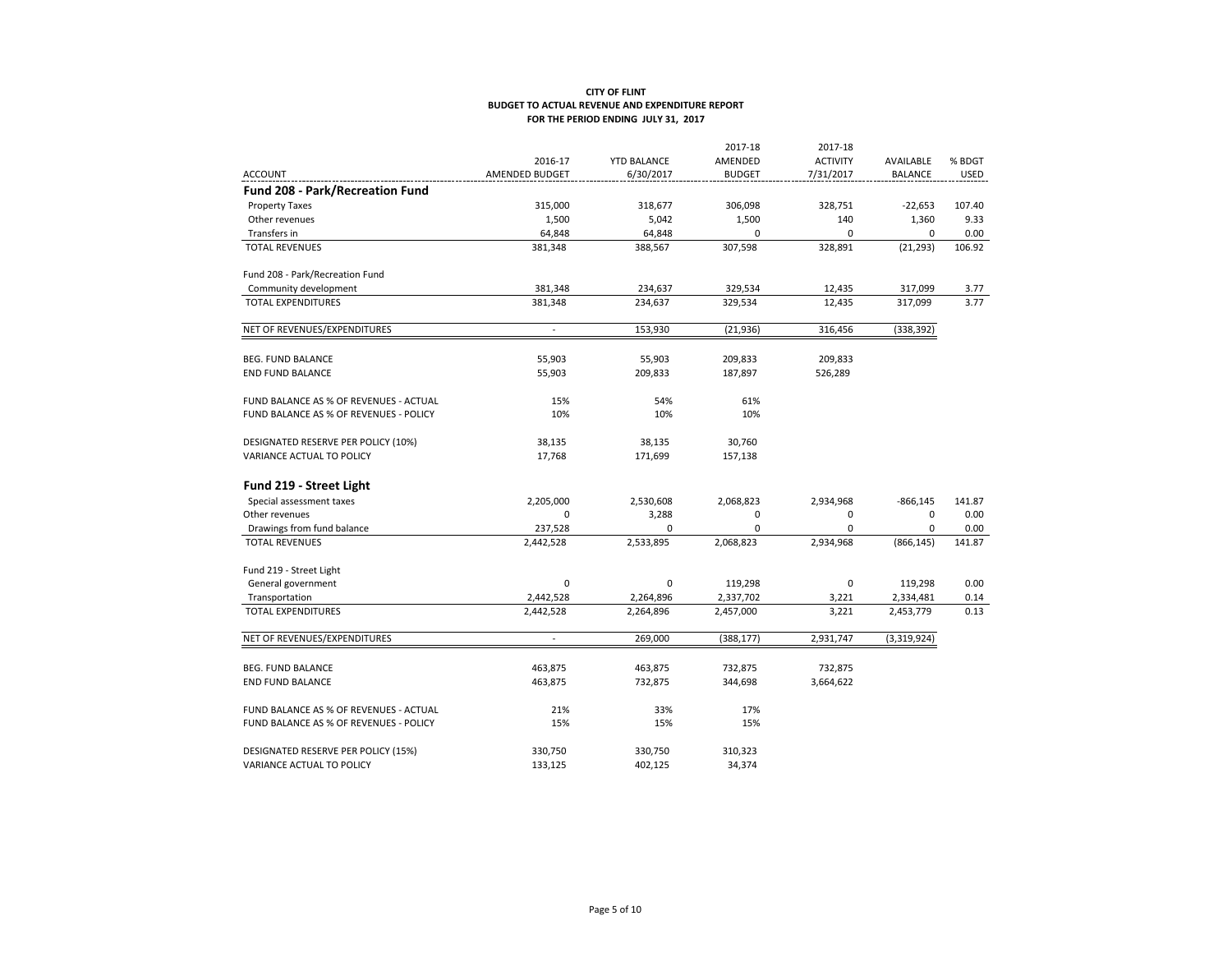|                                            |                |                    | 2017-18        | 2017-18         |                |             |
|--------------------------------------------|----------------|--------------------|----------------|-----------------|----------------|-------------|
|                                            | 2016-17        | <b>YTD BALANCE</b> | AMENDED        | <b>ACTIVITY</b> | AVAILABLE      | % BDGT      |
| <b>ACCOUNT</b>                             | AMENDED BUDGET | 6/30/2017          | <b>BUDGET</b>  | 7/31/2017       | <b>BALANCE</b> | <b>USED</b> |
| <b>Fund 226 - Rubbish Collection Fund</b>  |                |                    |                |                 |                |             |
| <b>Property Taxes</b>                      | 4,400,000      | 4,662,824          | 3,923,927      | 5,300,974       | $-1,377,047$   | 135.09      |
| Drawings from fund balance                 | 213,210        | 0                  | $\mathbf 0$    | 0               | $\mathbf 0$    | 0.00        |
| License and Permits                        | 1,500          | 1,460              | 1,500          | 200             | 1,300          | 13.33       |
| <b>TOTAL REVENUES</b>                      | 4,614,710      | 4,664,284          | 3,925,427      | 5,301,174       | (1, 375, 747)  | 135.05      |
| General government                         | $\mathbf 0$    | 16.693             | 206,171        | 0               | 206,171        | 0.00        |
| Transportation                             | 60,000         | 5,000              | $\mathbf 0$    | 0               | $\mathbf 0$    | 0.00        |
| Public works                               | 4,554,710      | 3,893,960          | 3,719,256      | 315,326         | 3,403,930      | 8.48        |
| <b>TOTAL EXPENDITURES</b>                  | 4,614,710      | 3,915,653          | 3,925,427      | 315,326         | 3,610,101      | 8.03        |
| NET OF REVENUES/EXPENDITURES               | ÷,             | 748,632            | $\overline{a}$ | 4,985,848       | (4,985,848)    |             |
| <b>BEG. FUND BALANCE</b>                   | 48,315         | 48,315             | 796,947        | 796,947         |                |             |
| <b>END FUND BALANCE</b>                    | 48,315         | 796,947            | 796,947        | 5,782,795       |                |             |
| FUND BALANCE AS % OF REVENUES - ACTUAL     | 1%             | 17%                | 20%            |                 |                |             |
| FUND BALANCE AS % OF REVENUES - POLICY     | 15%            | 15%                | 15%            |                 |                |             |
| DESIGNATED RESERVE PER POLICY (15%)        | 692,207        | 692,207            | 588,814        |                 |                |             |
| VARIANCE ACTUAL TO POLICY                  | (643,892)      | 104,740            | 208,133        |                 |                |             |
| Fund 265 - Drug Law Enforcement Fund       |                |                    |                |                 |                |             |
| Charges for services rendered              | 12,721         | 17,820             | 14,000         | $-79$           | 14,079         | (0.57)      |
| Drawings from fund balance                 | 146,843        | 0                  | $\mathbf 0$    | 0               | $\mathbf 0$    | 0.00        |
| Fines and forfeitures                      | 72,500         | 141,473            | 169,000        | $\mathbf 0$     | 169,000        | 0.00        |
| <b>TOTAL REVENUES</b>                      | 232,064        | 159,292            | 183,000        | $-79$           | 183,079        | (0.04)      |
| Police                                     | 232,064        | 89,804             | 213,566        | 5,187           | 208,379        | 2.43        |
| <b>TOTAL EXPENDITURES</b>                  | 232,064        | 89,804             | 213,566        | 5,187           | 208,379        | 2.43        |
| NET OF REVENUES/EXPENDITURES               | $\sim$         | 69,488             | (30, 566)      | $-5,266$        | (25, 300)      |             |
|                                            |                |                    |                |                 |                |             |
| <b>BEG. FUND BALANCE</b>                   | 488,040        | 488,040            | 557,528        | 557,528         |                |             |
| <b>END FUND BALANCE</b>                    | 341,197        | 557,528            | 526,962        | 552,262         |                |             |
| FUND BALANCE AS % OF EXPENDITURES - ACTUAL | 147%           | 621%               | 247%           |                 |                |             |
| FUND BALANCE AS % OF EXPENDITURES - POLICY | 100%           | 100%               | 100%           |                 |                |             |
| DESIGNATED RESERVE PER POLICY (100%)       | 232,064        | 232,064            | 213,566        |                 |                |             |
| VARIANCE ACTUAL TO POLICY                  | 109,133        | 325,464            | 313,396        |                 |                |             |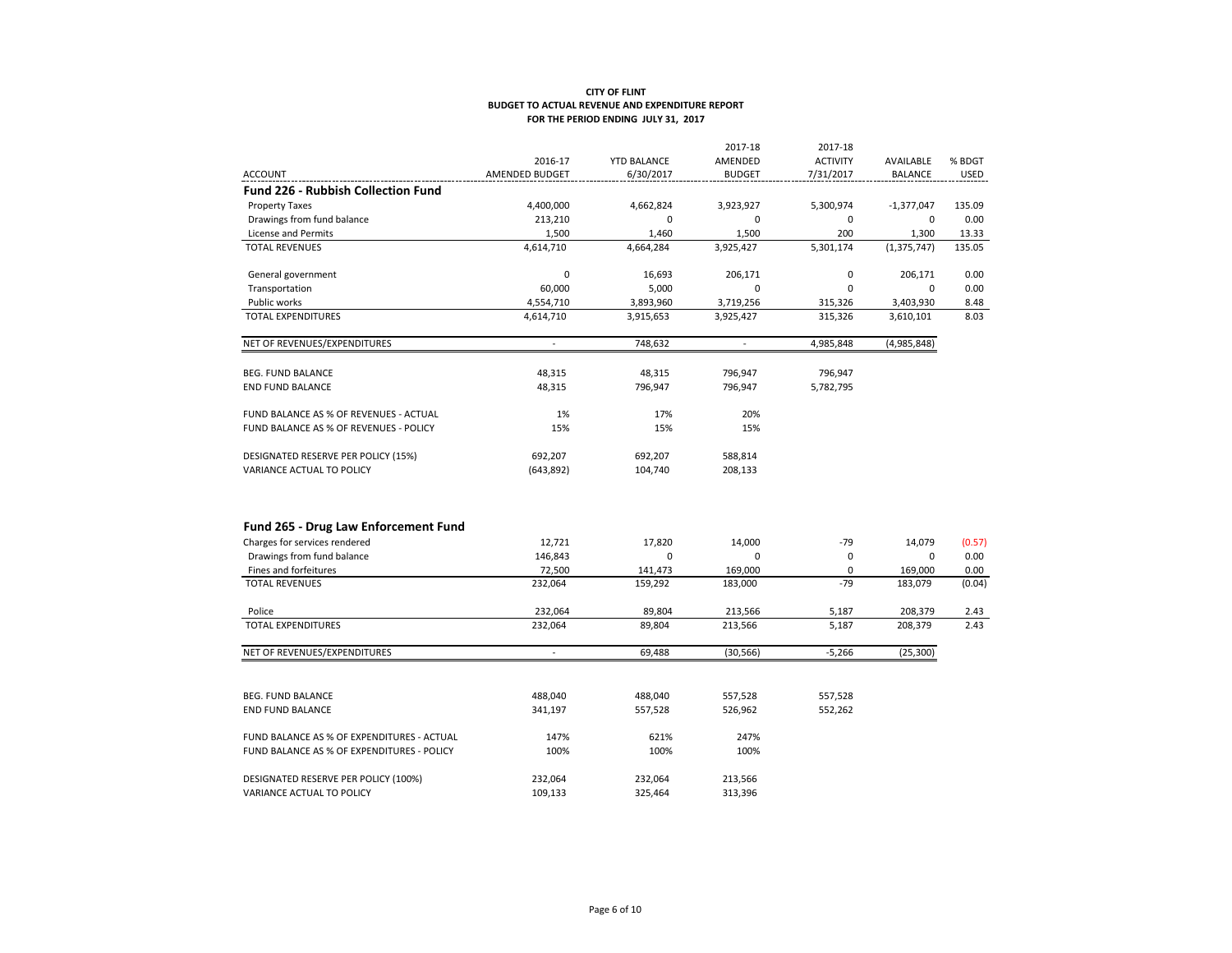| AMENDED<br><b>ACTIVITY</b><br>2016-17<br><b>YTD BALANCE</b><br>AVAILABLE<br>6/30/2017<br><b>ACCOUNT</b><br><b>AMENDED BUDGET</b><br><b>BUDGET</b><br>7/31/2017<br><b>BALANCE</b><br>Fund 274 - HUD CDBG, ESG, & HOME GRANTS<br>12,970,260<br>3,850,849<br>0<br>28,997<br>$-28,997$<br>Federal revenues<br><b>TOTAL REVENUES</b><br>28,997<br>12,970,260<br>3,850,849<br>(28, 997)<br>$\mathbf 0$<br>$\mathbf 0$<br>137,981<br>$\mathbf 0$<br>General government<br>71,275<br>2,918<br>$\Omega$<br>57,995<br>(57, 995)<br>Fire<br>$\sim$<br>Community development<br>11,042,752<br>3,422,022<br>$\mathbf 0$<br>95,215<br>$-95,215$<br>35,000<br><b>Facilities and Maintenance</b><br>$\mathbf 0$<br>211,205<br>(211, 205)<br>Public works<br>2,531<br>2,496<br>$\mathbf 0$<br>393,412<br>(393, 412)<br>786,134<br>415,291<br>0<br>23,499<br>$-23,499$<br><b>Building inspections</b> | % BDGT<br><b>USED</b><br>100.00<br>100<br>0.00<br>0.00<br>100.00<br>0.00<br>0.00<br>100.00 |
|-------------------------------------------------------------------------------------------------------------------------------------------------------------------------------------------------------------------------------------------------------------------------------------------------------------------------------------------------------------------------------------------------------------------------------------------------------------------------------------------------------------------------------------------------------------------------------------------------------------------------------------------------------------------------------------------------------------------------------------------------------------------------------------------------------------------------------------------------------------------------------------|--------------------------------------------------------------------------------------------|
|                                                                                                                                                                                                                                                                                                                                                                                                                                                                                                                                                                                                                                                                                                                                                                                                                                                                                     |                                                                                            |
|                                                                                                                                                                                                                                                                                                                                                                                                                                                                                                                                                                                                                                                                                                                                                                                                                                                                                     |                                                                                            |
|                                                                                                                                                                                                                                                                                                                                                                                                                                                                                                                                                                                                                                                                                                                                                                                                                                                                                     |                                                                                            |
|                                                                                                                                                                                                                                                                                                                                                                                                                                                                                                                                                                                                                                                                                                                                                                                                                                                                                     |                                                                                            |
|                                                                                                                                                                                                                                                                                                                                                                                                                                                                                                                                                                                                                                                                                                                                                                                                                                                                                     |                                                                                            |
|                                                                                                                                                                                                                                                                                                                                                                                                                                                                                                                                                                                                                                                                                                                                                                                                                                                                                     |                                                                                            |
|                                                                                                                                                                                                                                                                                                                                                                                                                                                                                                                                                                                                                                                                                                                                                                                                                                                                                     |                                                                                            |
|                                                                                                                                                                                                                                                                                                                                                                                                                                                                                                                                                                                                                                                                                                                                                                                                                                                                                     |                                                                                            |
|                                                                                                                                                                                                                                                                                                                                                                                                                                                                                                                                                                                                                                                                                                                                                                                                                                                                                     |                                                                                            |
|                                                                                                                                                                                                                                                                                                                                                                                                                                                                                                                                                                                                                                                                                                                                                                                                                                                                                     |                                                                                            |
|                                                                                                                                                                                                                                                                                                                                                                                                                                                                                                                                                                                                                                                                                                                                                                                                                                                                                     |                                                                                            |
| $\mathbf 0$<br><b>TOTAL EXPENDITURES</b><br>12,007,317<br>3,911,085<br>781,326<br>(781, 326)                                                                                                                                                                                                                                                                                                                                                                                                                                                                                                                                                                                                                                                                                                                                                                                        | 100                                                                                        |
| $\mathbf 0$<br>NET OF REVENUES/EXPENDITURES<br>962,943<br>(60, 236)<br>$-752,329$<br>752,329                                                                                                                                                                                                                                                                                                                                                                                                                                                                                                                                                                                                                                                                                                                                                                                        |                                                                                            |
| <b>Fund 296 - Other Grants Fund</b>                                                                                                                                                                                                                                                                                                                                                                                                                                                                                                                                                                                                                                                                                                                                                                                                                                                 |                                                                                            |
| Federal revenues<br>8,050,293<br>$\mathbf 0$<br>$\mathbf 0$<br>795,045<br>0                                                                                                                                                                                                                                                                                                                                                                                                                                                                                                                                                                                                                                                                                                                                                                                                         | 0                                                                                          |
| $\Omega$<br>1,632,246<br>614,351<br>$\mathbf 0$<br>$\Omega$<br>State revenues                                                                                                                                                                                                                                                                                                                                                                                                                                                                                                                                                                                                                                                                                                                                                                                                       | $\Omega$                                                                                   |
| Local grants<br>159,427<br>152,039<br>$\mathbf 0$<br>156,604<br>$-156,604$                                                                                                                                                                                                                                                                                                                                                                                                                                                                                                                                                                                                                                                                                                                                                                                                          | 100.00                                                                                     |
| $\mathbf 0$<br>2,221,806<br>574,186<br>181,136<br>$-181,136$<br>Other grant revenue                                                                                                                                                                                                                                                                                                                                                                                                                                                                                                                                                                                                                                                                                                                                                                                                 | 100.00                                                                                     |
| $\Omega$<br><b>TOTAL REVENUES</b><br>12,063,773<br>2,135,620<br>337,740<br>(337,740)                                                                                                                                                                                                                                                                                                                                                                                                                                                                                                                                                                                                                                                                                                                                                                                                | 200.00                                                                                     |
| Fund 296 - Other Grants Fund                                                                                                                                                                                                                                                                                                                                                                                                                                                                                                                                                                                                                                                                                                                                                                                                                                                        |                                                                                            |
| 515,778<br>98,787<br>$\mathbf 0$<br>7,822<br>$-7,822$<br>General government                                                                                                                                                                                                                                                                                                                                                                                                                                                                                                                                                                                                                                                                                                                                                                                                         | 100.00                                                                                     |
| Police<br>3,235,385<br>$\mathbf 0$<br>19,087<br>$-19,087$<br>573,458                                                                                                                                                                                                                                                                                                                                                                                                                                                                                                                                                                                                                                                                                                                                                                                                                | 100.00                                                                                     |
| $\mathbf 0$<br>70,065<br>$-70,065$<br>3,772,480<br>575,634<br>Fire                                                                                                                                                                                                                                                                                                                                                                                                                                                                                                                                                                                                                                                                                                                                                                                                                  | 100.00                                                                                     |
| 3,668<br>$-3,668$<br>Community development<br>3,360,890<br>$\mathbf 0$<br>718,357                                                                                                                                                                                                                                                                                                                                                                                                                                                                                                                                                                                                                                                                                                                                                                                                   | 100.00                                                                                     |
| <b>Facilities and Maintenance</b><br>249,203<br>$\mathbf 0$<br>0<br>0<br>162,784                                                                                                                                                                                                                                                                                                                                                                                                                                                                                                                                                                                                                                                                                                                                                                                                    | 0.00                                                                                       |
| Transportation<br>1,829,861<br>1,582,782<br>$\mathbf 0$<br>0<br>$\Omega$                                                                                                                                                                                                                                                                                                                                                                                                                                                                                                                                                                                                                                                                                                                                                                                                            | 0.00                                                                                       |
| Utilities<br>0<br>$\mathbf 0$<br>0<br>4,150<br>$\Omega$                                                                                                                                                                                                                                                                                                                                                                                                                                                                                                                                                                                                                                                                                                                                                                                                                             | 0.00                                                                                       |
| Public works<br>270<br>$\mathbf 0$<br>0<br>$\Omega$<br>0                                                                                                                                                                                                                                                                                                                                                                                                                                                                                                                                                                                                                                                                                                                                                                                                                            | 0.00                                                                                       |
| <b>Building inspections</b><br>8.131<br>2,776<br>$\mathbf 0$<br>$\Omega$<br>$\Omega$                                                                                                                                                                                                                                                                                                                                                                                                                                                                                                                                                                                                                                                                                                                                                                                                | 0.00                                                                                       |
| 100,641<br><b>TOTAL EXPENDITURES</b><br>12,976,148<br>(100, 641)<br>3,714,579<br>$\overline{a}$                                                                                                                                                                                                                                                                                                                                                                                                                                                                                                                                                                                                                                                                                                                                                                                     |                                                                                            |
| NET OF REVENUES/EXPENDITURES<br>(912, 375)<br>(1,578,958)<br>237,099<br>(237,099)<br>$\overline{\phantom{a}}$                                                                                                                                                                                                                                                                                                                                                                                                                                                                                                                                                                                                                                                                                                                                                                       |                                                                                            |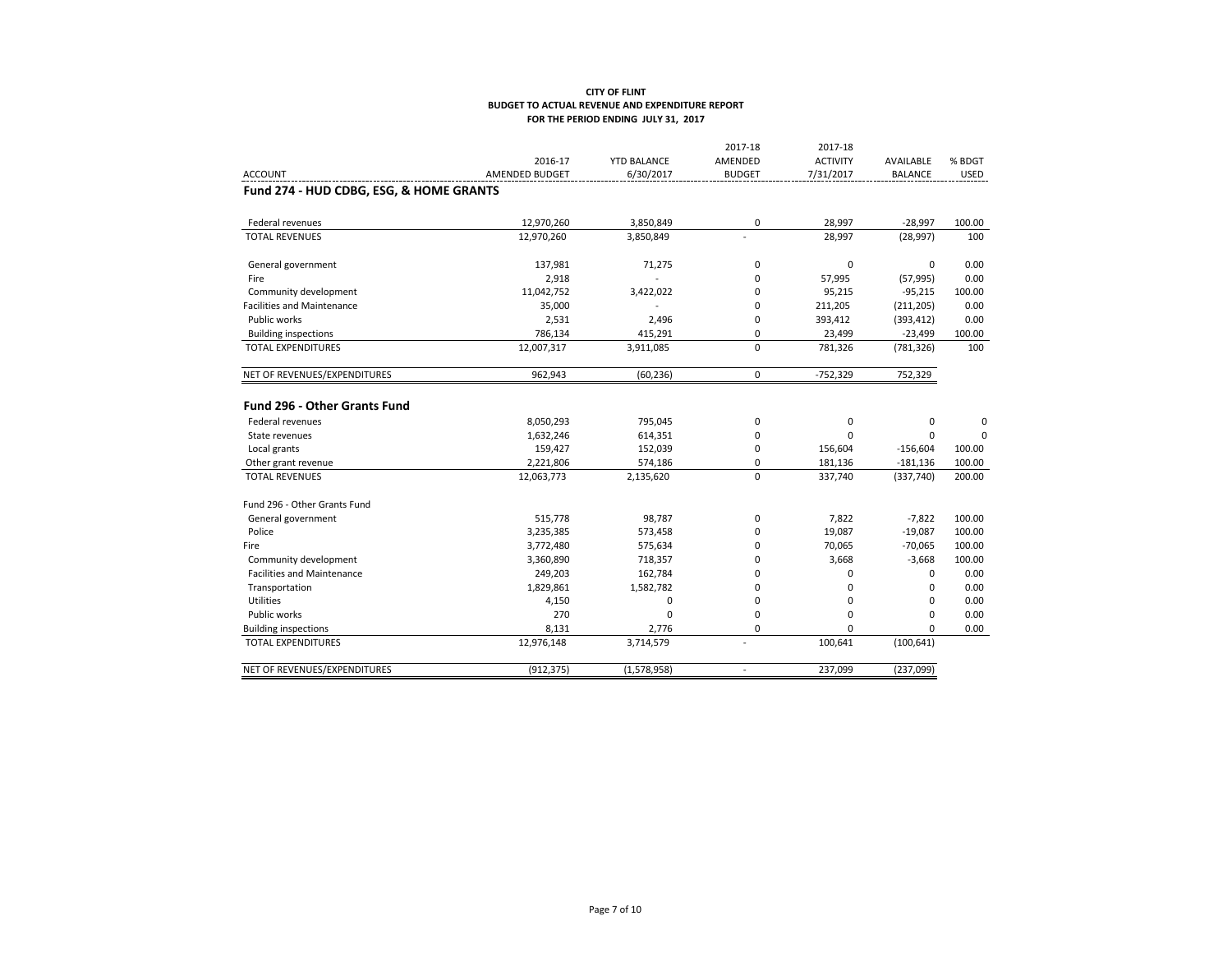|                                            |                          |                    | 2017-18       | 2017-18         |                |             |
|--------------------------------------------|--------------------------|--------------------|---------------|-----------------|----------------|-------------|
|                                            | 2016-17                  | <b>YTD BALANCE</b> | AMENDED       | <b>ACTIVITY</b> | AVAILABLE      | % BDGT      |
| <b>ACCOUNT</b>                             | AMENDED BUDGET           | 6/30/2017          | <b>BUDGET</b> | 7/31/2017       | <b>BALANCE</b> | <b>USED</b> |
| Fund 402 - Public Improvement Fund         |                          |                    |               |                 |                |             |
| <b>Property Taxes</b>                      | 1,454,356                | 1,594,139          | 1,530,490     | 1,642,297       | $-111,807$     | 107.31      |
| Interest and Dividend income               | 0                        | 0                  | 8,000         | 0               | 8,000          | 0.00        |
| Drawings from fund balance                 | 925,033                  | 0                  | 0             | 0               | $\mathbf 0$    | 0.00        |
| <b>TOTAL REVENUES</b>                      | 2,379,389                | 1,594,139          | 1,538,490     | 1,642,297       | (103, 807)     | 106.75      |
| <b>Facilities and Maintenance</b>          | 500,000                  | 344,327            | 450,000       | 0               | 450,000        | 0.00        |
| Transfers out                              | 727,013                  | 727,013            | 1,875,591     | 156,299         | 1,719,292      | 8.33        |
| Debt services - interest                   | 522,376                  | 522,376            | 0             | 0               | 0              | 0.00        |
| Debt services - principal                  | 630,000                  | 630,000            | $\mathbf 0$   | $\mathbf 0$     | 0              | 0.00        |
| <b>TOTAL EXPENDITURES</b>                  | 2,379,389                | 2,223,716          | 2,325,591     | 156,299         | 2,169,292      | 6.72        |
| NET OF REVENUES/EXPENDITURES               | $\overline{\phantom{a}}$ | (629, 577)         | (787, 101)    | 1,485,997       | (2, 273, 098)  |             |
| <b>BEG. FUND BALANCE</b>                   | 7,945,029                | 7,945,029          | 7,315,452     | 7,315,452       |                |             |
| <b>END FUND BALANCE</b>                    | 7,945,029                | 7,315,452          | 6,528,351     | 8,801,449       |                |             |
| FUND BALANCE AS % OF EXPENDITURES - ACTUAL | N/A                      | N/A                | N/A           |                 |                |             |
| FUND BALANCE AS % OF EXPENDITURES - POLICY | N/A                      | N/A                | N/A           |                 |                |             |
| DESIGNATED RESERVE PER POLICY              |                          |                    | 2,928,267     |                 |                |             |
| VARIANCE ACTUAL TO POLICY                  |                          |                    | 3,600,084     |                 |                |             |
| Fund 542 - Building Inspection Fund        |                          |                    |               |                 |                |             |
| Charges for service rendered               | $\mathbf 0$              | 31,425             | 30,000        | 2,240           | 27,760         | 7.47        |
| Interest and Dividend income               | 0                        | 728                | 25,000        | 110             | 24,890         | 0.44        |
| Drawings from fund balance                 | 515,272                  | 0                  | 0             | $\mathbf 0$     | $\mathbf 0$    | 0.00        |
| License and Permits                        | 1,865,000                | 2,158,372          | 1,890,000     | 90,726          | 1,799,274      | 4.80        |
| <b>TOTAL REVENUES</b>                      | 2,380,272                | 2,190,525          | 1,945,000     | 93,076          | 1,851,924      | 4.79        |
| General government                         | 1,192,241                | 1,161,141          | 658,634       | 34,353          | 624,281        | 5.22        |
| <b>Building inspections</b>                | 1,188,031                | 728,879            | 1,360,757     | 45,949          | 1,314,808      | 3.38        |
| <b>TOTAL EXPENDITURES</b>                  | 2,380,272                | 1,890,020          | 2,019,391     | 80,302          | 1,939,089      | 3.98        |
| NET OF REVENUES/EXPENDITURES               | $\overline{a}$           | 300,505            | (74, 391)     | 12,774          | (87, 165)      |             |
| <b>BEG. FUND BALANCE</b>                   | 3,059,304                | 3,059,304          | 3,359,809     | 3,359,809       |                |             |
| <b>END FUND BALANCE</b>                    | 2,544,032                | 3,359,809          | 3,285,418     | 3,372,583       |                |             |
| FUND BALANCE AS % OF REVENUES - ACTUAL     | 136%                     | 180%               | 176%          |                 |                |             |
| FUND BALANCE AS % OF REVENUES - POLICY     | 15%                      | 15%                | 15%           |                 |                |             |
| DESIGNATED RESERVE PER POLICY (15%)        | 279,750                  | 279,750            | 288,000       |                 |                |             |
| VARIANCE ACTUAL TO POLICY                  | 2,264,282                | 3,080,059          | 2,997,418     |                 |                |             |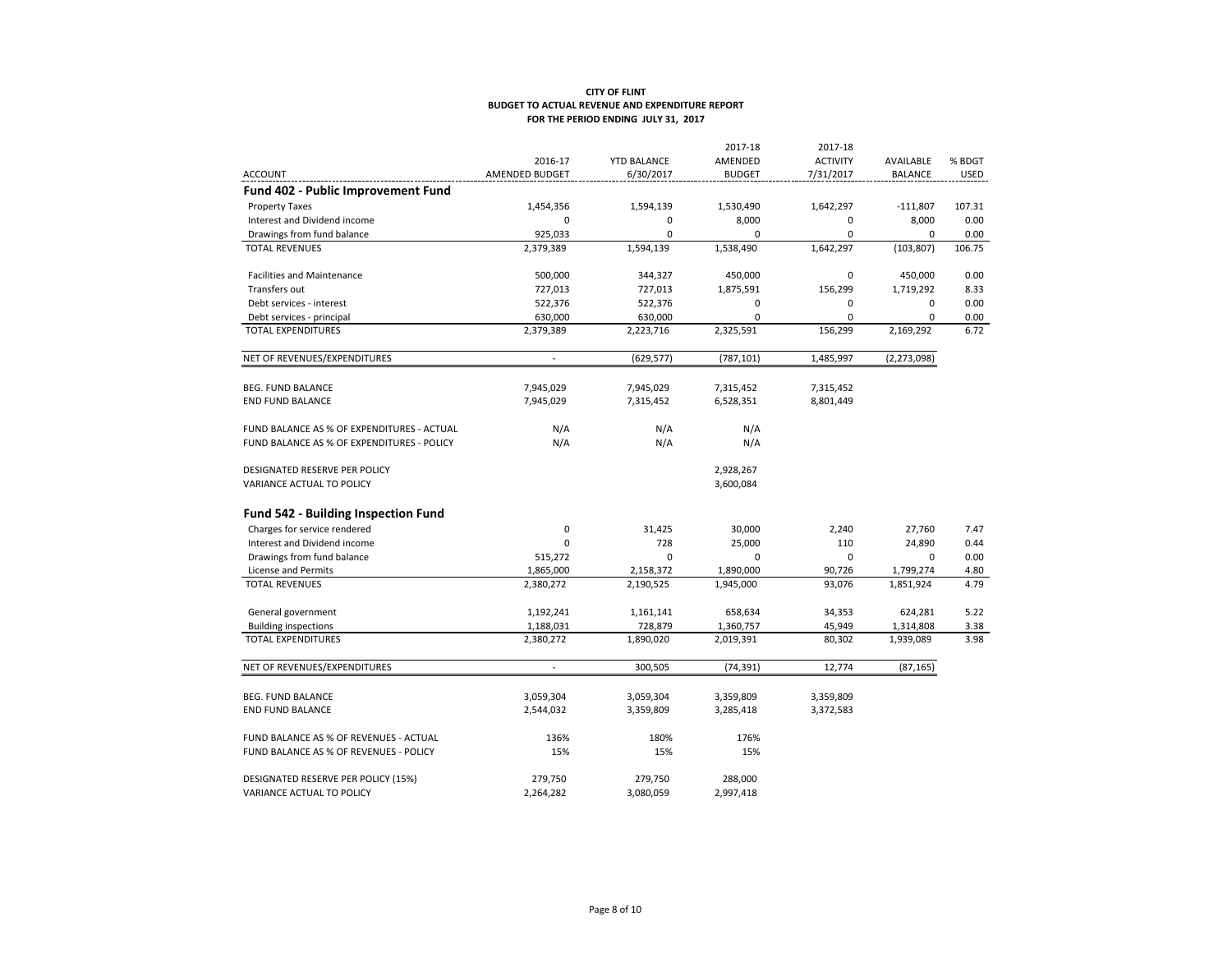|                                            |                |                    | 2017-18       | 2017-18         |                |             |
|--------------------------------------------|----------------|--------------------|---------------|-----------------|----------------|-------------|
|                                            | 2016-17        | <b>YTD BALANCE</b> | AMENDED       | <b>ACTIVITY</b> | AVAILABLE      | % BDGT      |
| <b>ACCOUNT</b>                             | AMENDED BUDGET | 6/30/2017          | <b>BUDGET</b> | 7/31/2017       | <b>BALANCE</b> | <b>USED</b> |
| Fund 590 - Sewer Fund                      |                |                    |               |                 |                |             |
| Charges for service rendered               | 28,700,697     | 27,394,652         | 32,981,092    | 3,934,096       | 29,046,996     | 11.90       |
| State revenues                             | 2,000,000      | 108,760            | 0             | 0               | 0              | 0.00        |
| Interest and Dividend income               | $\Omega$       | 120,899            | 117,000       | 26,445          | 90,555         | 22.60       |
| Other revenues                             | 10,000         | 14,388             | 10,000        | $\Omega$        | 10.000         | 0.00        |
| License and Permits                        | 31,000         | 309,577            | 15,000        | 286             | 14,714         | 1.91        |
| Drawings from fund balance                 | 4,660,422      | $\Omega$           | $\Omega$      | $\Omega$        | $\Omega$       | 0.00        |
| Fines & Forfeitures                        | 450,000        | 52,364             | 264,870       | 26,462          | 238,408        | 9.99        |
| <b>TOTAL REVENUES</b>                      | 35,852,119     | 28,000,638         | 33,387,962    | 3,987,288       | 29,400,674     | 11.94       |
| General government                         | 7,958,266      | 7,831,487          | 5,869,320     | 252,863         | 5,616,457      | 4.31        |
| Transfers out                              | 1,860,000      | 1,860,000          | 960.848       | 80.071          | 880.777        | 8.33        |
| Utilities                                  | 22,412,799     | 15,060,046         | 24,825,513    | 732,847         | 24,092,666     | 2.95        |
| Debt services - interest                   | 108            | 90                 | 0             | 0               | $\Omega$       | 0.00        |
| Debt services - principal                  | 5,445          | 4,376              | 0             | $\Omega$        | $\Omega$       | 0.00        |
| Public works                               | 3,400,000      | 1,162,157          | 2,850,000     | $\Omega$        | 2,850,000      | 0.00        |
| <b>TOTAL EXPENDITURES</b>                  | 35,636,618     | 25,918,156         | 34,505,681    | 1,065,780       | 33,439,901     | 3.09        |
| NET OF REVENUES/EXPENDITURES               | 215,501        | 2,082,482          | (1, 117, 719) | 2,921,508       | (4,039,227)    |             |
| BEGINNING NET POSITION, AS RESTATED        | 39,838,537     | 39,838,537         | 41,921,019    | 41,921,019      |                |             |
| <b>ENDING NET POSITION</b>                 | 35,393,616     | 41,921,019         | 40,803,300    | 44,842,528      |                |             |
| FUND BALANCE AS % OF EXPENDITURES - ACTUAL | 99%            | 118%               | 118%          |                 |                |             |
| FUND BALANCE AS % OF EXPENDITURES - POLICY | 25%            | 25%                | 25%           |                 |                |             |
| DESIGNATED RESERVE PER POLICY (25%)        | 8,909,155      | 8,909,155          | 8,626,420     |                 |                |             |
| VARIANCE ACTUAL TO POLICY                  | 26,484,462     | 33,011,865         | 32,176,880    |                 |                |             |